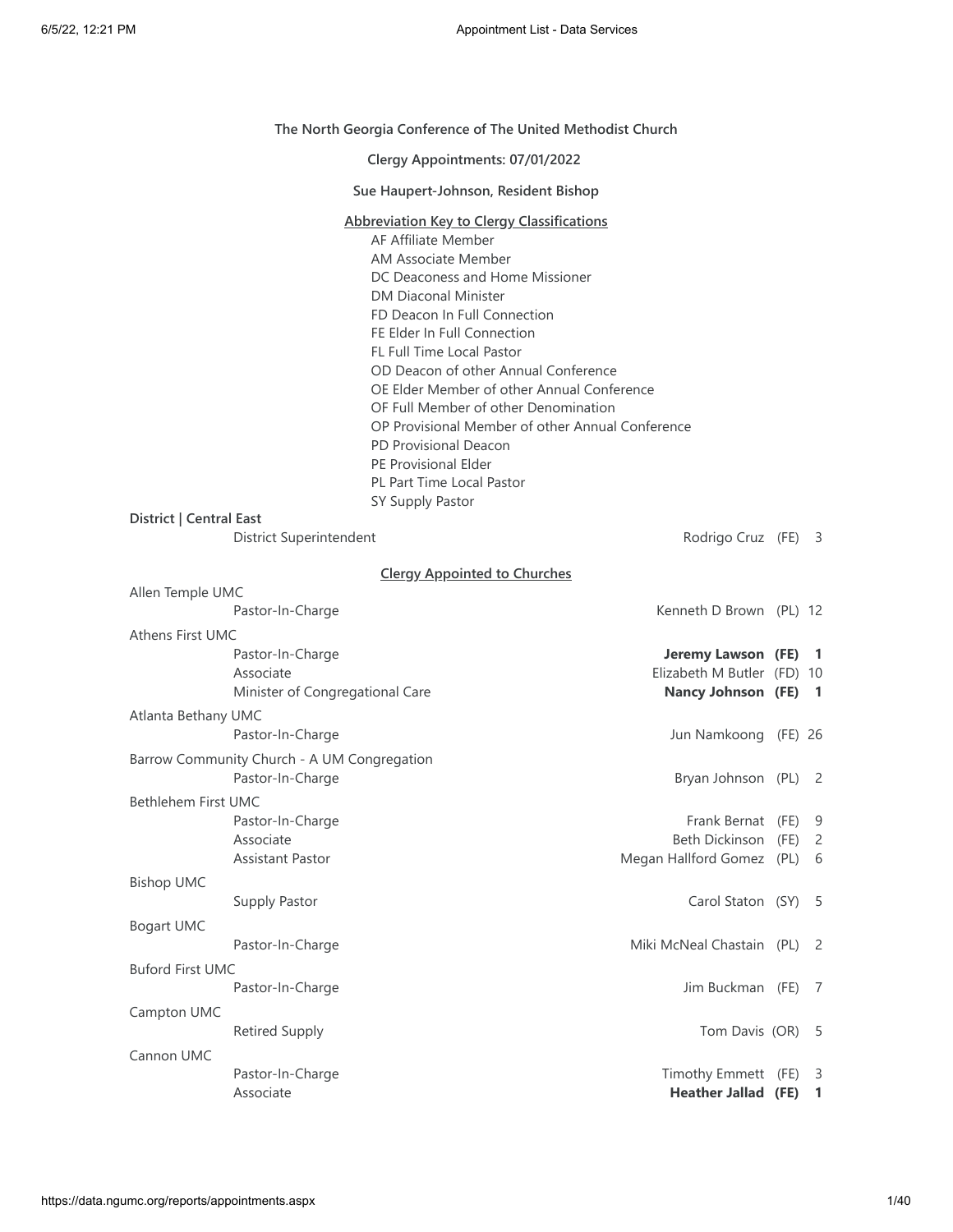| Chapelwood UMC            |                                                    |                                 |              |        |
|---------------------------|----------------------------------------------------|---------------------------------|--------------|--------|
|                           | Pastor-In-Charge                                   | Kathy Lamon (FE) 2              |              |        |
| Corinth-Pentecost Circuit |                                                    |                                 |              |        |
| Corinth UMC Winder        |                                                    |                                 |              |        |
|                           | Pastor-In-Charge                                   | Jennifer Carey (FL)             |              | - 5    |
| Pentecost UMC             |                                                    |                                 |              |        |
|                           | Pastor-In-Charge                                   | Jennifer Carey (FL)             |              | -5     |
| Dacula UMC                |                                                    |                                 |              |        |
|                           | Pastor-In-Charge                                   | Deborah Carlton (FE)            |              | 3      |
| Duluth First UMC          |                                                    |                                 |              |        |
|                           | Pastor-In-Charge                                   | Terry Tippens (FE)              |              | -7     |
|                           | Associate                                          | Beth Shugart (FD)               |              | 9      |
|                           | <b>Assistant Pastor</b>                            | David Burchett (PL)             |              | 6      |
| Grayson UMC               |                                                    |                                 |              |        |
|                           | Pastor-In-Charge                                   | Geoffrey Murphy                 | (FE)         | 3      |
|                           | Associate                                          | Trenton Dockery (FE)            |              | 2      |
| Hamilton Mill UMC         |                                                    |                                 |              |        |
|                           | Pastor-In-Charge                                   | <b>Wendy Jones (FE)</b>         |              | -1     |
|                           | Associate                                          | Jason Mincey (FE) 15            |              |        |
|                           | Associate                                          | Mark G Locke (OD)               |              | 8      |
|                           | Associate                                          | Natalee Dukes Hamby (FE)        |              | 6      |
|                           | Harmony Grove UMC Lilburn                          |                                 |              |        |
|                           | Pastor-In-Charge                                   | Mark LaRocca-Pitts (FE)         |              | -3     |
| Jersey UMC Walton         |                                                    |                                 |              |        |
|                           | Pastor-In-Charge                                   | Kathy Morris (FE)               |              | -2     |
| Johnson UMC Watkinsville  |                                                    |                                 |              |        |
|                           | Pastor-In-Charge                                   | Nathan Lee (PL)                 |              | -2     |
|                           |                                                    |                                 |              |        |
|                           | Korean Church of Hamilton Mill<br>Pastor-In-Charge | Chaneung Jung (OF)              |              | -2     |
|                           |                                                    |                                 |              |        |
| Lawrenceville First UMC   |                                                    |                                 |              |        |
|                           | Pastor-In-Charge                                   | Adam Hilderbrandt (FE)          |              | -5     |
|                           | Associate<br>Assistant Pastor                      | Cynthia Jackson<br>Deanne Lynch | (FE)<br>(PL) | 2<br>4 |
|                           |                                                    |                                 |              |        |
| Level Creek UMC           |                                                    |                                 |              |        |
|                           | Pastor-In-Charge                                   | Elaine Wilder (FE)              |              | 6      |
| Loganville First UMC      |                                                    |                                 |              |        |
|                           | Pastor-In-Charge                                   | Owen Skinner                    | (FE)         | 4      |
|                           | Assistant Pastor                                   | <b>Bobby Reidling</b>           | (PL)         | 3      |
| McKendree UMC             |                                                    |                                 |              |        |
|                           | Pastor-In-Charge                                   | <b>Cyndi McDonald (FE)</b>      |              | 1      |
|                           | <b>Assistant Pastor</b>                            | Paula M Dallas (FL)             |              | 3      |
| Midway UMC Auburn         |                                                    |                                 |              |        |
|                           | Pastor-In-Charge                                   | Alissa Rothschild (PE)          |              | -2     |
| Monroe First UMC          |                                                    |                                 |              |        |
|                           | Pastor-In-Charge                                   | John Purrington (FE)            |              | 2      |
| Mountain Park UMC         |                                                    |                                 |              |        |
|                           | Pastor-In-Charge                                   | Ellynda Price Lipsey (FE)       |              | 6      |
|                           | Associate                                          | Amy Valdez Barker (FD)          |              | 1      |
|                           | Associate                                          | Michael J Owenby (OD)           |              | 5      |
|                           |                                                    |                                 |              |        |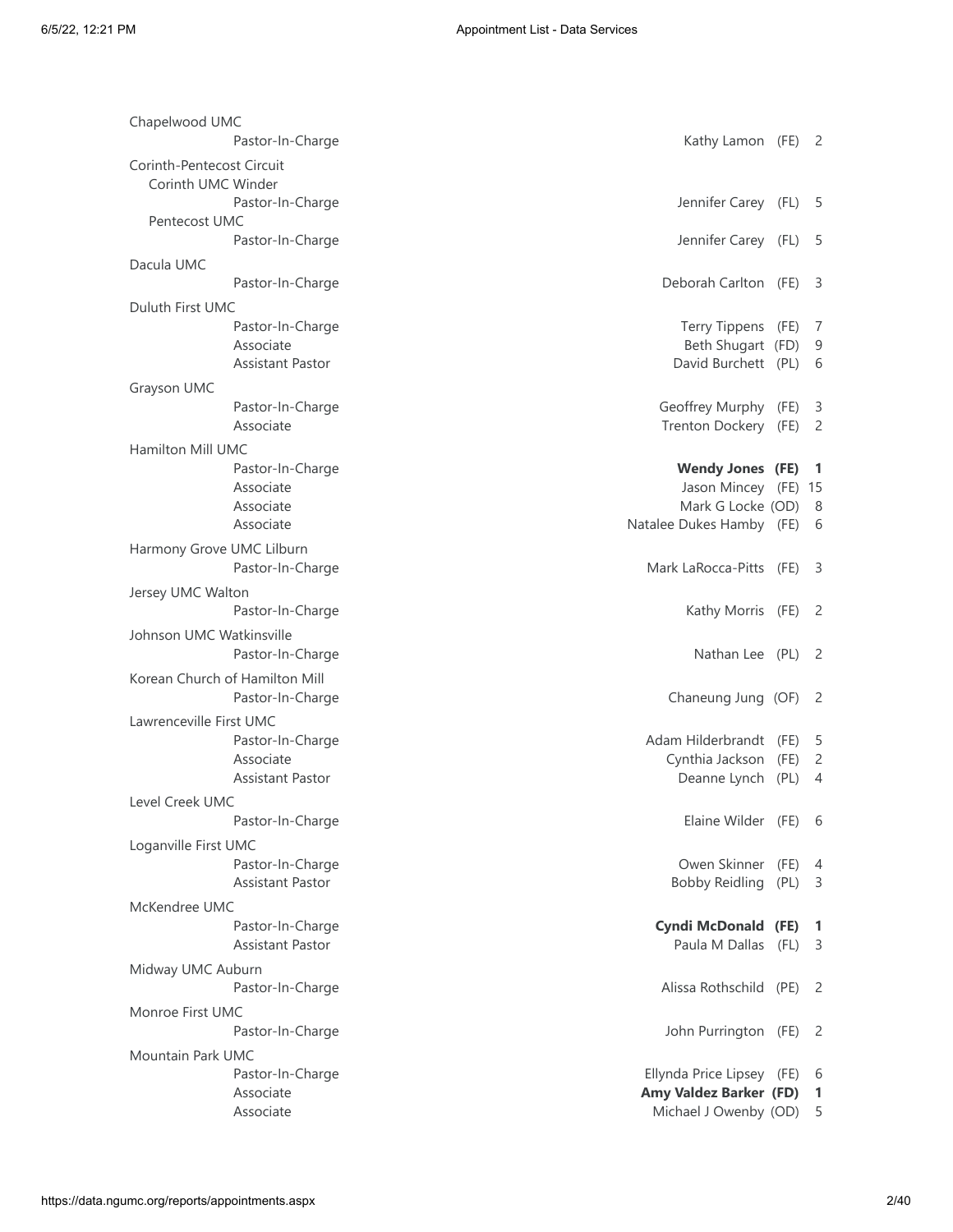| Mt Carmel UMC Norcross     | Pastor-In-Charge<br>Associate                            | Lori Osborn (FE)<br>Lynne E Smith (FD)                      |                      | 1<br>- 5                   |
|----------------------------|----------------------------------------------------------|-------------------------------------------------------------|----------------------|----------------------------|
| Nazareth UMC               |                                                          |                                                             |                      |                            |
|                            | Pastor-In-Charge                                         | Susan Burg (PL)                                             |                      | - 5                        |
| New Pentecost UMC Winder   | <b>Retired Supply</b>                                    | James Mooneyhan (RE)                                        |                      | -5                         |
| New Prospect UMC           | <b>Retired Supply</b>                                    | Thomas Atkins (RE)                                          |                      | -4                         |
| New Prospect UMC Buford    | Pastor-In-Charge                                         | Stephanie Oden (PL)                                         |                      | - 2                        |
| <b>Norcross First UMC</b>  | Pastor-In-Charge<br>Associate                            | Edward A Bradford<br>Juan Quintanilla                       | (FE)<br>(FE)         | 7<br>6                     |
| Oconee Street UMC Athens   | Pastor-In-Charge                                         | Laura Colleen Patterson                                     | (FE)                 | -3                         |
| Pleasant Valley UMC Monroe | Pastor-In-Charge                                         | Sandra Johnson Macht (PL)                                   |                      | - 4                        |
| Princeton UMC Athens       | Pastor-In-Charge                                         | Gary Lawrence (FE) 6                                        |                      |                            |
| Prospect UMC Lawrenceville | Pastor-In-Charge                                         | Edward Keen (FE)                                            |                      | - 3                        |
| Rays UMC                   | <b>Retired Supply</b>                                    | Gerald R Varnado (RE) 13                                    |                      |                            |
| Rock Springs UMC           | Pastor-In-Charge                                         | Eduardo Stevens-Gonzalez (FE)                               |                      | $\overline{\phantom{0}}^2$ |
| Simpsonwood UMC            |                                                          |                                                             |                      |                            |
|                            | Pastor-In-Charge<br>Pastor-In-Charge                     | Dave Allen Grady (FE)<br>Susan Allen Grady (FE)             |                      | 2<br>2                     |
| Snellville UMC             |                                                          |                                                             |                      |                            |
|                            | Pastor-In-Charge<br>Associate<br><b>Assistant Pastor</b> | Quincy Brown<br><b>Tracy Rollins Sever</b><br>Luis de Sousa | (FE)<br>(FE)<br>(PL) | 2<br>4<br>4                |
| Social Circle UMC          |                                                          |                                                             |                      |                            |
|                            | Pastor-In-Charge<br>Minister to Youth                    | Kathy Morris (FE)<br>Carolyn Poling (FD) 4                  |                      | - 9                        |
| St James UMC Athens        | Pastor-In-Charge                                         | Bill Curington (FE) 11                                      |                      |                            |
| St Stephen UMC Monroe      | Pastor-In-Charge                                         | John Walker (OF) 2                                          |                      |                            |
| Statham UMC                |                                                          |                                                             |                      |                            |
|                            | Pastor-In-Charge                                         | Mark Jones (OF)                                             |                      | - 4                        |
| Sugar Hill UMC             |                                                          |                                                             |                      |                            |
|                            | Pastor-In-Charge<br>Associate<br><b>Assistant Pastor</b> | Jeff Coleman<br>Minho Chung<br>Brian Butcher (PL)           | (FE)<br>(FE)         | - 8<br>4<br>4              |
| Suwanee First UMC          |                                                          |                                                             |                      |                            |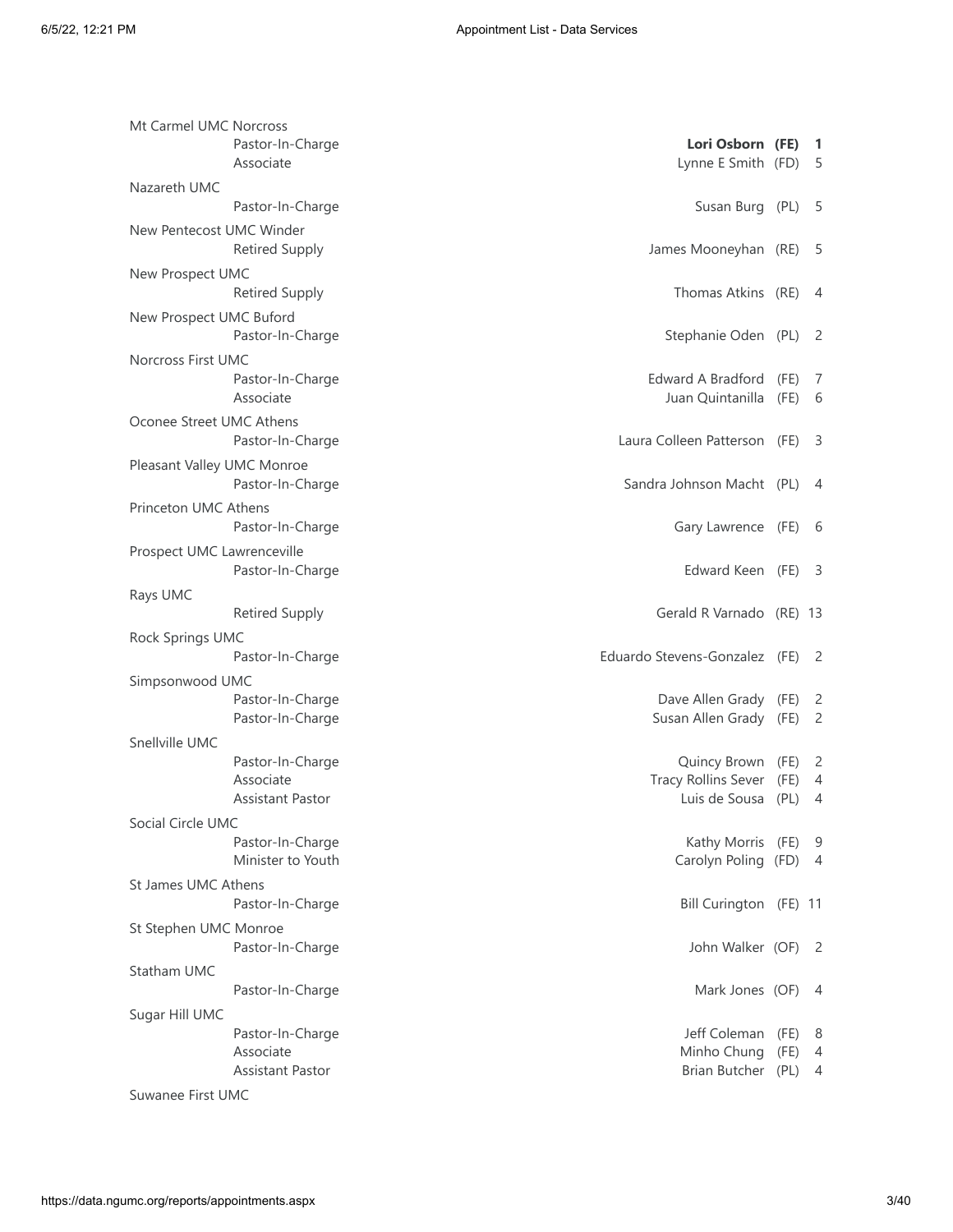Pastor-In-Charge **Hee Chul Park (FE)** 2 Suwanee Worship Center UMC Pastor-In-Charge Ted Rollins (FE) 10 The Fountain at Sugarloaf Pastor-In-Charge **Andy Lett (FE) 1** The Korean Church Atlanta UMC Pastor-In-Charge **Hyeo Kwon (OE) 1** Associate Soon Nix (OE) 3 Assistant Pastor David Ree (FL) 4 The Nett, Berkmar Campus Pastor-In-Charge **Rodrigo Cruz (FE)** 5 Executive Pastor **Nora Colmenares** (FD) 3 Associate **Woojin Kang (PE) 1** Associate **Young-sup Yoon (PE) 1** Assistant Pastor Elvira Rogers (PL) 3 The Nett, Bethesda Campus Pastor-In-Charge **Rodrigo Cruz (FE)** 5 Executive Pastor **Nora Colmenares** (FD) 3 Associate **Woojin Kang (PE) 1** Associate **Young-sup Yoon (PE) 1** Assistant Pastor Elvira Rogers (PL) 3 The Nett, Norcross Campus Pastor-In-Charge **Rodrigo Cruz (FE) 1** Executive Pastor **Nora Colmenares (FD) 1** Associate **Woojin Kang (PE) 1** Associate **Young-sup Yoon (PE) 1** Assistant Pastor **Elvira Rogers (PL) 1** The Orchard UMC Pastor-In-Charge **Alex Smith (FE) 1** Trinity Korean UMC Pastor-In-Charge **Contains a Container Container Container** Research Container Research Container Research Contain Trinity UMC Duluth Pastor-In-Charge **Titus Constantine** (PL) 8 Tuckston UMC Athens Pastor-In-Charge **Value 2018** 2019 10:00:00 10:00:00 10:00:00 10:00:00 10:00:00 10:00:00 10:00:00 10:00:00 10:00 Assistant Pastor **Adam Daniels** (PL) 2 Walnut Grove UMC Supply Pastor **Jake Hays (SY) 1** Watkinsville First UMC Pastor-In-Charge **Robert Bruce (FE) 1** Winder First UMC Pastor-In-Charge **David Barton Hinson (FE)** 3 Winters Chapel UMC Pastor-In-Charge **Steve Ring (FL) 1** Winterville UMC Pastor-In-Charge **John Turlington (FE) 1** Young Harris Memorial UMC Athens Pastor-In-Charge **Luis A Ortiz (FE)** 4 Assistant Pastor Angela Baza (PL) 6 (PL) 6 (PL) 6 (PL) 6 (PL) 6 (PL) 6 (PL) 6 (PL) 6 (PL) 6 (PL) 6 (PL) 6 (PL) 6 (PL) 6 (PL) 6 (PL) 6 (PL) 6 (PL) 6 (PL) 6 (PL) 6 (PL) 6 (PL) 6 (PL) 6 (PL) 6 (PL) 6 (PL) 6 (PL) 6 (PL) 6 (PL)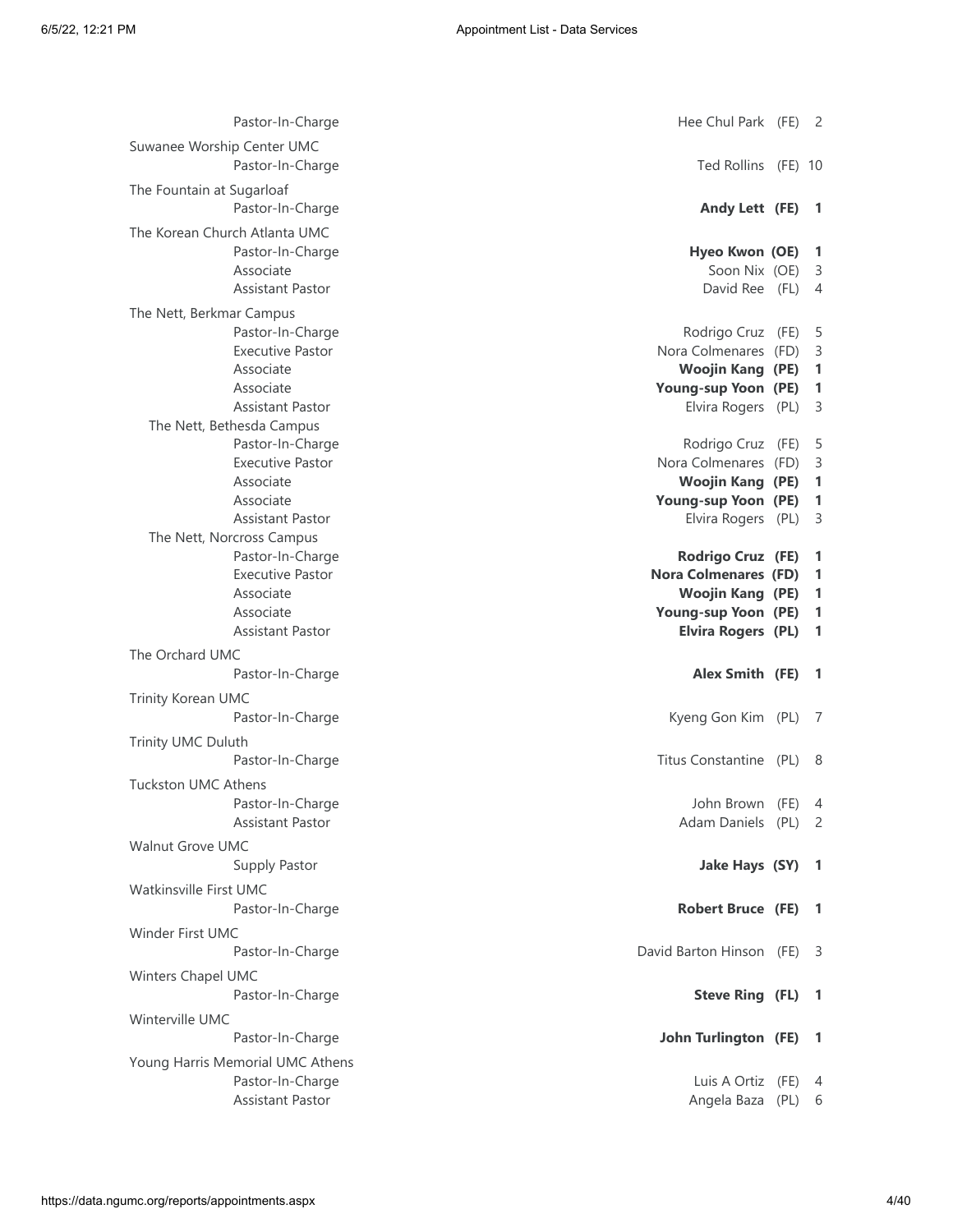| Zion UMC Korean<br>Pastor-In-Charge                                                              | Daniel Kim (PL)                | -1                         |
|--------------------------------------------------------------------------------------------------|--------------------------------|----------------------------|
| Zoar UMC                                                                                         |                                |                            |
| Pastor-In-Charge                                                                                 | Rodney Dexter Grier (PL)       | -3                         |
| <b>CLERGY APPOINTED TO EXTENSION MINISTRIES</b>                                                  |                                |                            |
| A. Within the Connectional Structures of United Methodism:                                       |                                |                            |
| Aldersgate Homes/Collinswood, Executive Director                                                 | Anne Hansen (FD)               | - 6                        |
| Candler School of Theology, Associate Professor                                                  | Amy Valdez Barker (FD)         | 2                          |
| Center for Congregational Excellence, Director                                                   | Blair Boyd Zant (FE)           | 5                          |
| Center for Congregational Excellence, Fresh Expressions Specialist                               | <b>Heather Jallad (FE)</b>     | -1                         |
| District   Central East, Mission Specialist                                                      | Allen Hoskyn (FE)              | 3                          |
| District   Central East, Mission Specialist                                                      | Dave Allen Grady (FE)          | -1.                        |
| Duke Divinity School, Professor                                                                  | Brent A Strawn (FE)            | 4                          |
| GA Dept of Juvenile Justice, Chaplain                                                            | Emily Kelly (PD)               | -2                         |
| UM Higher Education Foundation, President                                                        | Bob Fletcher (FE) 13           |                            |
| World Methodist Evangelism, General Evangelist                                                   | Winston Worrell (FE)           | - 6                        |
| B. Under Endorsement of the General Board of Higher Education & Ministry:                        |                                |                            |
| St Mary's Health Care System, Manager of Spiritual Care                                          | Jessica Chicken (FD)           | - 7                        |
| US Army, Chaplain                                                                                | Rob Crawford (FE) 19           |                            |
| D. In Other Settings:<br>Chorley-Leyland Circuit England, Associate                              | Ellen Monk-Winstanley (FD) 11  |                            |
| Gwinnett Habitat for Humanity, Executive Director                                                | Brent Bohanan (FD) 10          |                            |
| Lee College, Professor                                                                           | Joel Kailing (FE) 29           |                            |
| Lutheran Services of Georgia, CEO                                                                | John Moeller (FE)              | - 7                        |
| N GA Family Counseling Centers, Director of Education                                            | Lynne E Smith (FD) 13          |                            |
| Northshore University Health System, Staff Chaplain, Hospice<br>Home Health and Hospice Services | Leslee Samuelson (FE) 5        |                            |
| The Alliance of Norcross-Peachtree Corners, City Flourishing<br>Catalyst                         | Terri Hoye (FL)                | -5                         |
| <b>CLERGY ON LEAVE</b>                                                                           |                                |                            |
| Medical Leave                                                                                    | James B Higgins (FE)           | $\overline{\phantom{0}}^2$ |
| <b>Medical Leave</b>                                                                             | Mike Long (FE)                 | - 4                        |
| Personal Leave                                                                                   | <b>Martha Aenchbacher (FE)</b> | -1                         |
| <b>ADDITIONAL APPOINTMENTS</b>                                                                   |                                |                            |
| Covenant UMC, NC Conference, Pastor~In~Charge                                                    | Travis Sneed (FE)              | $\overline{4}$             |
| Franklin First UMC, Western North Carolina, Minister of<br>Discipleship                          | Margaret Freeman (FD) 18       |                            |
| St Paul UMC, NC Conf, Associate Pastor                                                           | Lisa Lawrenz (FD) 2            |                            |

**District | Central North**

District Superintendent Michael McQueen (FE) 3

**Clergy Appointed to Churches**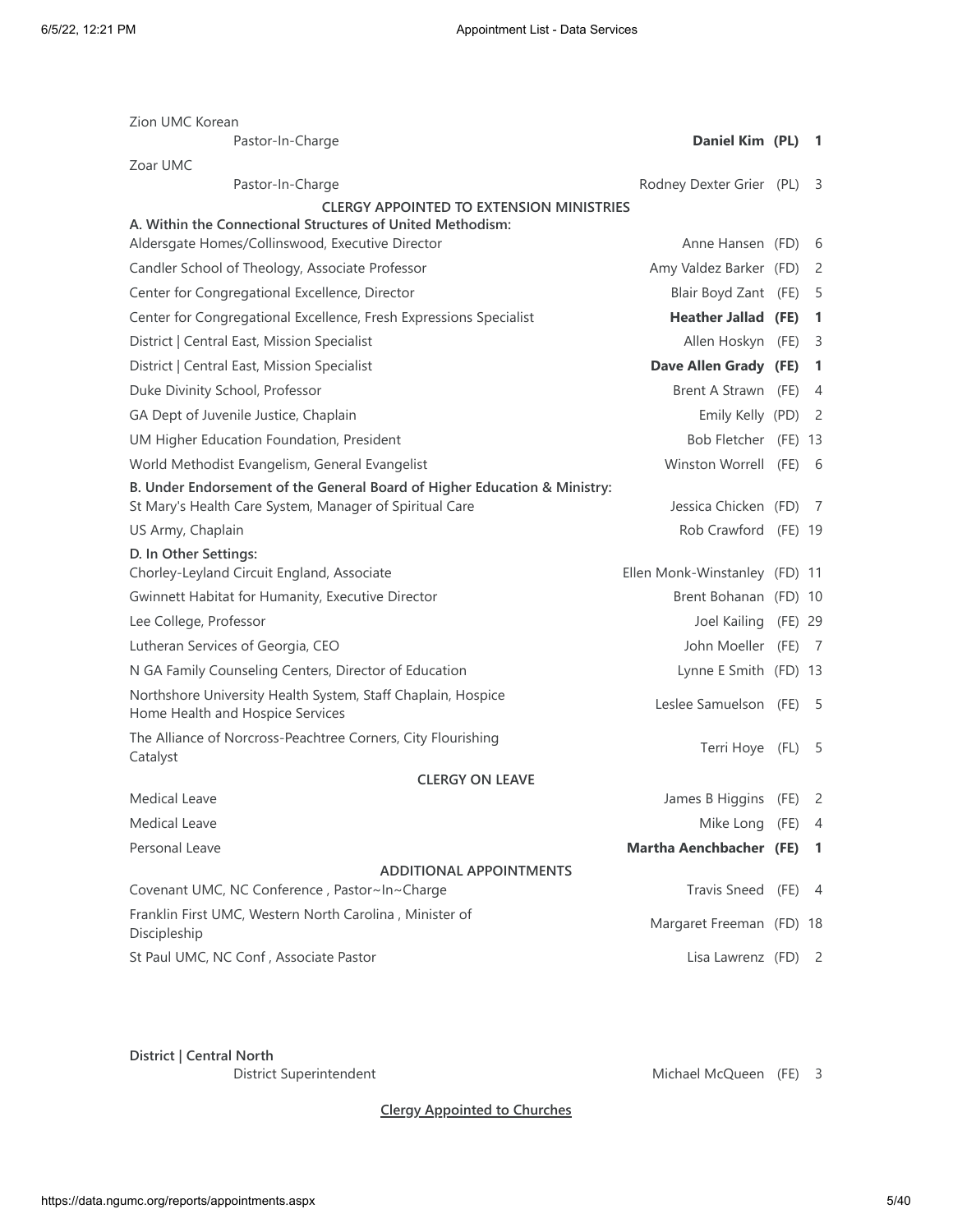| Alpharetta First UMC                                         |                                   |        |                |
|--------------------------------------------------------------|-----------------------------------|--------|----------------|
| Pastor-In-Charge                                             | David Walters                     | (FE)   | 4              |
| Associate                                                    | <b>Brad Greene</b>                | (FE)   | $\overline{7}$ |
| Associate                                                    | Terri Henkel                      | (FE)   | 2              |
| Andrews Chapel UMC Jonesboro                                 |                                   |        |                |
| Pastor-In-Charge                                             | Donald Reed (FE)                  |        | - 7            |
|                                                              |                                   |        |                |
| Antioch UMC Fairburn                                         |                                   |        |                |
| <b>Retired Supply</b>                                        | David Brackman (RE)               |        | -7             |
| Ariel Bowen UMC                                              |                                   |        |                |
| <b>Retired Supply</b>                                        | Arundel Hope (RE) 8               |        |                |
| Atlanta First UMC                                            |                                   |        |                |
| Pastor-In-Charge                                             | Jasmine Rose Smothers (FE)        |        | -7             |
| Ben Hill UMC                                                 |                                   |        |                |
| Pastor-In-Charge                                             | Derrick Rhodes                    | (FE)   | $\overline{c}$ |
| Associate                                                    | Gia Cassandra Jones               | (PE)   | $\overline{c}$ |
| <b>Assistant Pastor</b>                                      | Brenda Presha                     | (FL)   | $\overline{2}$ |
| Christian Education Facilitator                              | Gloria Parker (DC)                |        | $\overline{2}$ |
|                                                              |                                   |        |                |
| <b>Bethel UMC Atlanta</b>                                    |                                   |        |                |
| Pastor-In-Charge                                             | Jacqueline D Rose-Tucker (FE)     |        | - 3            |
| Bethlehem UMC Atlanta                                        |                                   |        |                |
| Pastor-In-Charge                                             | Michael Dean Myers (OF)           |        | - 3            |
| Birmingham UMC                                               |                                   |        |                |
| Pastor-In-Charge                                             | <b>Michael T Morgan Sr (FE) 1</b> |        |                |
| Associate                                                    | Jennifer S Wyant (FE)             |        | $\overline{c}$ |
|                                                              |                                   |        |                |
| Calvary UMC Atlanta                                          | Kevvin Joel Hankins (PL)          |        |                |
| Pastor-In-Charge                                             |                                   |        | - 6            |
| Cascade UMC                                                  |                                   |        |                |
| Pastor-In-Charge                                             | Kevin Murriel                     | (FE) 6 |                |
| Associate                                                    | Agnes R Harvey                    | (FE)   | $\overline{2}$ |
| Central UMC Atlanta                                          |                                   |        |                |
| Pastor-In-Charge                                             | Vance P Ross (FE) 5               |        |                |
| Associate                                                    | Angie Johnson (PE)                |        | 4              |
| Cliftondale UMC                                              |                                   |        |                |
| Pastor-In-Charge                                             | Theophilus Stanford (PE) 3        |        |                |
|                                                              |                                   |        |                |
| College Park First UMC                                       |                                   |        |                |
| Pastor-In-Charge                                             | <b>Bernice Kirkland (FE) 1</b>    |        |                |
| Connections at Metropolitan UMC                              |                                   |        |                |
| Supply Pastor                                                | NGUMC Clergy (SY) 2               |        |                |
| Dodd Sterling UMC                                            |                                   |        |                |
| Pastor-In-Charge                                             | Eric Powell (PL)                  |        | - 7            |
| East Point First Mallalieu UMC                               |                                   |        |                |
| Pastor-In-Charge                                             | Michael Stinson (FE) 4            |        |                |
|                                                              |                                   |        |                |
| England Chapel-New Hope Circuit<br><b>England Chapel UMC</b> |                                   |        |                |
| Pastor-In-Charge                                             | Donald Fry (PL)                   |        | - 3            |
| New Hope UMC Clayton County                                  |                                   |        |                |
| Pastor-In-Charge                                             | Donald Fry (PL)                   |        | -3             |
|                                                              |                                   |        |                |
| Fairburn UMC                                                 |                                   |        |                |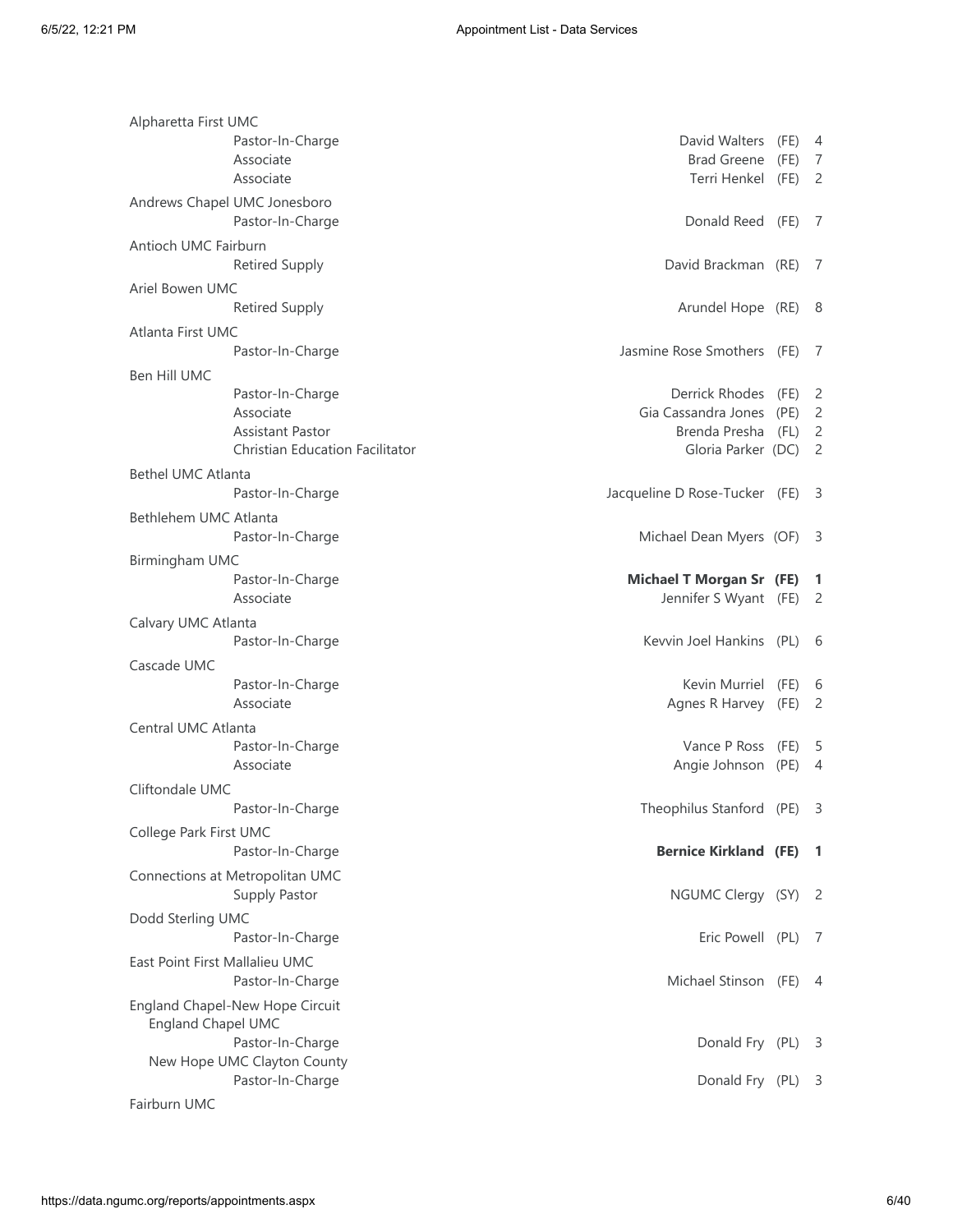| <b>Retired Supply</b>                    | Moses Woodruff Jr (RE)                                | $\blacksquare$                 |
|------------------------------------------|-------------------------------------------------------|--------------------------------|
| Forest Park UMC                          |                                                       |                                |
| Pastor-In-Charge                         | Troy M Benton (OE) 2                                  |                                |
| Fort Street UMC<br><b>Retired Supply</b> | Richard Winn (RE)                                     | - 3                            |
| Fountain Of Love UMC                     |                                                       |                                |
| Pastor-In-Charge                         | Carmen Leticia Benitez (PL) 8                         |                                |
| Hapeville First UMC                      |                                                       |                                |
| Supply Pastor                            | NGUMC Clergy (SY) 1                                   |                                |
| Harris Chapel UMC                        |                                                       |                                |
| <b>Retired Supply</b>                    | Wimbley Hale Jr (RE)                                  | $\sqrt{2}$                     |
| Haygood Memorial UMC<br>Pastor-In-Charge | Will Zant (FE) 5                                      |                                |
| <b>Headland Heights UMC</b>              |                                                       |                                |
| Pastor-In-Charge                         | <b>Willie Greene (FE)</b>                             | - 1                            |
| <b>Hoosier Memorial UMC</b>              |                                                       |                                |
| Pastor-In-Charge                         | Gary Dean (FE)                                        | - 9                            |
| Impact UMC                               |                                                       |                                |
| Pastor-In-Charge<br>Associate            | <b>Paul Thibodeaux (FE)</b><br>Johnnetta Johnson (PE) | $\overline{\phantom{0}}$<br>-1 |
| Associate                                | Sheila Bates (OE)                                     | $\blacksquare$                 |
| Inman Park UMC                           |                                                       |                                |
| Pastor-In-Charge                         | Tara Paul (FE)                                        | - 5                            |
| Associate                                | Taylor Pafford (FD)                                   | $\overline{A}$                 |
| Johns Creek UMC<br>Pastor-In-Charge      | Charley Reeb (OE)                                     | 5                              |
| Associate                                | Allen Leon Johnson (OE)                               | 4                              |
| Associate                                | Pam McCurdy (FD)                                      | $\mathbf{1}$                   |
| Jonesboro First UMC                      |                                                       |                                |
| Pastor-In-Charge                         | Valerie Loner (FE) 6                                  |                                |
| Laster Chapel UMC<br>Pastor-In-Charge    | Samuel Townsend (PL)                                  | - 8                            |
| Lovejoy UMC Clayton County               |                                                       |                                |
| Pastor-In-Charge                         | Richard Gardiner (OF) 3                               |                                |
| Morrow First UMC                         |                                                       |                                |
| Pastor-In-Charge                         | Karen Lyons (FE) 4                                    |                                |
| Mt Gilead UMC Atlanta                    |                                                       |                                |
| Pastor-In-Charge                         | Eric Sloth (PL) 9                                     |                                |
| Mt Pisgah UMC<br>Pastor-In-Charge        | Steven Wood Sr (FE) 16                                |                                |
| Associate                                | Michael Stephen Broome (FE) 1                         |                                |
| Assistant Pastor                         | Jorge Henao (FL) 10                                   |                                |
| Mt Zion UMC Atlanta                      |                                                       |                                |
| Pastor-In-Charge                         | Chris Rapko (PE) 1                                    |                                |
| New Hope UMC Palmetto                    |                                                       |                                |
| Pastor-In-Charge<br>New Spirit UMC       | Drew West (PL) 1                                      |                                |
|                                          |                                                       |                                |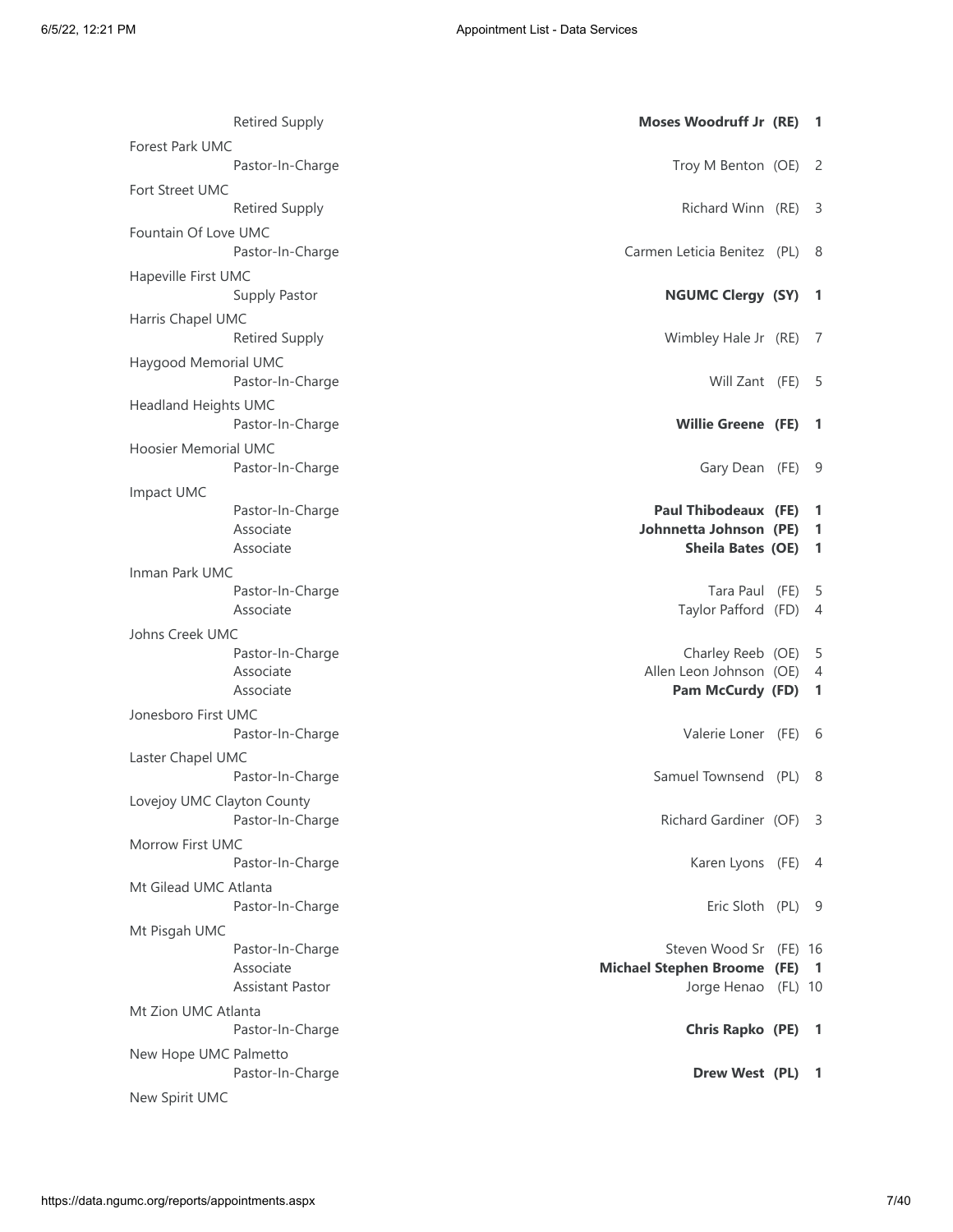|                             | Pastor-In-Charge                      | Rashawn Alexander Clark (PL)   |      | - 3            |
|-----------------------------|---------------------------------------|--------------------------------|------|----------------|
| North Springs UMC           |                                       |                                |      |                |
|                             | Pastor-In-Charge                      | Jacquelin D Ratliff (FL)       |      | -4             |
| Northbrook UMC              |                                       |                                |      |                |
|                             | Pastor-In-Charge                      | Laurie Moeller                 | (FE) | 6              |
|                             | Associate                             | Elizabeth Pollard              | (FE) | 2              |
|                             | Associate                             | Kena Newkirk (PE)              |      | 2              |
|                             |                                       |                                |      |                |
| Northside UMC               |                                       |                                |      |                |
|                             | Pastor-In-Charge                      | William R Burch (FE)           |      | - 6            |
|                             | Associate                             | Angela Johnson (OE)            |      | -1             |
|                             | Associate                             | Catherine Boothe Olson (FD) 17 |      |                |
|                             | Associate                             | Jeff Rogers (FE)               |      | - 5            |
|                             | Associate                             | Sara Maughan (PD)              |      | $\overline{c}$ |
| Owl Rock UMC                |                                       |                                |      |                |
|                             | <b>Retired Supply</b>                 | Bert Gary (OR) 13              |      |                |
|                             | Paces Ferry / Collins Memorial Charge |                                |      |                |
| <b>Collins Memorial UMC</b> |                                       |                                |      |                |
|                             | Pastor-In-Charge                      | Donald D Richards (FE)         |      | - 1            |
| Paces Ferry UMC             |                                       |                                |      |                |
|                             | Pastor-In-Charge                      | <b>Donald D Richards (FE)</b>  |      | -1             |
| Palmetto First UMC          |                                       |                                |      |                |
|                             | <b>Retired Supply</b>                 | Ron Capes (RE)                 |      | - 5            |
|                             |                                       |                                |      |                |
| Peachtree Road UMC          |                                       |                                |      |                |
|                             | Pastor-In-Charge                      | Bill Britt (FE) 15             |      |                |
|                             | Associate                             | Daniel Ogle                    | (FE) | 5              |
|                             | Associate                             | Elizabeth Byrd                 | (FE) | $\overline{c}$ |
|                             | Associate                             | <b>Geoff Beakley (FE)</b>      |      | 1              |
|                             | Associate                             | Josh Miles (PE)                |      | $\overline{c}$ |
|                             | Associate                             | Julie Wright (FD)              |      | 9              |
|                             | Associate                             | Leslie Watkins (FD) 10         |      |                |
| Poplar Spring UMC Atlanta   |                                       |                                |      |                |
|                             | Pastor-In-Charge                      | Brenda Bennefield (PL)         |      | -2             |
|                             |                                       |                                |      |                |
| <b>Rex UMC</b>              |                                       |                                |      |                |
|                             | <b>Retired Supply</b>                 | John Williams (RL) 6           |      |                |
| Rico UMC Palmetto           |                                       |                                |      |                |
|                             | <b>Retired Supply</b>                 | Jim Moore (RE) 4               |      |                |
| Riverdale First UMC         |                                       |                                |      |                |
|                             | Pastor-In-Charge                      | Phillip Armstrong (FE)         |      | - 5            |
|                             |                                       |                                |      |                |
| Rivertown UMC               |                                       |                                |      |                |
|                             | <b>Retired Supply</b>                 | Fleming Thompson Jr (RE)       |      | - 4            |
| Roswell UMC                 |                                       |                                |      |                |
|                             | Pastor-In-Charge                      | Tom Davis                      | (FE) | - 6            |
|                             | Associate                             | Marion Watts Brown             | (FE) | - 5            |
|                             | Director of Worship Arts              | Michael Cromwell (FD)          |      | 5              |
|                             | Minister of Serve                     | Nancy Folsom Lane (FD) 21      |      |                |
| Sandy Springs UMC           |                                       |                                |      |                |
|                             | Pastor-In-Charge                      | Kate Hurst Floyd (FE) 4        |      |                |
|                             |                                       |                                |      |                |
|                             | Sharon Community UMC Dunwoody         |                                |      |                |
|                             | Pastor-In-Charge                      | Henry Bush (PL) 19             |      |                |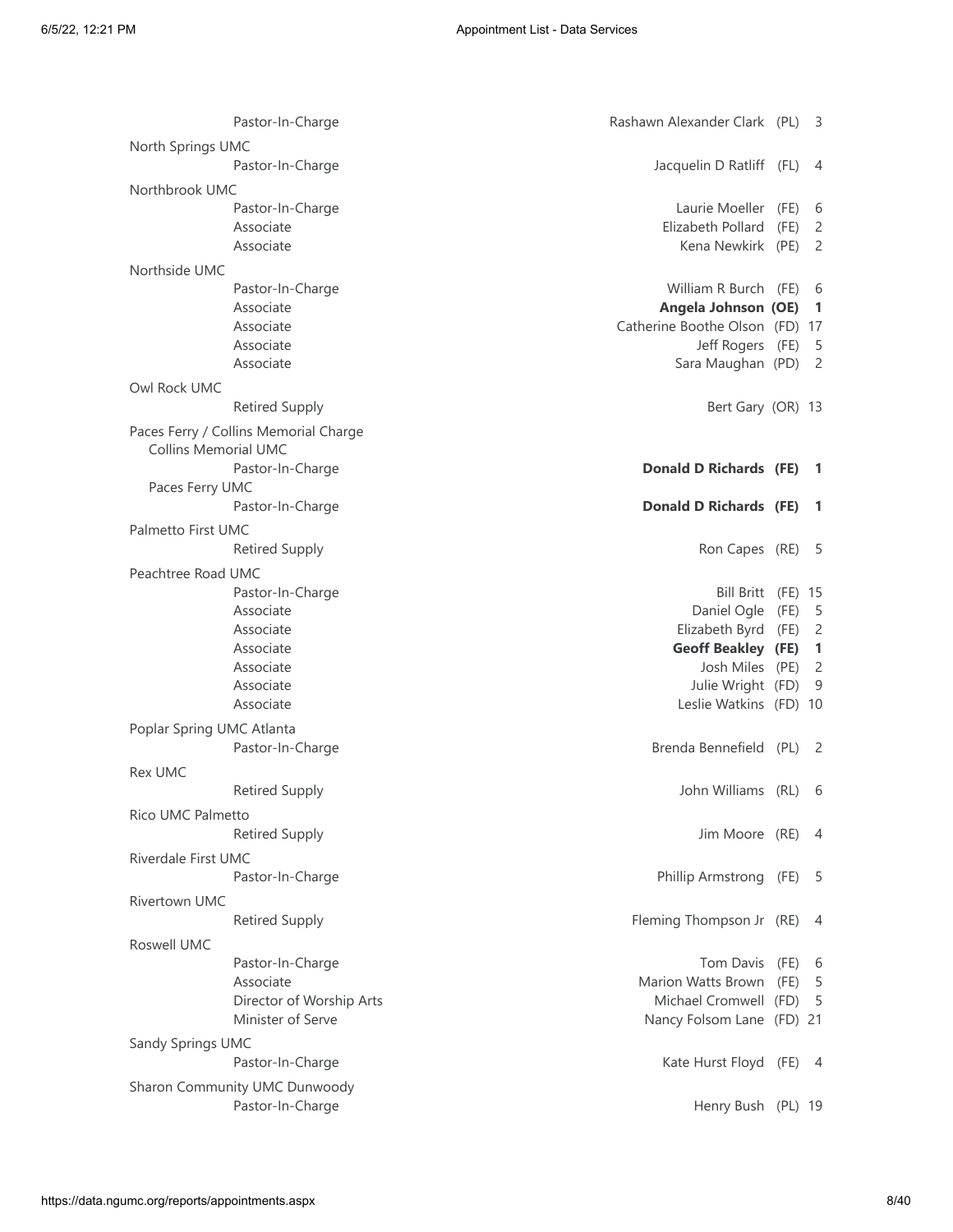| Shiloh UMC Lovejoy<br>Pastor-In-Charge                                                                                               | Wayne Mims (PL) 12                                                                                             |      |                                 |
|--------------------------------------------------------------------------------------------------------------------------------------|----------------------------------------------------------------------------------------------------------------|------|---------------------------------|
| St James UMC Alpharetta                                                                                                              |                                                                                                                |      |                                 |
| Pastor-In-Charge<br><b>Executive Pastor</b><br>Associate<br>Associate                                                                | Gregory Williams (FE)<br>Karen Webster Parks (FD)<br><b>Joshua D McDaniel (PE)</b><br>Kimberlyn Sinkfield (FE) |      | - 3<br>1<br>1<br>$\overline{2}$ |
| St James UMC Atlanta                                                                                                                 |                                                                                                                |      |                                 |
| Pastor-In-Charge<br>Associate                                                                                                        | Max Vincent (FE)<br>AnnaKate Rawles                                                                            | (FE) | - 5<br>5                        |
| St John UMC Atlanta<br>Pastor-In-Charge                                                                                              | <b>Scott Pickering (FE)</b>                                                                                    |      | -1                              |
| St Mark UMC Atlanta                                                                                                                  |                                                                                                                |      |                                 |
| Pastor-In-Charge                                                                                                                     | <b>Carolyn Stephens (FE)</b>                                                                                   |      | - 1                             |
| St Mark UMC Fairburn<br>Pastor-In-Charge                                                                                             | Carlos Towns (PL)                                                                                              |      | - 2                             |
| St Paul UMC Atlanta                                                                                                                  |                                                                                                                |      |                                 |
| Pastor-In-Charge                                                                                                                     | Cassie Rapko (FE)                                                                                              |      | - 5                             |
| Trinity UMC Atlanta                                                                                                                  |                                                                                                                |      |                                 |
| Pastor-In-Charge                                                                                                                     | Deborah Williams Haag (PE)                                                                                     |      | 4                               |
| <b>Warren Memorial UMC</b><br>Pastor-In-Charge                                                                                       | Leon Matthews (FE)                                                                                             |      | - 5                             |
| <b>CLERGY APPOINTED TO EXTENSION MINISTRIES</b>                                                                                      |                                                                                                                |      |                                 |
| A. Within the Connectional Structures of United Methodism:                                                                           |                                                                                                                |      |                                 |
| Candler School of Theology, AJM Associate Professor of<br>Evangelism                                                                 | Luis Wesley de Souza (FE) 16                                                                                   |      |                                 |
| Candler School of Theology, Assoc. Prof. Practical Theology &<br><b>Methodist Studies</b>                                            | Thomas Elliott (FE)                                                                                            |      | - 6                             |
| Center for Clergy Excellence, Director                                                                                               | Alice Rogers (FE)                                                                                              |      | -1                              |
| Center for Congregational Excellence, Associate Director                                                                             | Brian Tillman (FE)                                                                                             |      | -2                              |
| Clark Atlanta University, Chaplain and Director of Religious Life                                                                    | Tonya Lawrence                                                                                                 | (FE) | -5                              |
| Emory University, Dean of Chapel and Religious Life                                                                                  | <b>Bridgette Young-Ross</b>                                                                                    | (FE) | 9                               |
| General Board of Church and Society, Director                                                                                        | Camille M Henderson-Edwards (PE)                                                                               |      | $\overline{2}$                  |
| Georgia Tech Wesley Foundation, Associate Director                                                                                   | Sam Hopson (PE)                                                                                                |      | $\mathbf{1}$                    |
| Georgia Tech Wesley Foundation, Director                                                                                             | <b>Geoff Beakley (FE)</b>                                                                                      |      | -1                              |
| Illinois Great Rivers Conference, Coordinator of Camping & Retreat<br><b>Ministries</b>                                              | Nancy Folsom Lane (FD)                                                                                         |      | -2                              |
| Wesley Woods, Chaplain                                                                                                               | Nancy Long (FE)                                                                                                |      | - 5                             |
| B. Under Endorsement of the General Board of Higher Education & Ministry:<br>City Atl, Dept Aviation, Airport Chaplaincy Program Mgr | Chester Cook (FE) 10                                                                                           |      |                                 |
| East Alabama Med Ctr., Chaplain                                                                                                      | Laura K Eason (FD)                                                                                             |      | - 9                             |
| Lenbrook Square, Chaplain                                                                                                            | Heather Flaherty (FE)                                                                                          |      | - 7                             |
| Nationwide Children's Hospital, Columbus, OH, Chaplain<br>Coordinator                                                                | Carrie E Finegan (FD)                                                                                          |      | 7                               |
| The Center Of Pastoral Engagement, Executive Director                                                                                | Nancy Long                                                                                                     | (FE) | 5                               |
| D. In Other Settings:                                                                                                                |                                                                                                                |      |                                 |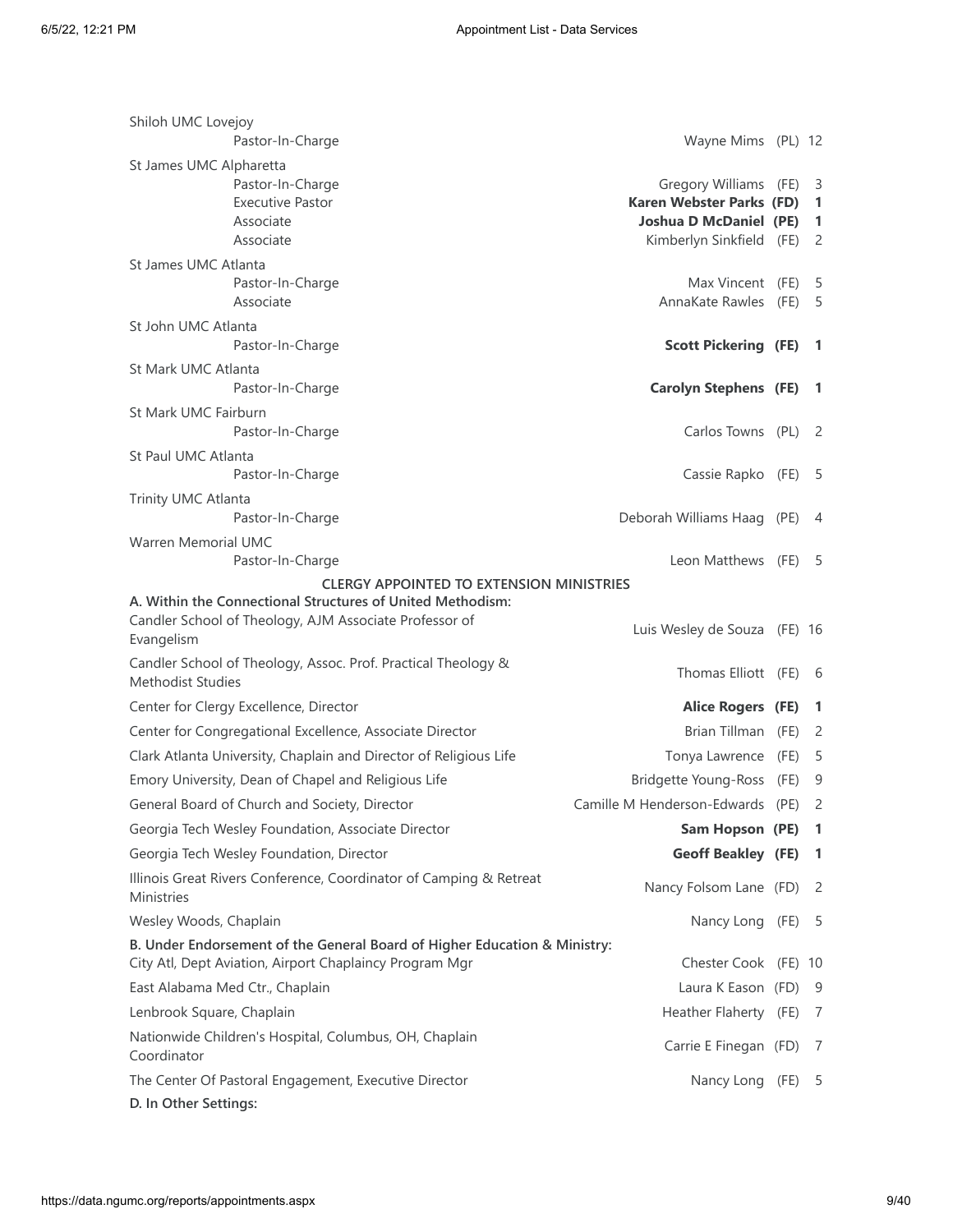| American Assoc for the Adv of Science, Associate Director | Katy Hinman (FE)               | -4 |
|-----------------------------------------------------------|--------------------------------|----|
| Food Security for America, Director                       | Nancy Yarnell (FD)             | -9 |
| Narrowgate Disciple for Life Ministries, CEO              | Mark Danzey (FD)               | 3  |
| New A Day Therapy Atlanta, Director                       | Kenneth Cross (FE)             | -3 |
| U.S. Bankruptcy Court, Attorney-at-law                    | Darren Hensley (FD) 16         |    |
| Vanderbilt Divinity School, Professor                     | Herb Marbury (FE) 17           |    |
| Woodward Academy, President                               | Stuart Gulley (FE) 14          |    |
| <b>CLERGY ON LEAVE</b>                                    |                                |    |
| <b>Family Leave</b>                                       | Elizabeth Lobello Edwards (FE) | -3 |
| <b>Transitional Leave</b>                                 | <b>Brittany Sanders (FD) 1</b> |    |
| <b>ADDITIONAL APPOINTMENTS</b>                            |                                |    |
| Candler School of Theology, Staff                         | John Jessup-Peterson (DC)      | -7 |
| District   Central North, Korean Mission                  | Sunpil Kim (OE)                | -2 |
| Point Washington UMC, AL West FL, Associate Pastor        | Karla Daniel (FE)              | 6  |
| Student                                                   | Kyle Tau $(FD)$ 2              |    |

| District   Central South  | <b>District Superintendent</b>                    | <b>Byron Thomas</b>                 | (FE)         | $\overline{\phantom{0}}^2$ |
|---------------------------|---------------------------------------------------|-------------------------------------|--------------|----------------------------|
|                           |                                                   | <b>Clergy Appointed to Churches</b> |              |                            |
| Alcovy UMC                |                                                   |                                     |              |                            |
|                           | Pastor-In-Charge                                  | Debbie Giles (PL)                   |              | - 6                        |
| Allen Memorial UMC Oxford | Pastor-In-Charge                                  | Beverly Casstevens (FE)             |              | - 2                        |
| Bentley Hill UMC          |                                                   |                                     |              |                            |
|                           | <b>Retired Supply</b>                             | <b>Robert Melson (RL)</b>           |              | -1                         |
| Bethel UMC Stockbridge    | Pastor-In-Charge                                  | <b>Shari Rates (FE)</b>             |              | $\blacksquare$             |
| Brookhaven UMC            |                                                   |                                     |              |                            |
|                           | Pastor-In-Charge                                  | Jason Rogers (FL)                   |              | - 4                        |
|                           | Cedar Grove UMC DeKalb County<br>Pastor-In-Charge | Anthony Singleton                   | (PL)         | -6                         |
| Chamblee First UMC        |                                                   |                                     |              |                            |
|                           | Pastor-In-Charge<br>Associate                     | Eric Lee<br><b>Stacey Rushing</b>   | (FE)<br>(FE) | -5<br>$\overline{4}$       |
| Clarkston UMC             |                                                   |                                     |              |                            |
|                           | Pastor-In-Charge                                  | Alvin Lingenfelter (PL)             |              | - 4                        |
| Clifton UMC               |                                                   |                                     |              |                            |
|                           | Pastor-In-Charge                                  | <b>Candy Rena Thacker (FE)</b>      |              | - 1                        |
| Columbia Drive UMC        | Pastor-In-Charge                                  | Ralph Thompson Jr (FE)              |              | -7                         |
| Conyers First UMC         |                                                   |                                     |              |                            |
|                           | Pastor-In-Charge                                  | Chris Shurtz (FE)                   |              | $\overline{2}$             |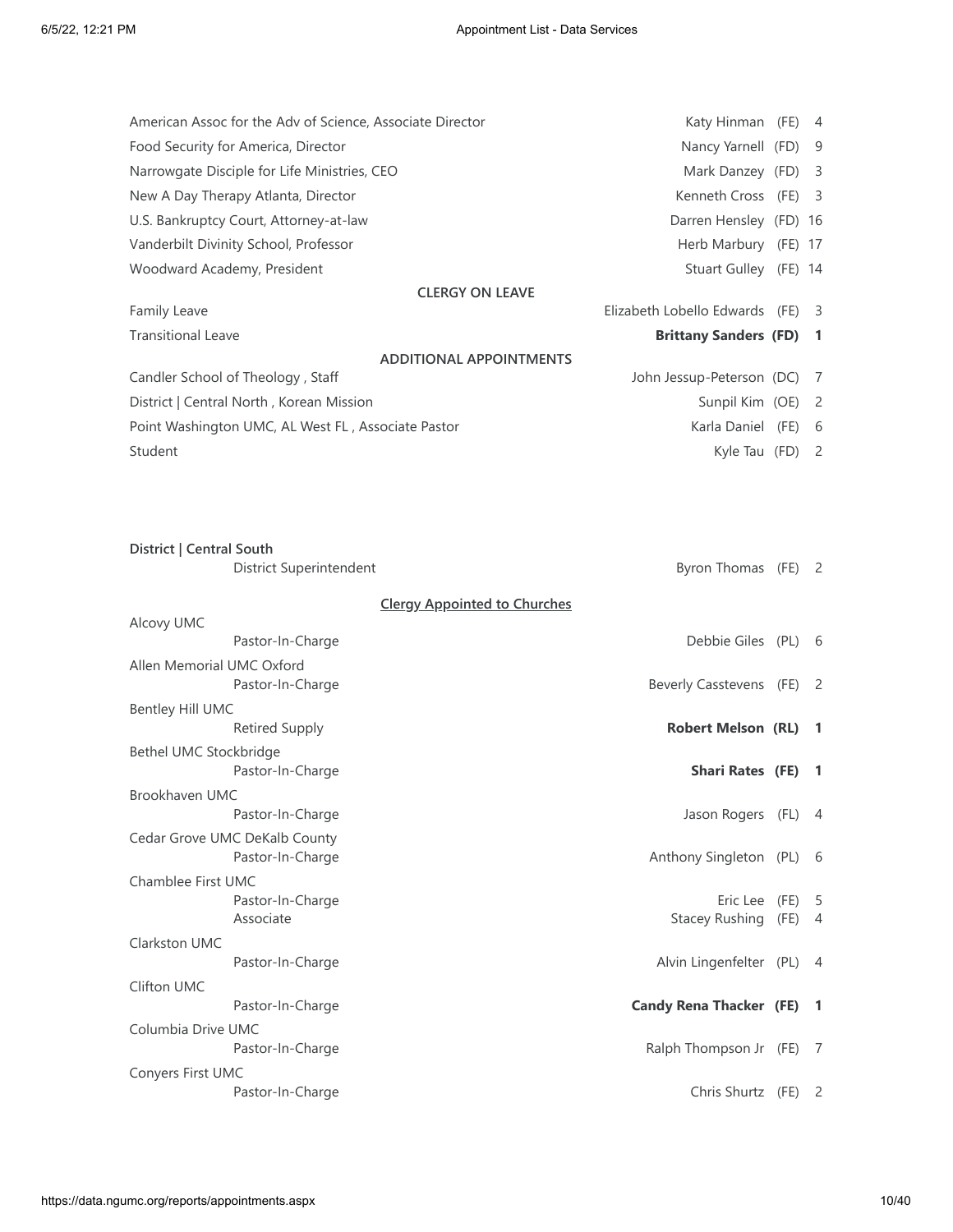| County Line UMC Ellenwood    |                                               |                                      |                          |
|------------------------------|-----------------------------------------------|--------------------------------------|--------------------------|
|                              | <b>Retired Supply</b>                         | Betty R Jones (RL) 17                |                          |
| Covington First UMC          |                                               |                                      |                          |
|                              | Pastor-In-Charge                              | <b>Mark Burgess (FE)</b>             | -1                       |
|                              | Associate                                     | <b>Melissa Kime-Hall (FE)</b>        | -1                       |
| Covington Mill UMC           |                                               |                                      |                          |
|                              | <b>Retired Supply</b>                         | Paul Yeun (OR)                       | -1                       |
| Crossroads UMC               |                                               |                                      |                          |
|                              | Pastor-In-Charge                              | Thomas G Hall (FE)                   | -1                       |
|                              |                                               |                                      |                          |
| Decatur First UMC            |                                               |                                      |                          |
|                              | Pastor-In-Charge<br>Associate                 | Dalton Rushing (FE)                  | 6                        |
|                              |                                               | Blair Setnor (FD)                    | 3                        |
| Dunwoody UMC                 |                                               |                                      |                          |
|                              | Pastor-In-Charge                              | Phil Schroeder (FE)                  | 3                        |
|                              | Associate                                     | <b>Calissa Kummer Dauterman (FD)</b> | 1                        |
|                              | Associate                                     | Kathryn Brockman (FE)                | -7                       |
|                              | <b>Assistant Pastor</b>                       | <b>Garrett Wallace (FL)</b>          | $\mathbf{1}$             |
|                              | Minister of Program                           | David Melton (FD) 27                 |                          |
| East Lake UMC                |                                               |                                      |                          |
|                              | Pastor-In-Charge                              | Jesse Gordon (FE) 37                 |                          |
| Eastside UMC                 |                                               |                                      |                          |
|                              | Pastor-In-Charge                              | <b>Tavares N Stephens (PE)</b>       | - 1                      |
| Ebenezer UMC Conyers         |                                               |                                      |                          |
|                              | Pastor-In-Charge                              | Lahronda Welch Little (PE)           | -1                       |
| Embry Hills UMC              |                                               |                                      |                          |
|                              | Pastor-In-Charge                              | Jordan Thrasher (FE)                 | -2                       |
|                              |                                               |                                      |                          |
| Flat Shoals UMC              |                                               |                                      |                          |
|                              | Pastor-In-Charge                              | Damon Gordon (PL) 4                  |                          |
| Flippen UMC                  |                                               |                                      |                          |
|                              | Pastor-In-Charge                              | Ken Huff (PL) 10                     |                          |
| Glen Haven UMC               |                                               |                                      |                          |
|                              | Pastor-In-Charge                              | Kenneth Rutledge (PL) 8              |                          |
| Glenn Memorial UMC           |                                               |                                      |                          |
|                              | Pastor-In-Charge                              | Mark Westmoreland (FE)               | - 5                      |
|                              | <b>Executive Pastor</b>                       | Jennifer Hansen (FD)                 | -1                       |
|                              | Senior Associate and Minister to Children and | Susan Moore Pinson (FD) 15           |                          |
|                              | Older Adults                                  |                                      |                          |
|                              | Associate                                     | Brent Huckaby (FD) 7                 |                          |
| Grace UMC Covington          |                                               |                                      |                          |
|                              | Pastor-In-Charge                              | Robert Crawford (FE)                 | -4                       |
| Hampton UMC                  |                                               |                                      |                          |
|                              | Pastor-In-Charge                              | George P Lanier (FE) 2               |                          |
|                              |                                               |                                      |                          |
| Harvest Point UMC            |                                               |                                      |                          |
|                              | Pastor-In-Charge                              | <b>Andrew Peabody (FD)</b>           | $\overline{\phantom{a}}$ |
| Jodeco Road UMC              |                                               |                                      |                          |
|                              | Pastor-In-Charge                              | Tommy Ross (FE)                      | $\mathbf{1}$             |
| Julia A. Porter Memorial UMC |                                               |                                      |                          |
|                              | Supply Pastor                                 | Roger Cato (SY) 5                    |                          |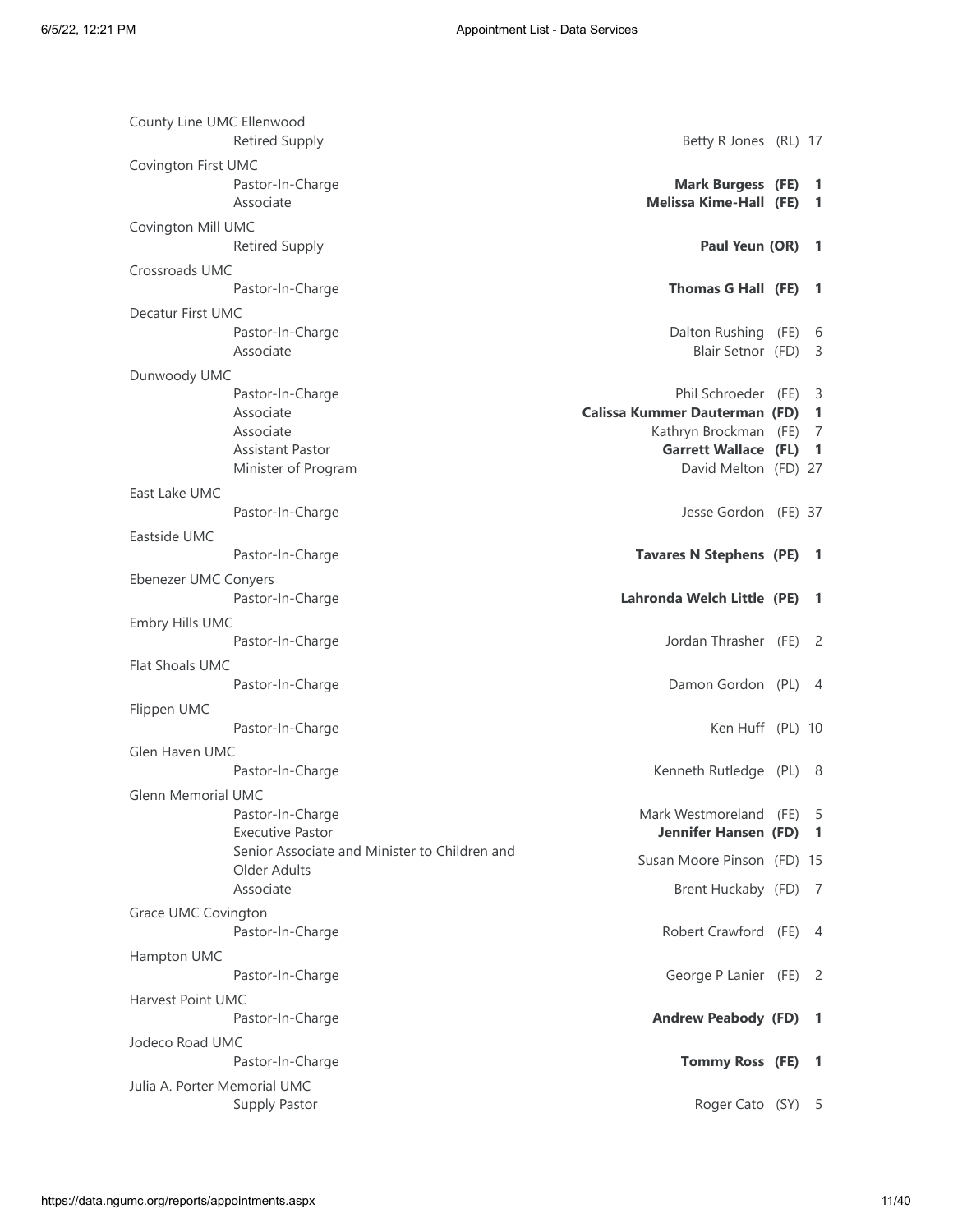| Kelley Chapel UMC                                 |                                              |      |                         |
|---------------------------------------------------|----------------------------------------------|------|-------------------------|
| Pastor-In-Charge                                  | Yvette Massey (FE) 2                         |      |                         |
| Kings Memorial UMC<br><b>Retired Supply</b>       | Fert Richardson (RE)                         |      | - 3                     |
| Kingswood UMC                                     |                                              |      |                         |
| Pastor-In-Charge                                  | Charles E Broome (FE)                        |      | - 8                     |
| Lawrenceville Road UMC                            |                                              |      |                         |
| Pastor-In-Charge                                  | Dondra Davis (FE)                            |      | -2                      |
| Lithonia First UMC                                |                                              |      |                         |
| Pastor-In-Charge                                  | Jeffery O'Neal (FE)                          |      | - 2                     |
| Locust Grove UMC                                  |                                              |      |                         |
| Pastor-In-Charge                                  | Gil McGinnis (FE)                            |      | -2                      |
| Lovejoy UMC Newton County                         |                                              |      |                         |
| Pastor-In-Charge                                  | Gil Gainer (PL)                              |      | - 5                     |
| McDonough First UMC                               |                                              |      |                         |
| Pastor-In-Charge                                  | Carol Cook (FE)                              |      | - 5                     |
| Mt Bethel UMC McDonough                           |                                              |      |                         |
| <b>Retired Supply</b>                             | Robert Tobias (RL)                           |      | - 2                     |
| Mt Carmel UMC Hampton                             |                                              |      |                         |
| <b>Retired Supply</b>                             | Dee Dee Lawson (RE)                          |      | - 2                     |
| Mt Pleasant UMC Social Circle                     |                                              |      |                         |
| Pastor-In-Charge                                  | Leah Cunningham (PL) 10                      |      |                         |
| Mt Zion UMC Ellenwood                             |                                              |      |                         |
| <b>Retired Supply</b>                             | George Freeman (RE) 6                        |      |                         |
| Neighborhood Church, A United Methodist Community |                                              |      |                         |
| Pastor-In-Charge                                  | Andrew Woodworth                             | (FE) | 7                       |
| Pastor-In-Charge                                  | Anjie Peek Woodworth                         | (FE) | 7                       |
| New Wardell UMC                                   |                                              |      |                         |
| Pastor-In-Charge                                  | Joe Perry (PL) 19                            |      |                         |
| North Decatur UMC                                 |                                              |      |                         |
| Pastor-In-Charge                                  | Patrick Faulhaber (FE)                       |      | -3                      |
| Associate                                         | Rachel Stuart (OE)                           |      | $\overline{2}$          |
| Northwoods UMC                                    |                                              |      |                         |
| Supply Pastor                                     | Winston Worrell (FE) 6                       |      |                         |
| Oak Grove UMC Decatur                             |                                              |      |                         |
| Pastor-In-Charge<br>Associate                     | Beth LaRocca-Pitts (FE) 4                    |      |                         |
| Associate                                         | Amy Morgan (FE) 10<br>Joseph McBrayer (FD) 6 |      |                         |
| Oak Hill Parish                                   |                                              |      |                         |
| Richard's Chapel UMC                              |                                              |      |                         |
| Pastor-In-Charge                                  | Sandra Stroud- Pennington (PL)               |      | $\mathbf{1}$            |
| Spring Hill UMC                                   |                                              |      |                         |
| Pastor-In-Charge                                  | Jacque Smith (PL)                            |      | -1                      |
| Ousley UMC                                        |                                              |      |                         |
| Pastor-In-Charge                                  | <b>Deborah Holloway (FE)</b>                 |      | $\overline{1}$          |
| Philadelphia UMC Conyers                          |                                              |      |                         |
| <b>Retired Supply</b>                             | Rick Long (RE)                               |      | $\overline{\mathbf{3}}$ |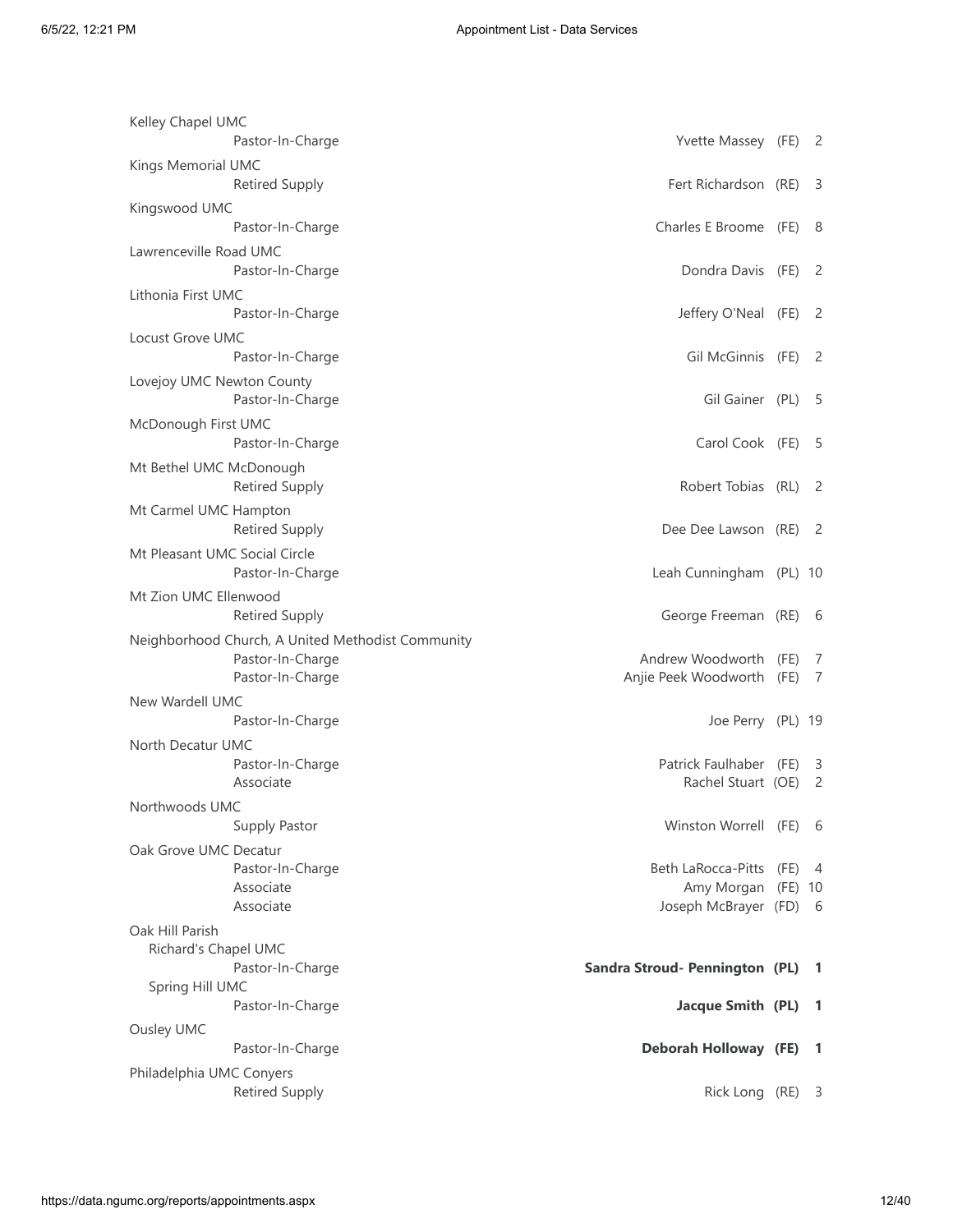| Philadelphia UMC McDonough<br>Pastor-In-Charge | Gary Boggs (PL) 18                                    |      |                          |
|------------------------------------------------|-------------------------------------------------------|------|--------------------------|
| Red Oak UMC Newton County<br>Supply Pastor     | <b>Wally Murphy (SY) 1</b>                            |      |                          |
| Red Oak UMC Stockbridge<br>Pastor-In-Charge    | LK Pendleton (FE)                                     |      | -1                       |
| Redan UMC<br>Pastor-In-Charge                  | Kevin Days (PL) 5                                     |      |                          |
|                                                |                                                       |      |                          |
| Rock Chapel UMC<br><b>Retired Supply</b>       | Michael Flanigan (RE) 19                              |      |                          |
| Rockland UMC                                   |                                                       |      |                          |
| Pastor-In-Charge                               | Mike Wadley (FE)                                      |      | $\overline{\mathbf{3}}$  |
| Rust Chapel UMC Oxford<br>Pastor-In-Charge     | Virginia Brown (PL)                                   |      | - 2                      |
| Salem UMC Covington<br>Pastor-In-Charge        | David Cott (PE)                                       |      | - 3                      |
| Shiloh UMC Almon                               |                                                       |      |                          |
| Pastor-In-Charge                               | Mike Wadley (FE) 12                                   |      |                          |
| Skyland UMC                                    |                                                       |      |                          |
| Pastor-In-Charge<br><b>Hispanic Ministries</b> | Miguel Velez-Andujar (FE) 6<br>Jose Rodriguez Jr (PL) |      | - 3                      |
| South Newton Circuit                           |                                                       |      |                          |
| St Timothy UMC                                 |                                                       |      |                          |
| Pastor-In-Charge                               | Dawn A Wright (FE)                                    |      | $\overline{\phantom{0}}$ |
| Stockbridge First UMC                          |                                                       |      |                          |
| Pastor-In-Charge                               | Michael Lavell Sanders (FE)                           |      | - 2                      |
| Stone Mountain First UMC                       |                                                       |      |                          |
| Pastor-In-Charge                               | Meg Morrison                                          | (FE) | $\overline{c}$           |
| Supply                                         | Joel Wiggins (SY)                                     |      | 5                        |
| Trinity UMC Stockbridge                        |                                                       |      |                          |
| Pastor-In-Charge                               | Rickey Ellis Lawson Sr (PL)                           |      | - 3                      |
| <b>Tucker First UMC</b>                        |                                                       |      |                          |
| Pastor-In-Charge<br>Associate                  | Gerald Varner (FE) 5<br><b>Anne Cumings (FE) 1</b>    |      |                          |
| <b>Turners UMC</b>                             |                                                       |      |                          |
| <b>Retired Supply</b>                          | Leon Baxter (RL) 12                                   |      |                          |
| Union Grove-Gaithers Chapel                    |                                                       |      |                          |
| Gaithers Chapel UMC                            |                                                       |      |                          |
| Pastor-In-Charge                               | Kenneth Norrington (PL) 25                            |      |                          |
| Union Grove UMC                                |                                                       |      |                          |
| Pastor-In-Charge                               | Kenneth Norrington (PL) 25                            |      |                          |
| Union UMC Stockbridge<br>Pastor-In-Charge      | Max Hill (PL) 1                                       |      |                          |
| University Heights UMC                         |                                                       |      |                          |
| Pastor-In-Charge                               | Briggs Smith (FE) 2                                   |      |                          |
| Wesley Chapel UMC Decatur                      |                                                       |      |                          |
| Pastor-In-Charge                               | Travia Speer (FE) 13                                  |      |                          |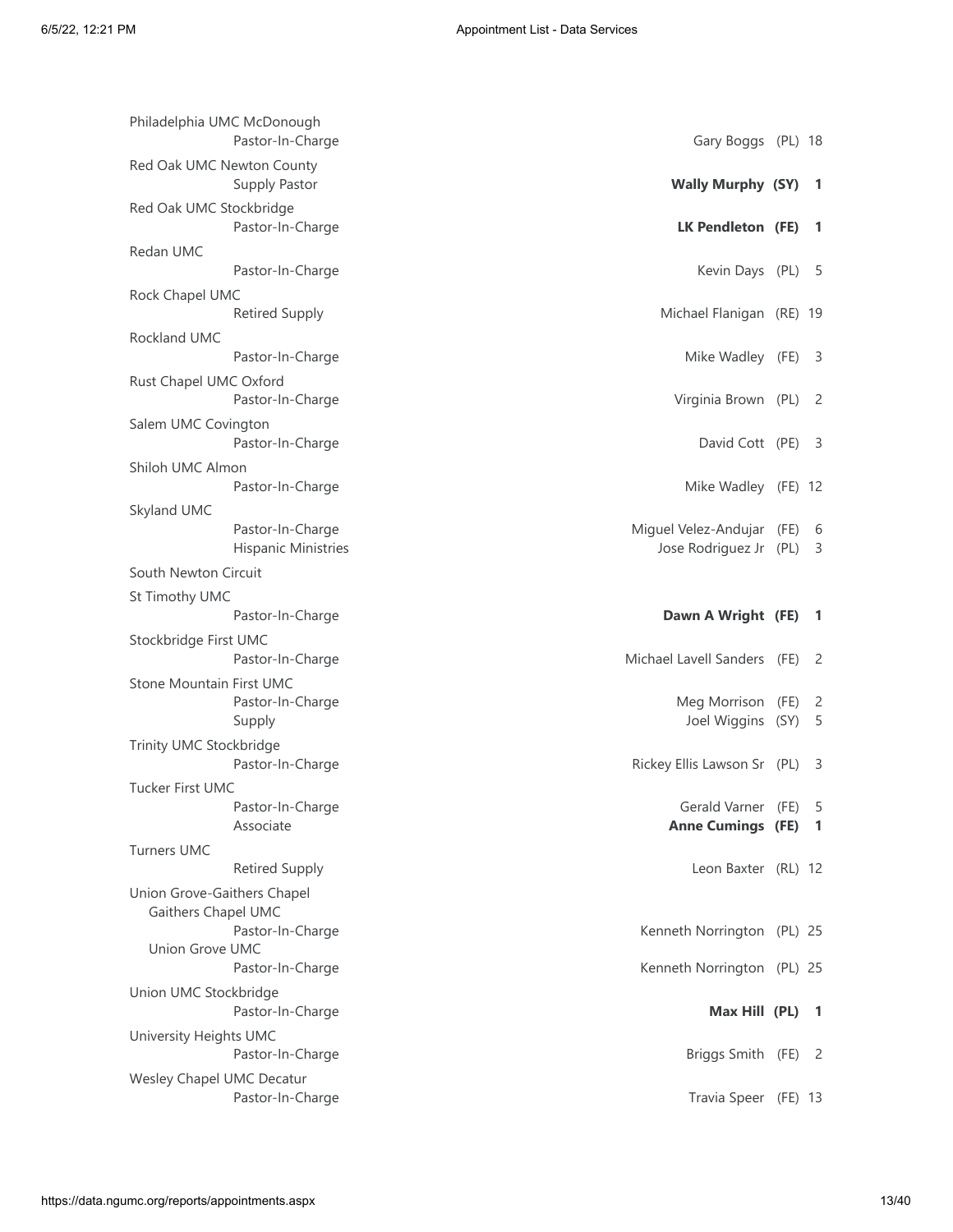| Wesley Chapel UMC McDonough                                                                                   |                                    |                            |
|---------------------------------------------------------------------------------------------------------------|------------------------------------|----------------------------|
| Pastor-In-Charge                                                                                              | <b>Belinda McCastle (FE)</b>       | 1                          |
| <b>Assistant Pastor</b>                                                                                       | Vickey B Wansley (PL)              | $\overline{4}$             |
| Wesley Way UMC                                                                                                |                                    |                            |
| Pastor-In-Charge                                                                                              | Michelle Strall (FE)               | -5                         |
| <b>CLERGY APPOINTED TO EXTENSION MINISTRIES</b><br>A. Within the Connectional Structures of United Methodism: |                                    |                            |
| Center for Clergy Excellence, Director of Wellbeing                                                           | Lindsay Geist (FD)                 | 3                          |
| Center for Congregational Excellence, Associate Director                                                      | Richard Hunter (FE)                | - 2                        |
| Connectional Ministries, Church Transition & Clinical Resource<br>Specialist                                  | Lindsay Geist (FD)                 | - 3                        |
| Gammon Theological Seminary, Director of Recruitment, Retention<br>and Innovation                             | <b>Nathalie Nelson Parker (FE)</b> | -1                         |
| Housing & Homeless Council, Director                                                                          | Laura Rappold (FD)                 | - 8                        |
| B. Under Endorsement of the General Board of Higher Education & Ministry:                                     |                                    |                            |
| US Navy, Chaplain                                                                                             | Jennifer Bowden (FE) 22            |                            |
| D. In Other Settings:                                                                                         |                                    |                            |
| Fernbank Elementary, Special Education Teacher                                                                | Elizabeth Nall (FD)                | - 5                        |
| FUTURE Program-S. Gwinnett High School, Director                                                              | John Leece (FD) 10                 |                            |
| Habitat for Humanity for N Central GA, Executive Director                                                     | Steve Napier (FD)                  | $\overline{\phantom{0}}^2$ |
| Pastoral Psychotherapy and Consulting Services, Director                                                      | Melissa D Sexton (FE)              | - 9                        |
| Young Life Tampa, Florida, METCO Director                                                                     | Robert Tolley (FE) 24              |                            |
| <b>CLERGY ON LEAVE</b><br>Family Leave                                                                        | Janet McCoy (FE)                   | $\mathbf{1}$               |
| Family Leave                                                                                                  | <b>Tariq Cummings (FE)</b>         | 1                          |
| <b>Medical Leave</b>                                                                                          |                                    |                            |
|                                                                                                               | Joe Peabody Jr (FE)                | 2                          |
| Personal Leave                                                                                                | GiGi Warren (FE)                   | - 3                        |
| Personal Leave                                                                                                | <b>Timothy Lloyd (FE)</b>          | $\mathbf{1}$               |
| <b>ADDITIONAL APPOINTMENTS</b><br>Bluff Park UMC, North Alabama, Director of Children's Ministries            | Stanley Davidson (FD)              | 8                          |
| Brentwood UMC, TWK Conference, Associate                                                                      | Jonathan Carter Andersen (FE)      | -1                         |
| FaithWorks, SGA, Director                                                                                     | Jenna M Kennedy (FD)               | 2                          |
| Georgia State University, Associate Professor                                                                 | Debora Constable (DC)              | 3                          |
| Kidsplay Therapy Center, Occupational Therapist                                                               | Lauren Breck (DC)                  | $\overline{2}$             |
|                                                                                                               |                                    |                            |
|                                                                                                               |                                    |                            |

| District   Central West  |                                     |                            |     |
|--------------------------|-------------------------------------|----------------------------|-----|
|                          | District Superintendent             | Jessica Terrell (FE) 4     |     |
|                          | <b>Clergy Appointed to Churches</b> |                            |     |
| Acworth UMC              |                                     |                            |     |
|                          | Pastor-In-Charge                    | <b>Emily Whiten (FE) 1</b> |     |
|                          | <b>Retired Associate</b>            | Angie Crummie (RE) 3       |     |
| <b>Austell First UMC</b> |                                     |                            |     |
|                          | Pastor-In-Charge                    | Joel Rodriguez (FE)        | - 6 |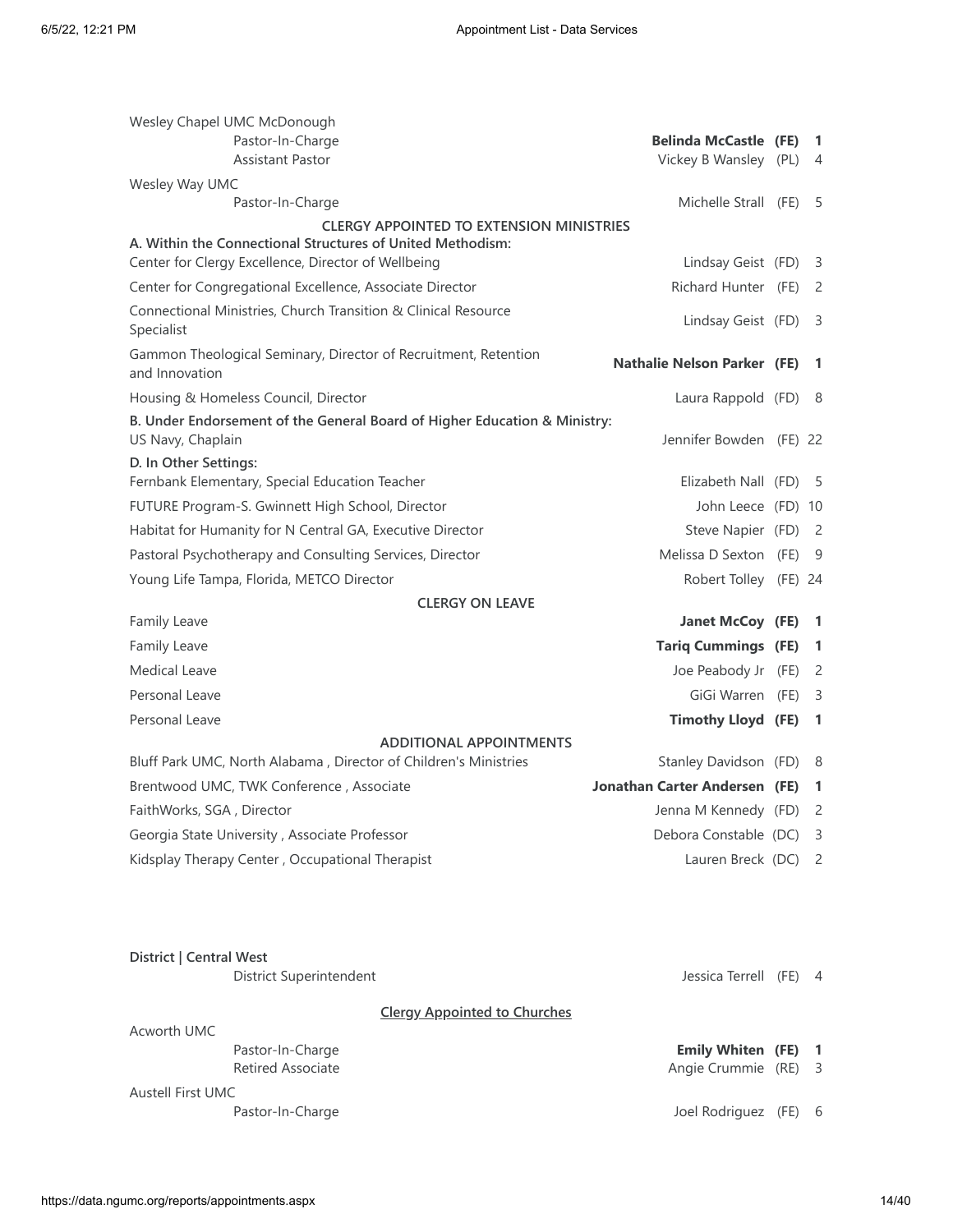| Bethany UMC Smyrna           |                               |                                                 |                          |
|------------------------------|-------------------------------|-------------------------------------------------|--------------------------|
|                              | Pastor-In-Charge<br>Associate | Joya Abrams (FE) 3<br><b>Tony Phillips (PE)</b> | $\overline{1}$           |
| <b>Bethel UMC Hiram</b>      |                               |                                                 |                          |
|                              | Pastor-In-Charge              | Elly Tilk (PL)                                  | - 3                      |
| Bethlehem UMC Bremen         |                               |                                                 |                          |
|                              | Supply Pastor                 | <b>NGUMC Clergy (SY)</b>                        | $\mathbf{1}$             |
| <b>Bremen First UMC</b>      |                               |                                                 |                          |
|                              | Pastor-In-Charge              | David Blackwood (FE)                            | -2                       |
|                              | Assistant Pastor              | Brian Hammond (OF)                              | - 3                      |
| <b>Bremen Parish</b>         |                               |                                                 |                          |
| Bethel UMC Tallapoosa        |                               |                                                 |                          |
|                              | Pastor-In-Charge              | John C Woods (PL) 2                             |                          |
| Crawford Chapel UMC          |                               |                                                 |                          |
|                              | Pastor-In-Charge              | John C Woods (PL) 2                             |                          |
| Bright Star UMC Douglasville |                               |                                                 |                          |
|                              | Pastor-In-Charge              | <b>Orlando Evans (FE)</b>                       | $\overline{\phantom{0}}$ |
| <b>Buchanan UMC</b>          |                               |                                                 |                          |
|                              | Pastor-In-Charge              | Randy Rooks (PL) 15                             |                          |
| <b>Carrollton First UMC</b>  |                               |                                                 |                          |
|                              | Pastor-In-Charge              | Larry Patton (FE) 8                             |                          |
|                              | Associate                     | <b>Jake Webster (FE)</b>                        | 1                        |
| Victory UMC                  |                               |                                                 |                          |
|                              | Pastor-In-Charge              | Larry Patton (FE) 8                             |                          |
| <b>Center Point UMC</b>      |                               |                                                 |                          |
|                              | Pastor-In-Charge              | Bill Tidwell (PL) 8                             |                          |
| Clarkdale UMC                |                               |                                                 |                          |
|                              | Pastor-In-Charge              | Cindy Conner (FE) 10                            |                          |
| Concord UMC Carrollton       |                               |                                                 |                          |
|                              | Pastor-In-Charge              | Todd Dudich (PE) 5                              |                          |
| County Line UMC Acworth      |                               |                                                 |                          |
|                              | Pastor-In-Charge              | Steven T Riddle (AM)                            | - 5                      |
| Covenant UMC                 |                               |                                                 |                          |
|                              | Pastor-In-Charge              | David Moore (FE) 7                              |                          |
| Dallas First UMC             |                               |                                                 |                          |
|                              | Pastor-In-Charge              | Christopher Blake Trent (FE) 4                  |                          |
| <b>District Line UMC</b>     |                               |                                                 |                          |
|                              | Pastor-In-Charge              | Jessica Blackwood (PL) 2                        |                          |
| Douglasville First UMC       |                               |                                                 |                          |
|                              | Pastor-In-Charge              | Roger Vest (FE) 1                               |                          |
|                              | Associate                     | Genetha Rice-Singleton (PE)                     | 2                        |
| Due West UMC                 |                               |                                                 |                          |
|                              | Pastor-In-Charge              | David Campbell (FE) 6                           |                          |
|                              | Associate                     | Lathem Postell (PE)                             | -3                       |
| East Cobb UMC Marietta       |                               |                                                 |                          |
|                              | Pastor-In-Charge              | Kristin Lee (FE)                                | - 5                      |
|                              | Associate                     | <b>Joseph Palmer (FD)</b>                       | $\blacksquare$           |
| Flint Hill UMC               |                               |                                                 |                          |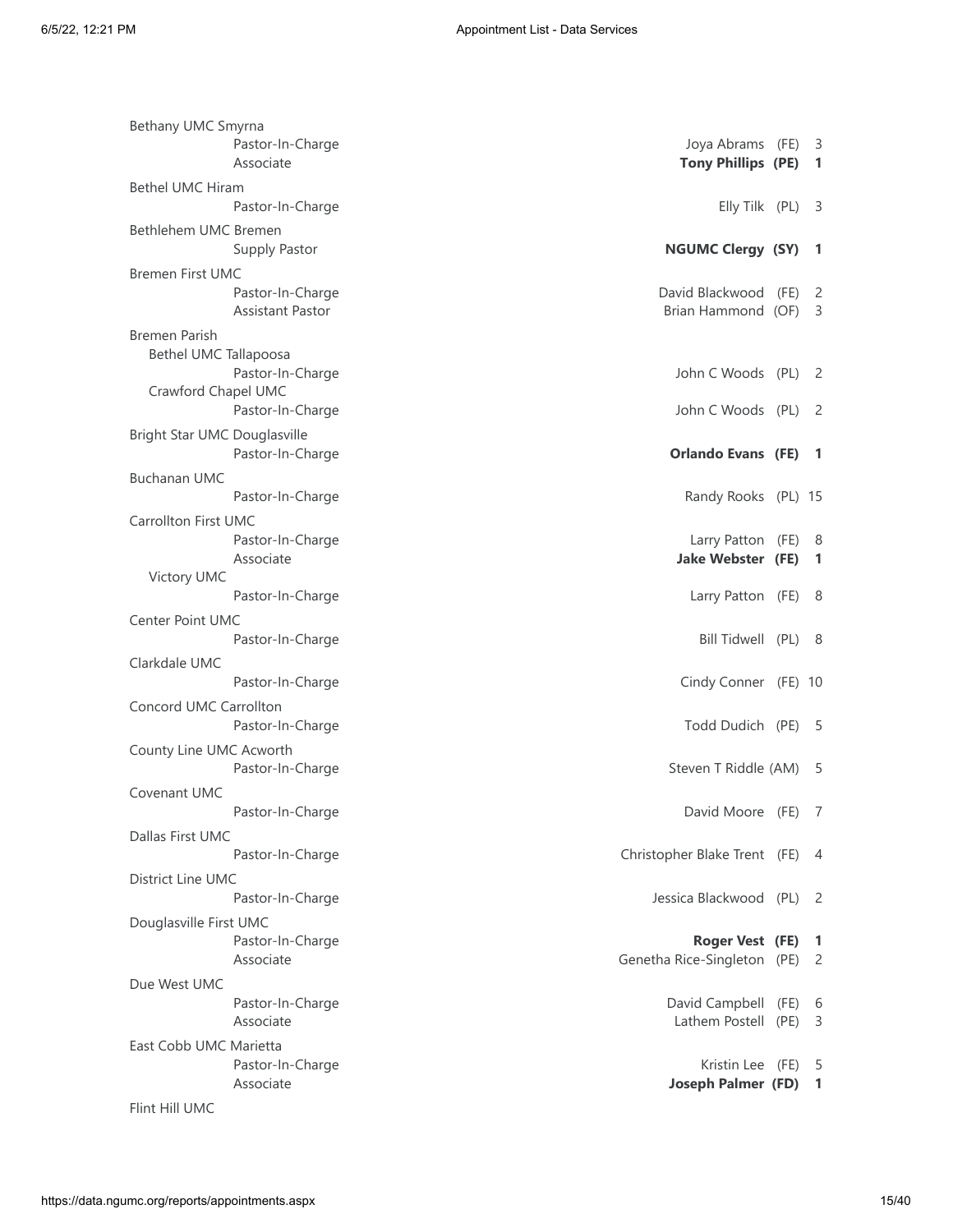| Pastor-In-Charge                                                                                    | Steve Griggers (PL) 8                                                                       |              |                                                                  |
|-----------------------------------------------------------------------------------------------------|---------------------------------------------------------------------------------------------|--------------|------------------------------------------------------------------|
| Garretts Chapel-Union Circuit                                                                       |                                                                                             |              |                                                                  |
| <b>Golden Memorial UMC</b><br>Pastor-In-Charge<br>Associate                                         | Robert S King<br>Debra Stewart (FE)                                                         | (FE)         | - 3<br>$\mathbf{1}$                                              |
| Griffin Chapel UMC<br><b>Retired Supply</b>                                                         | Danny Alexander (RE) 2                                                                      |              |                                                                  |
| Hiram First UMC<br>Pastor-In-Charge                                                                 | Stephanie Hannah (PE) 1                                                                     |              |                                                                  |
| Hollydale UMC<br>Pastor-In-Charge                                                                   | Terrence Xavior Hull (PL)                                                                   |              | -4                                                               |
| Hope UMC<br>Pastor-In-Charge                                                                        | Mark Jordan (FE) 4                                                                          |              |                                                                  |
| Immanuel Korean UMC<br>Pastor-In-Charge<br><b>Assistant Pastor</b><br>Director of Family Ministires | Junhyup Lee (OE) 3<br>Sung Su Seo (PL) 3<br>Choong-Hee Lee (DC)                             |              | -1                                                               |
| Kennesaw UMC<br>Pastor-In-Charge<br>Associate                                                       | Alex Stroud<br>Laurie Klingenberg (FE)                                                      | (FE)         | 4<br>$\mathbf{1}$                                                |
| Lithia Springs UMC<br>Pastor-In-Charge                                                              | Jane Nugent (FE) 5                                                                          |              |                                                                  |
| Lowell UMC Carrollton<br>Supply Pastor                                                              | Ed McGrory (SY) 2                                                                           |              |                                                                  |
| Maple Avenue UMC Marietta<br>Pastor-In-Charge                                                       | Josh Roberts (FE)                                                                           |              | $\overline{4}$                                                   |
| Marietta First UMC<br>Pastor-In-Charge<br>Associate<br>Associate<br>Associate                       | Julie Boone (FE)<br><b>Blair Tolbert (FE)</b><br>Chad Loucks (PE)<br><b>Ryan Young (FD)</b> |              | - 5<br>$\blacksquare$<br>$\overline{\mathbf{3}}$<br>$\mathbf{1}$ |
| McEachern Memorial UMC<br>Pastor-In-Charge<br>Senior Associate                                      | Doug Thrasher (FE)<br>Cindy Blocksidge (FD) 23                                              |              | - 3                                                              |
| Midway UMC Douglasville<br><b>Retired Supply</b>                                                    | Sam Newman (RE) 5                                                                           |              |                                                                  |
| Moore's Chapel UMC<br>Pastor-In-Charge                                                              | Edward J Landrum (FE)                                                                       |              | - 2                                                              |
| <b>Mountain View UMC</b><br>Pastor-In-Charge                                                        | Joe McKechnie (FE)                                                                          |              | $\overline{\mathbf{3}}$                                          |
| Mt Bethel UMC Marietta<br>Pastor-In-Charge<br>Associate<br>Assistant Pastor                         | Steven Usry (FE)<br>John Freeland<br>Kim McGarr                                             | (FE)<br>(FL) | $\overline{2}$<br>6<br>4                                         |
| Mt Nebo UMC Dallas<br>Pastor-In-Charge                                                              | Glenn Petero (PL)                                                                           |              | - 9                                                              |
| Mt Zion UMC Carroll County<br>Pastor-In-Charge                                                      | Ryan Miller (FE) 2                                                                          |              |                                                                  |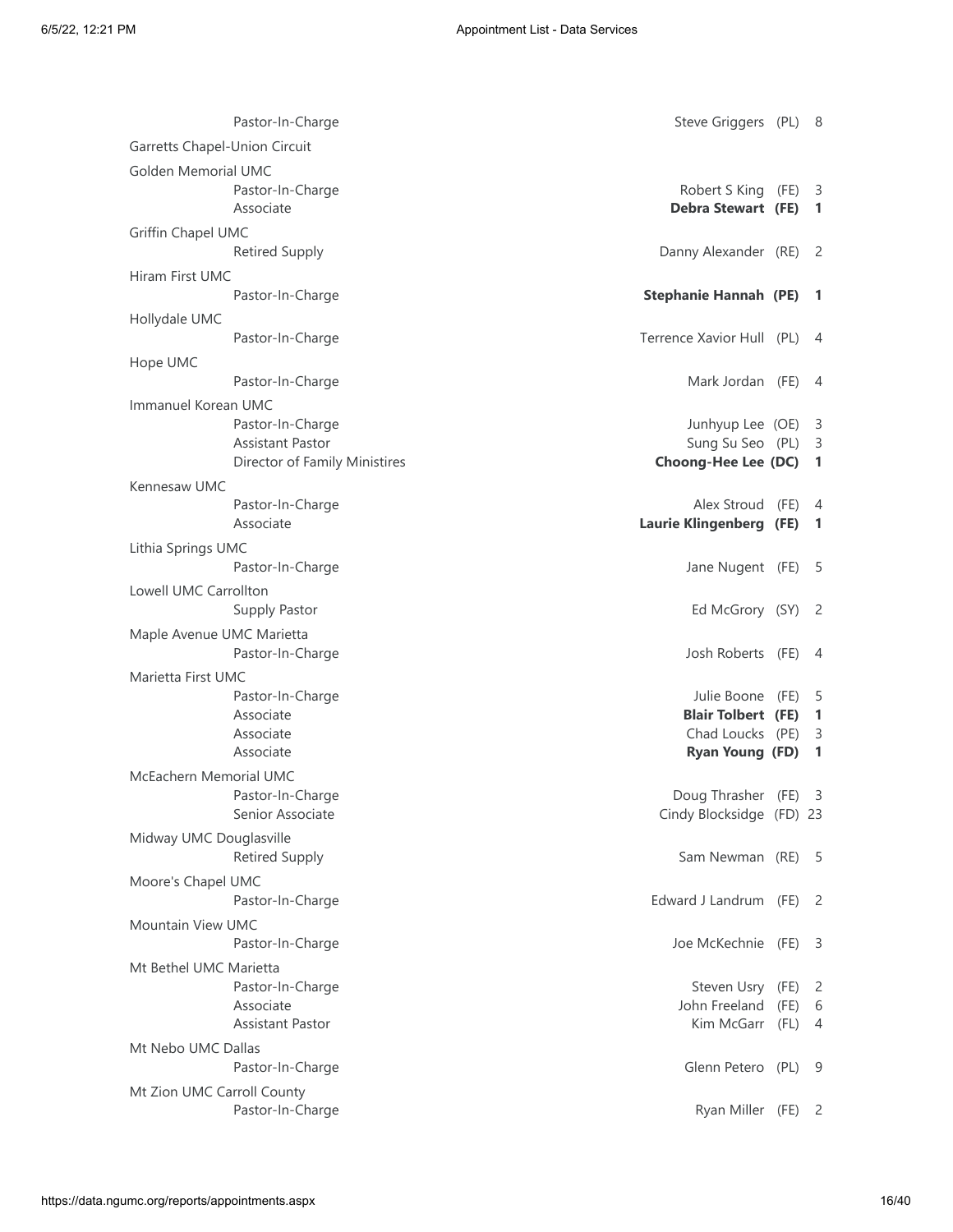| Pastor-In-Charge<br>Associate                                                              |                                                                                                                                                                                                                                                                                                                                                                                                                                                                                                                | 6<br>$\overline{1}$                                                                                                                                                                                                                                                                                                                                                                                                                                                                                                                                                                                                |
|--------------------------------------------------------------------------------------------|----------------------------------------------------------------------------------------------------------------------------------------------------------------------------------------------------------------------------------------------------------------------------------------------------------------------------------------------------------------------------------------------------------------------------------------------------------------------------------------------------------------|--------------------------------------------------------------------------------------------------------------------------------------------------------------------------------------------------------------------------------------------------------------------------------------------------------------------------------------------------------------------------------------------------------------------------------------------------------------------------------------------------------------------------------------------------------------------------------------------------------------------|
| Pastor-In-Charge                                                                           |                                                                                                                                                                                                                                                                                                                                                                                                                                                                                                                | - 7                                                                                                                                                                                                                                                                                                                                                                                                                                                                                                                                                                                                                |
| Pastor-In-Charge                                                                           |                                                                                                                                                                                                                                                                                                                                                                                                                                                                                                                | -4                                                                                                                                                                                                                                                                                                                                                                                                                                                                                                                                                                                                                 |
| Pastor-In-Charge                                                                           |                                                                                                                                                                                                                                                                                                                                                                                                                                                                                                                | -6                                                                                                                                                                                                                                                                                                                                                                                                                                                                                                                                                                                                                 |
| <b>Retired Supply</b>                                                                      |                                                                                                                                                                                                                                                                                                                                                                                                                                                                                                                | - 3                                                                                                                                                                                                                                                                                                                                                                                                                                                                                                                                                                                                                |
| Pastor-In-Charge                                                                           |                                                                                                                                                                                                                                                                                                                                                                                                                                                                                                                | 6                                                                                                                                                                                                                                                                                                                                                                                                                                                                                                                                                                                                                  |
| Pastor-In-Charge                                                                           |                                                                                                                                                                                                                                                                                                                                                                                                                                                                                                                | - 6                                                                                                                                                                                                                                                                                                                                                                                                                                                                                                                                                                                                                |
| Pastor-In-Charge                                                                           |                                                                                                                                                                                                                                                                                                                                                                                                                                                                                                                | - 4                                                                                                                                                                                                                                                                                                                                                                                                                                                                                                                                                                                                                |
| Pastor-In-Charge                                                                           |                                                                                                                                                                                                                                                                                                                                                                                                                                                                                                                |                                                                                                                                                                                                                                                                                                                                                                                                                                                                                                                                                                                                                    |
| Pastor-In-Charge                                                                           |                                                                                                                                                                                                                                                                                                                                                                                                                                                                                                                | - 2                                                                                                                                                                                                                                                                                                                                                                                                                                                                                                                                                                                                                |
|                                                                                            |                                                                                                                                                                                                                                                                                                                                                                                                                                                                                                                |                                                                                                                                                                                                                                                                                                                                                                                                                                                                                                                                                                                                                    |
| Pastor-In-Charge                                                                           |                                                                                                                                                                                                                                                                                                                                                                                                                                                                                                                | - 3                                                                                                                                                                                                                                                                                                                                                                                                                                                                                                                                                                                                                |
|                                                                                            |                                                                                                                                                                                                                                                                                                                                                                                                                                                                                                                |                                                                                                                                                                                                                                                                                                                                                                                                                                                                                                                                                                                                                    |
| Pastor-In-Charge                                                                           |                                                                                                                                                                                                                                                                                                                                                                                                                                                                                                                | -1                                                                                                                                                                                                                                                                                                                                                                                                                                                                                                                                                                                                                 |
| Pastor-In-Charge                                                                           |                                                                                                                                                                                                                                                                                                                                                                                                                                                                                                                | - 9                                                                                                                                                                                                                                                                                                                                                                                                                                                                                                                                                                                                                |
| Supply Pastor                                                                              |                                                                                                                                                                                                                                                                                                                                                                                                                                                                                                                |                                                                                                                                                                                                                                                                                                                                                                                                                                                                                                                                                                                                                    |
| Pastor-In-Charge                                                                           |                                                                                                                                                                                                                                                                                                                                                                                                                                                                                                                | - 3                                                                                                                                                                                                                                                                                                                                                                                                                                                                                                                                                                                                                |
| Pastor-In-Charge                                                                           |                                                                                                                                                                                                                                                                                                                                                                                                                                                                                                                | Л.                                                                                                                                                                                                                                                                                                                                                                                                                                                                                                                                                                                                                 |
| Pastor-In-Charge                                                                           |                                                                                                                                                                                                                                                                                                                                                                                                                                                                                                                |                                                                                                                                                                                                                                                                                                                                                                                                                                                                                                                                                                                                                    |
| Pastor-In-Charge<br>Associate<br><b>Assistant Pastor</b><br>Director of Adult Discipleship |                                                                                                                                                                                                                                                                                                                                                                                                                                                                                                                | 6<br>$\mathbf{1}$<br>$\mathbf{1}$<br>7                                                                                                                                                                                                                                                                                                                                                                                                                                                                                                                                                                             |
|                                                                                            |                                                                                                                                                                                                                                                                                                                                                                                                                                                                                                                |                                                                                                                                                                                                                                                                                                                                                                                                                                                                                                                                                                                                                    |
| Pastor-In-Charge                                                                           |                                                                                                                                                                                                                                                                                                                                                                                                                                                                                                                | - 8                                                                                                                                                                                                                                                                                                                                                                                                                                                                                                                                                                                                                |
| Pastor-In-Charge                                                                           |                                                                                                                                                                                                                                                                                                                                                                                                                                                                                                                |                                                                                                                                                                                                                                                                                                                                                                                                                                                                                                                                                                                                                    |
|                                                                                            | Mt Zion UMC Marietta<br>New Beginnings UMC<br>New Covenant UMC<br>New Hope UMC Bowdon<br>New Hope UMC Carrollton<br>New Hope UMC Marietta<br>Old Camp UMC Carrollton<br>Pleasant Grove UMC Temple<br>Pleasant Hill UMC Villa Rica<br>Poplar Springs UMC Sand Hill<br>Poseyville UMC<br>Powder Springs First UMC<br>Powell Chapel UMC Villa Rica<br>Sacred Tapestry UMC<br>Shepherd Of The Hills UMC<br>Shiloh UMC Carrollton<br>Shiloh UMC Kennesaw<br>Smyrna First UMC<br>St Andrew UMC Marietta<br>Associate | Harden P Hopper (FE)<br><b>Montana Hamby (FD)</b><br>Mike Shearon (FE)<br>Timothy Constien (PL)<br>Brett McLaughlin (PL)<br>Jimmy Bryan (RL)<br>Joseph Dobrowolski (PL)<br>Tom Compton (FE)<br>Herb Butler (PL)<br>Lem Spear (PL) 23<br>Loretta Luke (PL)<br>Francisco Artley (PL)<br><b>Sheila Crowe-Hinchee (FE)</b><br>Thomas R Long (PL)<br>Rob Lanford (FE) 10<br>Matt A Murphy (FE)<br><b>Wesley Maston (PE)</b><br>Nathan Ballew (PL) 3<br>Derek Porter (FE)<br><b>Chaloea E Hale (FE)</b><br><b>Kathryn Davis (FL)</b><br>Bruce Griffith (OE)<br>Troy White (PL)<br>Dana Ezell (FE) 1<br>Beth Clark (FD) 2 |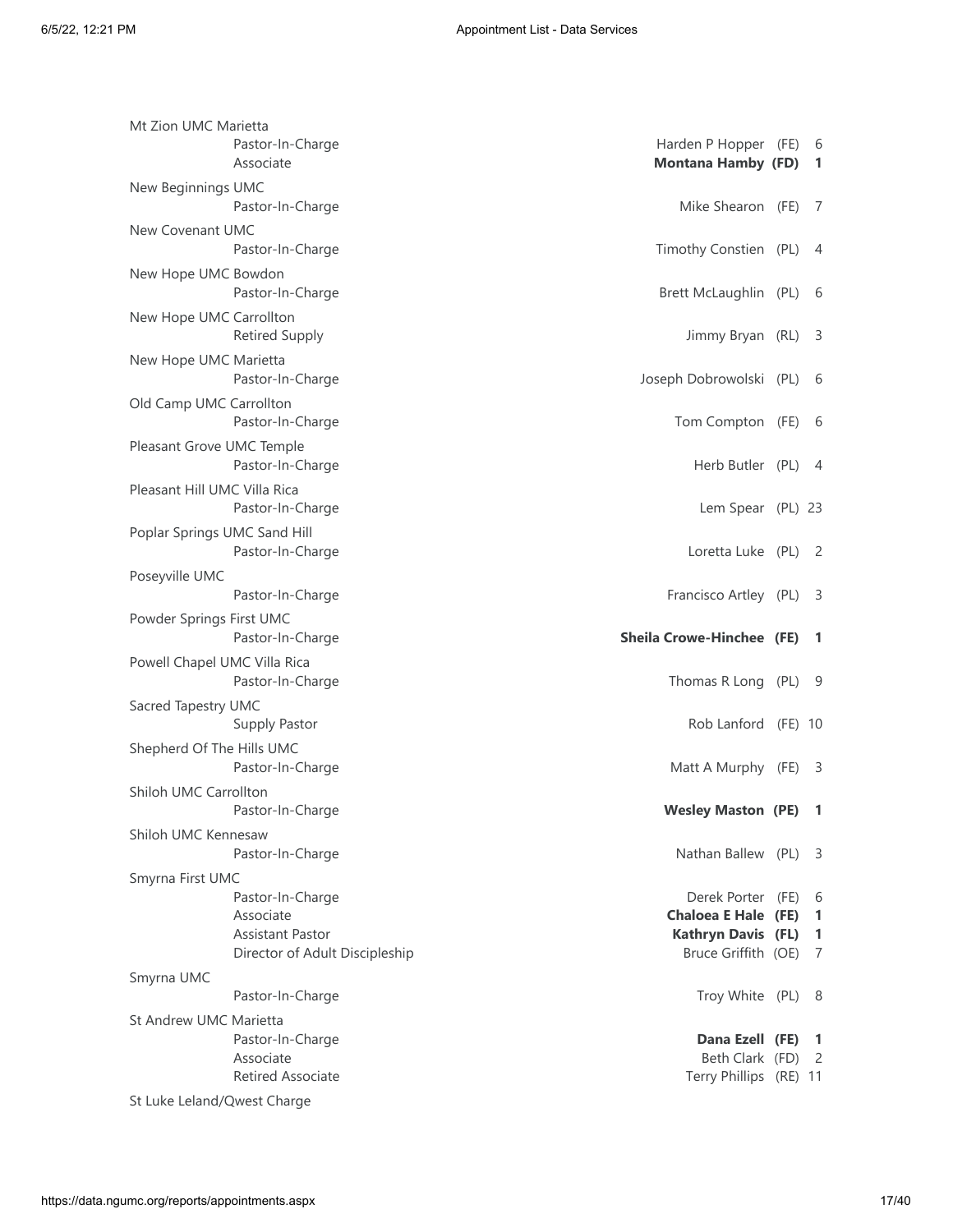| Leland/Qwest UMC                                                                                       |                               |           |     |
|--------------------------------------------------------------------------------------------------------|-------------------------------|-----------|-----|
| Pastor-In-Charge                                                                                       | Roy Moore (PL)                |           | - 3 |
| St Luke UMC Mableton<br>Pastor-In-Charge                                                               | Roy Moore (PL)                |           | -6  |
| St Paul UMC Marietta                                                                                   |                               |           |     |
| Pastor-In-Charge                                                                                       | Shelia Preacher (FE)          |           | 6   |
| St Stephen UMC Marietta<br>Pastor-In-Charge                                                            | Greg McClelland (PL)          |           | -5  |
| Stripling Chapel UMC Carrollton<br>Supply Pastor                                                       | <b>NGUMC Clergy (SY)</b>      |           | -1  |
| Tallapoosa First UMC                                                                                   |                               |           |     |
| Pastor-In-Charge                                                                                       | Karon Compton (PL)            |           | -6  |
| Temple UMC Carroll County<br>Pastor-In-Charge                                                          | Marc Dwiggins (PL)            |           | -7  |
| <b>Trinity UMC Austell</b>                                                                             |                               |           |     |
| Pastor-In-Charge                                                                                       | Grant Perry (PL)              |           | -2  |
| Union Chapel UMC Marietta<br>Supply Pastor                                                             | <b>NGUMC Clergy (SY)</b>      |           | -1  |
| Villa Rica First UMC                                                                                   |                               |           |     |
| Pastor-In-Charge                                                                                       | Whitney Roark Martin (FE)     |           | 4   |
| Vinings UMC                                                                                            |                               |           |     |
| Pastor-In-Charge                                                                                       | <b>Tasha M Wiggins (FE)</b>   |           | -1  |
| Waco UMC                                                                                               |                               |           |     |
| Pastor-In-Charge                                                                                       | Donald Stevens (PL)           |           | - 8 |
| Wesley Chapel UMC Marietta<br>Pastor-In-Charge                                                         | Jimmy Hood (FE) 12            |           |     |
| Wesley Chapel UMC Villa Rica<br>Pastor-In-Charge                                                       | Joe Condra (PL) 11            |           |     |
| West Georgia UMC                                                                                       |                               |           |     |
| Pastor-In-Charge                                                                                       | Samuel Dawkins (FE)           |           | - 6 |
| Whitesburg UMC                                                                                         |                               |           |     |
| <b>Retired Supply</b>                                                                                  | Martha Lyle Dye (RE)          |           | 4   |
| <b>CLERGY APPOINTED TO EXTENSION MINISTRIES</b>                                                        |                               |           |     |
| A. Within the Connectional Structures of United Methodism:                                             |                               |           |     |
| Discipleship Ministries, Director                                                                      | Scott Hughes                  | (FE)      | 8   |
| GBHEM, Director of Endorsement/Endorsing Agent                                                         | Mitchell Lewis                | (FE)      | 6   |
| International Leadership Institute, General Evangelist                                                 | Wes Griffin (FE)              |           | -6  |
| NGA Bishop's Office, Director of Community Discipleship and<br>Development                             | Bernice Kirkland              | (FE)      | -2  |
| Reinhardt University, Professor                                                                        | <b>Aquiles Martinez</b>       | (FE) 22   |     |
| Wesley Woods, The O. Wayne Rollins Director of Pastoral Care                                           | Karen Kagiyama                | (FE)      | - 5 |
| B. Under Endorsement of the General Board of Higher Education & Ministry:<br>Mission Hospice, Chaplain | Stephen Moorey                | $(FE)$ 11 |     |
| Northside Hospital - Cherokee, Chaplain                                                                | Nicole Schoellman Taylor (PL) |           | - 4 |
| US Air Force, Chaplain                                                                                 | Stacey Hanson (FE)            |           | 3   |
| US Navy, Chaplain                                                                                      | Adam Mathes                   | (FE)      | 9   |
|                                                                                                        |                               |           |     |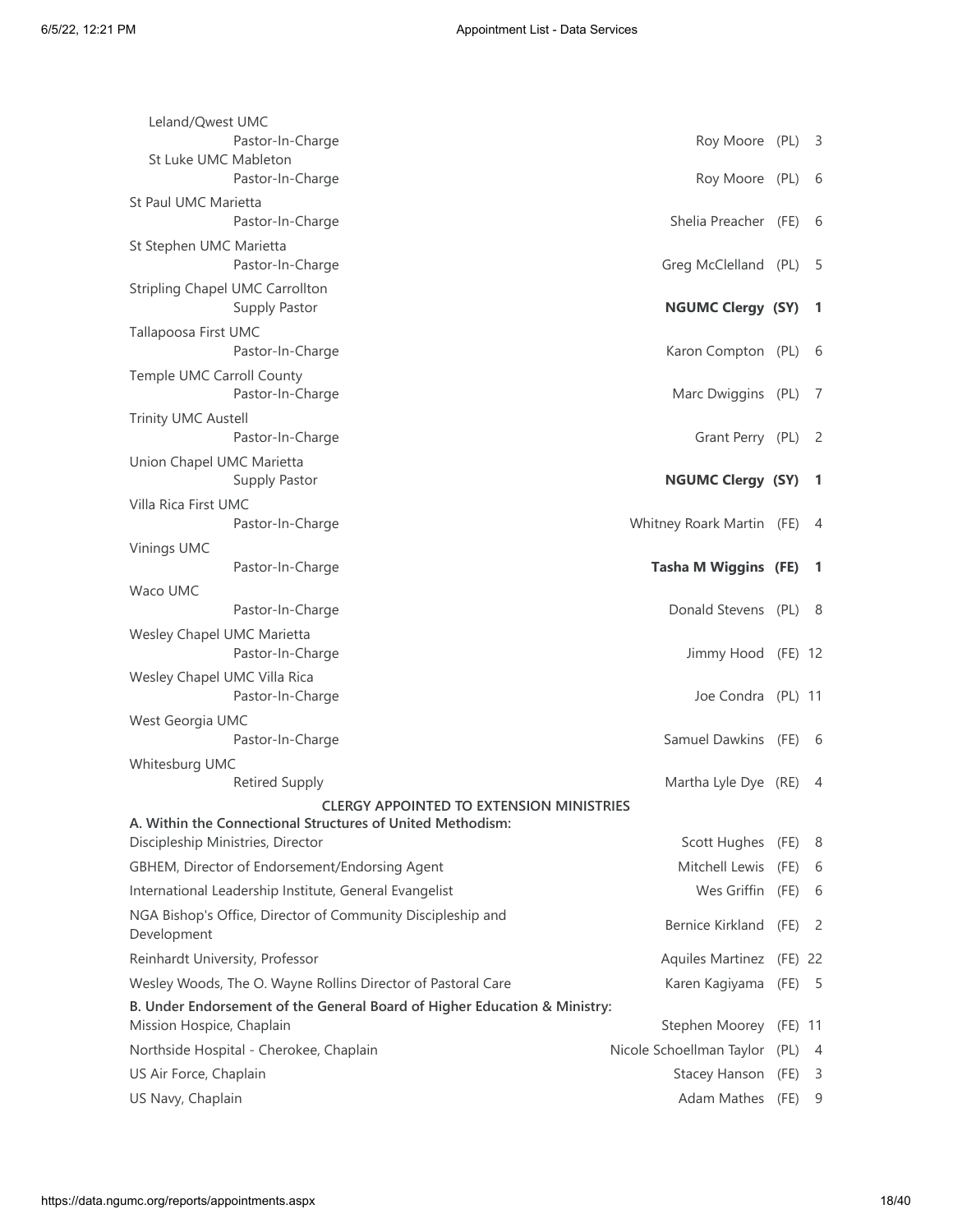| D. In Other Settings:                                                             |                          |      |                          |
|-----------------------------------------------------------------------------------|--------------------------|------|--------------------------|
| Catalyst For Africa, Executive Director                                           | Michael Mozley (FE) 9    |      |                          |
| Institute for Creative Community, Director                                        | Rob Lanford (FE) 11      |      |                          |
| The Mount Vernon School, Teacher/Counselor                                        | <b>Josh Amerson</b> (FE) |      | $\blacksquare$           |
| <b>CLERGY ON LEAVE</b>                                                            |                          |      |                          |
| <b>Family Leave</b>                                                               | Lori Ethridge (FD)       |      | $\overline{\phantom{a}}$ |
| <b>Family Leave</b>                                                               | Melanie Berry (FD) 7     |      |                          |
| Personal Leave                                                                    | Scott Brown (FE) 1       |      |                          |
| Personal Leave                                                                    | Tamlyn Collins (FE) 2    |      |                          |
| <b>ADDITIONAL APPOINTMENTS</b>                                                    |                          |      |                          |
| Belmont UMC Long Beach, Pastor-In-Charge                                          | Bomi Kim (PE) 1          |      |                          |
| Center for Clergy Excellence, Pastor-In-Charge                                    | Steven Usry (FE) 2       |      |                          |
| Cobb County Center for Environmental Health, Enviromental<br>Health IV-Supervisor | Idelia Ulmer (DC)        |      | $\overline{\mathbf{3}}$  |
| Student                                                                           | Dawn Britt               | (FE) | 7                        |
|                                                                                   |                          |      |                          |

| District   North East                                                               |                                                          |                                     |     |
|-------------------------------------------------------------------------------------|----------------------------------------------------------|-------------------------------------|-----|
|                                                                                     | District Superintendent                                  | Douglas Gilreath (FE) 1             |     |
|                                                                                     |                                                          | <b>Clergy Appointed to Churches</b> |     |
| Allens UMC                                                                          |                                                          |                                     |     |
|                                                                                     | Pastor-In-Charge                                         | Paul Garner (FE) 2                  |     |
| <b>Antioch UMC Gainesville</b>                                                      | Pastor-In-Charge                                         | W David Lee (PL)                    | - 5 |
| Antioch UMC Nicholson                                                               | Supply Pastor                                            | Marshall Bruner (FE) 11             |     |
| Antioch UMC Clayton<br>New Hope UMC Dillard                                         | Antioch, Clayton - New Hope, Dillard<br>Pastor-In-Charge | Lee Krivsky (PL) 19                 |     |
|                                                                                     | Pastor-In-Charge                                         | Lee Krivsky (PL) 11                 |     |
| <b>Arbor Pointe UMC</b>                                                             |                                                          |                                     |     |
|                                                                                     | Pastor-In-Charge                                         | Mike Devine (FE)                    | 7   |
| Bethany UMC Jefferson                                                               | Pastor-In-Charge                                         | Larisa Parker (FE)                  | -4  |
| Bethel UMC Dawson County                                                            | Pastor-In-Charge                                         | David Sanders (FE)                  | - 7 |
| Bethel UMC Hall County                                                              | Pastor-In-Charge                                         | Lauren Cowan (PL) 3                 |     |
| <b>Bethelview UMC</b>                                                               |                                                          |                                     |     |
|                                                                                     | Pastor-In-Charge                                         | <b>Justin R Combs (PE)</b>          | - 1 |
| Bethesda-Liberty Hill Circuit<br>Bethesda UMC Hartwell<br>Liberty Hill UMC Hartwell | <b>Retired Supply</b>                                    | Winfred Pitts (RL)                  | - 3 |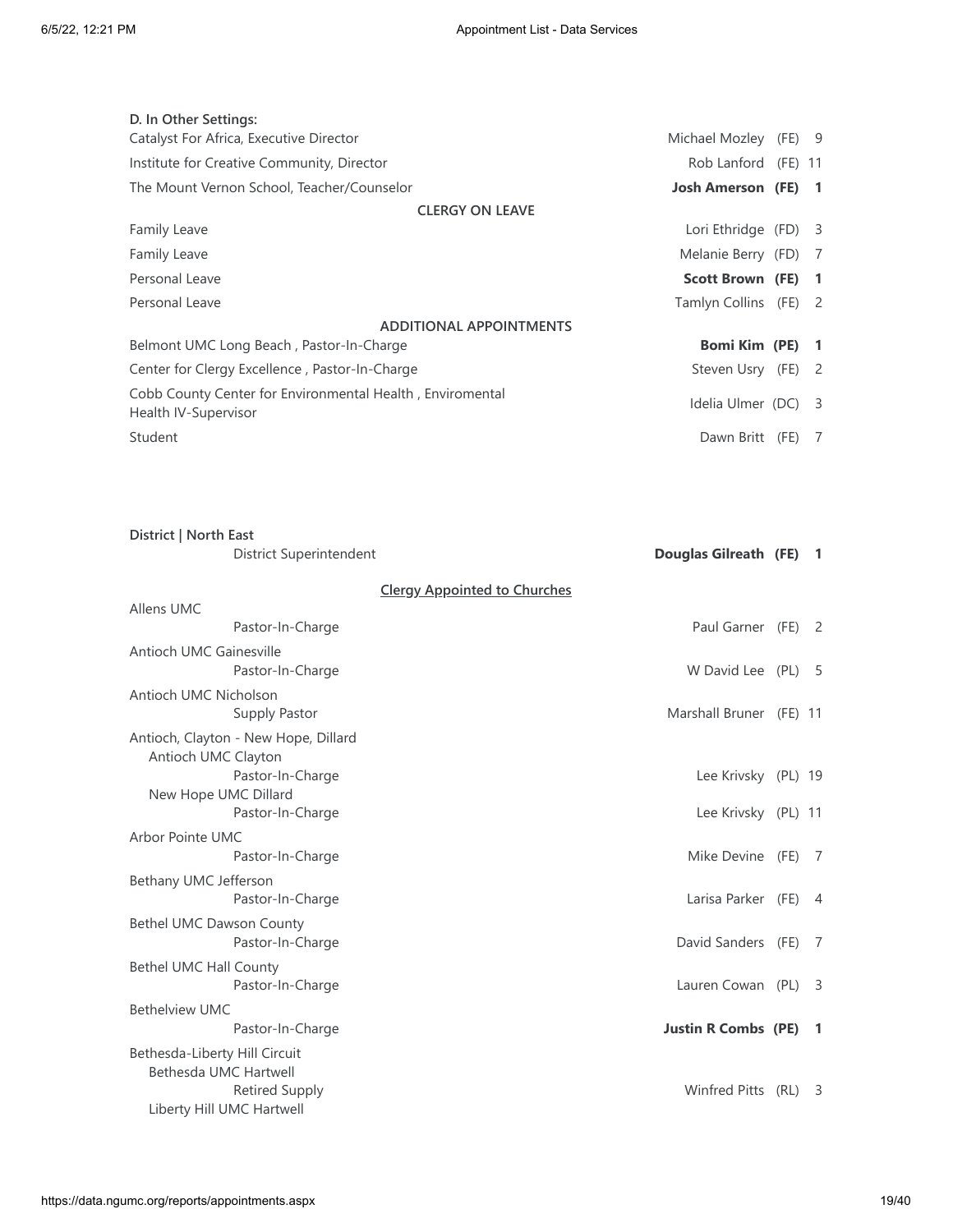|                             | <b>Retired Supply</b>                    | Winfred Pitts (RL)         |         | -3             |
|-----------------------------|------------------------------------------|----------------------------|---------|----------------|
| Bethlehem UMC Buford        |                                          |                            |         |                |
|                             | Pastor-In-Charge                         | <b>Katie Griffis (PL)</b>  |         | -1             |
| <b>Bold Spring UMC</b>      |                                          |                            |         |                |
|                             | Pastor-In-Charge                         | Ross Wheeler (FE)          |         | -2             |
| Candler UMC                 | Candler Chicopee Redwine Charge          |                            |         |                |
|                             | Pastor-In-Charge                         | Bryan Smith (FE)           |         | 4              |
| Redwine UMC Gainesville     | <b>Assistant Pastor</b>                  | Justin Arnold              | (PL)    | 2              |
|                             | Pastor-In-Charge                         | Bryan Smith (FE)           |         | 6              |
|                             | <b>Assistant Pastor</b>                  | Justin Arnold              | (PL)    | 2              |
| Canon Circuit               |                                          |                            |         |                |
| Canon UMC                   |                                          |                            |         |                |
|                             | Pastor-In-Charge                         | <b>Evelyn Austria (OE)</b> |         | $\mathbf{1}$   |
| Center UMC Athens           |                                          |                            |         |                |
|                             | Pastor-In-Charge                         | Luis Hernandez (PL)        |         | - 6            |
| Clarkesville UMC            |                                          |                            |         |                |
|                             | Pastor-In-Charge                         | Keith Cox (FE)             |         | - 6            |
|                             | Director of Discipleship/Admin Assistant | Jennifer Boydstun (DC) 11  |         |                |
| Clayton UMC                 |                                          |                            |         |                |
|                             | Pastor-In-Charge                         | Zack Martin (FE)           |         | -5             |
| Clemons Chapel UMC          |                                          |                            |         |                |
|                             | Supply Pastor                            | <b>NGUMC Clergy (SY)</b>   |         | -1             |
| Cleveland UMC               |                                          |                            |         |                |
|                             | Pastor-In-Charge                         | Jamie Hudgins (FE)         |         | -3             |
| Colbert UMC                 |                                          |                            |         |                |
|                             | Pastor-In-Charge                         | <b>Michele May (FD)</b>    |         | -1             |
| Commerce First UMC          |                                          |                            |         |                |
|                             | Pastor-In-Charge                         | Joshua Carr (FE)           |         | 2              |
|                             | Confidence UMC Stephens County           |                            |         |                |
|                             | Supply Pastor                            | Dennis Wilkes (OF)         |         | 6              |
| Confidence UMC Union County | Pastor-In-Charge                         | Robert W Biberstine (OF) 2 |         |                |
|                             |                                          |                            |         |                |
| Cool Springs UMC            | Pastor-In-Charge                         | Greg Millwood (PL) 2       |         |                |
| Cornelia UMC                |                                          |                            |         |                |
|                             | Pastor-In-Charge                         | <b>Ben Wilcox (FE)</b>     |         | $\mathbf{1}$   |
| Creekside UMC               |                                          |                            |         |                |
|                             | Pastor-In-Charge                         | Jason Danuser (FE) 15      |         |                |
|                             | <b>Assistant Pastor</b>                  | Julie Scott (PL) 5         |         |                |
| <b>Cumming First UMC</b>    |                                          |                            |         |                |
|                             | Pastor-In-Charge                         | <b>Matt Stewart (FE)</b>   |         | $\overline{1}$ |
|                             | Associate                                | Kathie Stasko (FD) 16      |         |                |
|                             | <b>Assistant Pastor</b>                  | Kelly Claudon (PL) 2       |         |                |
| Dahlonega UMC               |                                          |                            |         |                |
|                             | Pastor-In-Charge                         | Steve Schofield            | (FE) 10 |                |
|                             | Associate                                | Robin Parr                 | (PE) 6  |                |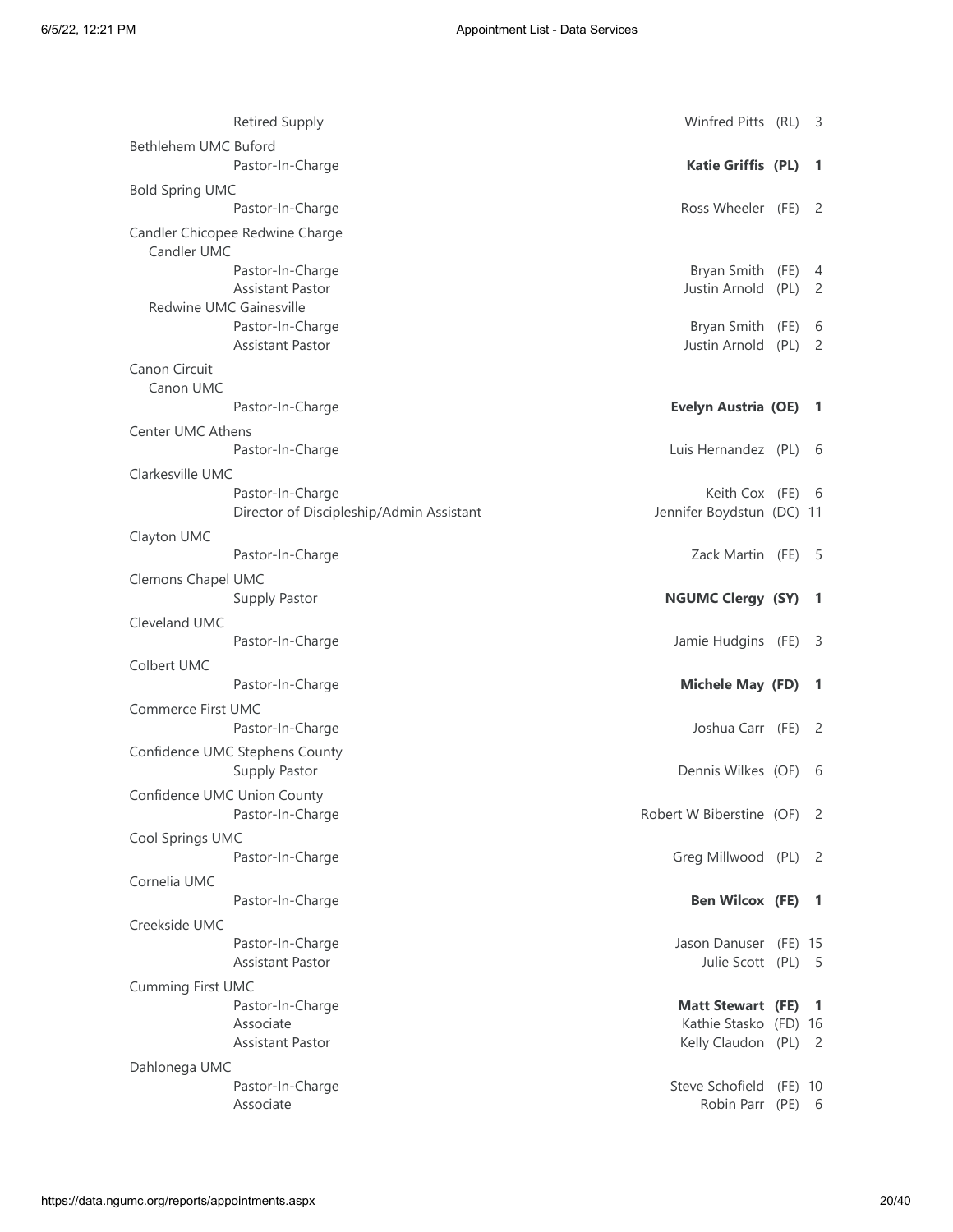|                                        | Stephen Ministry Director and Associate<br>Accountant | Susan Zimmerman (DC)                 | 3                          |
|----------------------------------------|-------------------------------------------------------|--------------------------------------|----------------------------|
| Danielsville-Comer Charge<br>Comer UMC |                                                       |                                      |                            |
|                                        | <b>Retired Supply</b>                                 | Randy Strickland (RE)                | $\overline{2}$             |
| Danielsville UMC                       |                                                       |                                      |                            |
|                                        | <b>Retired Supply</b>                                 | Randy Strickland (RE)                | - 4                        |
| Demorest UMC                           |                                                       |                                      |                            |
|                                        | Pastor-In-Charge                                      | Joyce Acree (OF) 12                  |                            |
| Dillard UMC                            |                                                       |                                      |                            |
|                                        | <b>Retired Supply</b>                                 | Doug Volk (RE) 4                     |                            |
| Dunagan Chapel UMC                     | Pastor-In-Charge                                      | Bennett Clough (PL)                  | - 2                        |
| Ebenezer UMC Cumming                   | Pastor-In-Charge                                      | Reginald Nolen (PL)                  | -3                         |
| Ebenezer UMC Hollywood                 |                                                       |                                      |                            |
|                                        | Supply Pastor<br>Administrative Assistant             | Thomas Fish (FE)<br>Rene' Grant (DC) | -3<br>7                    |
| Ebenezer UMC Jefferson                 |                                                       |                                      |                            |
|                                        | Pastor-In-Charge                                      | Brent Gilstrap (PL)                  | - 8                        |
| First UMC of Union County              | Pastor-In-Charge                                      | Donald Landen (FE)                   | 4                          |
| Flowery Branch UMC                     |                                                       |                                      |                            |
|                                        | Pastor-In-Charge                                      | Tyler W Flowers (PL)                 | -3                         |
| Gainesville First UMC                  |                                                       |                                      |                            |
|                                        | Pastor-In-Charge                                      | <b>Jamey Prickett (FE)</b>           | 1                          |
|                                        | Associate                                             | Carolyn Barker Clifton (FE)          | 6                          |
|                                        | <b>Assistant Pastor</b>                               | Joshua Hudson (FL)                   | 1                          |
|                                        | Minister of Discipleship                              | Liz Millar (FD)                      | 6                          |
| Gordon's Chapel UMC Athens             | Pastor-In-Charge                                      | Andy Hargrove (OE)                   | -3                         |
| Hartwell First UMC                     |                                                       |                                      |                            |
|                                        | Pastor-In-Charge                                      | Allen Stewart (FE) 20                |                            |
| Hiawassee UMC                          |                                                       |                                      |                            |
|                                        | Pastor-In-Charge                                      | James Wright Hughes (FE)             | $\overline{\phantom{0}}^2$ |
| Hickory Flat UMC Lula                  | Supply Pastor                                         | Laurie Hintz (SY)                    | - 1                        |
|                                        | Holly Springs UMC Jackson County                      |                                      |                            |
|                                        | Pastor-In-Charge                                      | Emmie Niethammer (PL)                | - 2                        |
| Homer UMC                              |                                                       |                                      |                            |
|                                        | Pastor-In-Charge                                      | David C Collins (PE)                 | -5                         |
| Hopewell UMC Murrayville               | Supply Pastor                                         | Chris Strickland (SY) 2              |                            |
| Hopewell-Salem                         |                                                       |                                      |                            |
| <b>Hopewell UMC Cumming</b>            |                                                       |                                      |                            |
|                                        | Pastor-In-Charge                                      | <b>Rick Sakal (PL)</b>               | -1                         |
| Salem UMC Dawsonville                  | Pastor-In-Charge                                      | <b>Rick Sakal (PL)</b>               | $\mathbf{1}$               |
|                                        |                                                       |                                      |                            |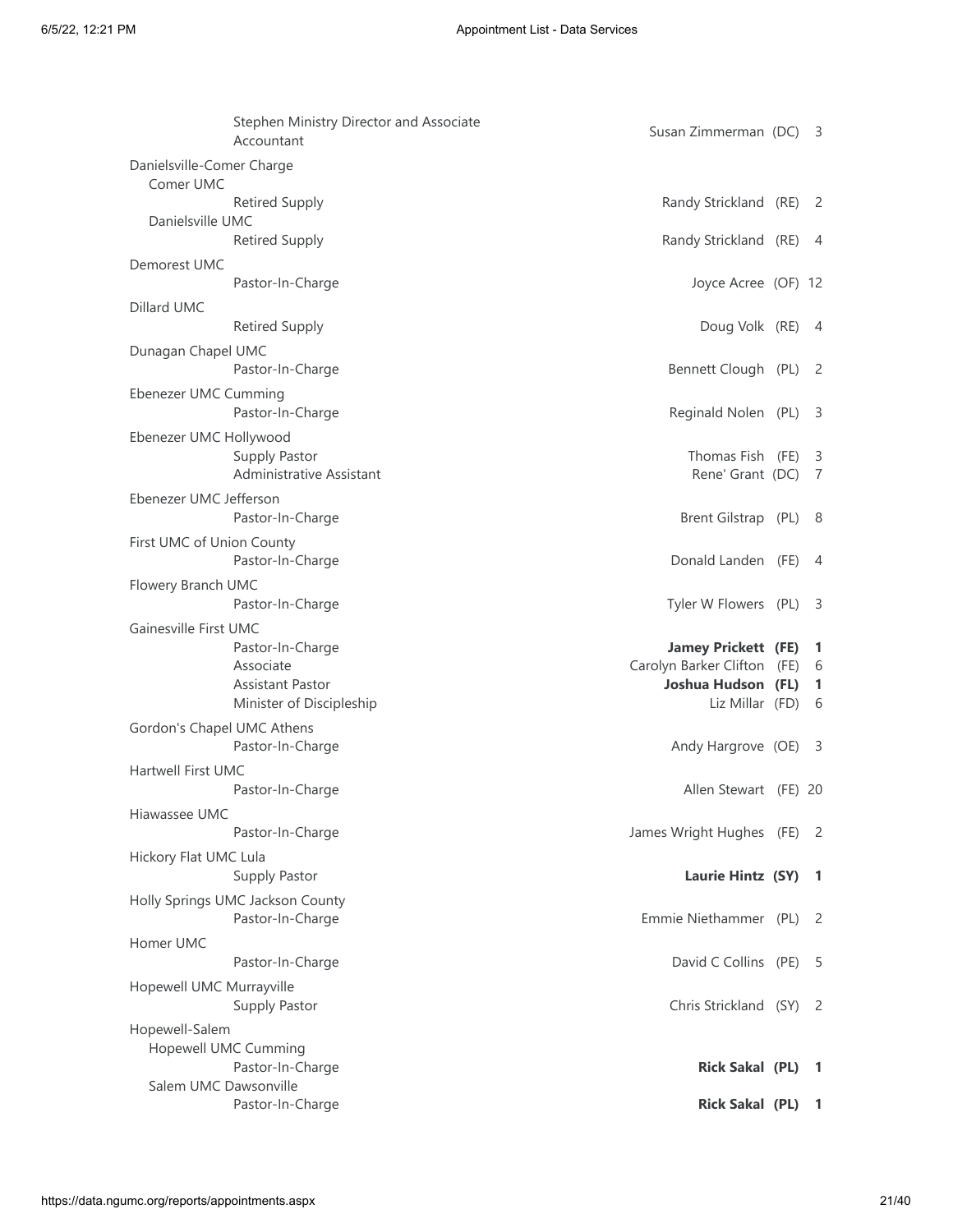| <b>Hoschton UMC</b>          |                                                                  |      |                |
|------------------------------|------------------------------------------------------------------|------|----------------|
|                              | Marvin Mason (FL) 10<br>Pastor-In-Charge                         |      |                |
| Jefferson First UMC          | Pastor-In-Charge<br>Brian Funderburke (FE) 4                     |      |                |
| Jones Chapel UMC             | Kyung Kim (PE) 4                                                 |      |                |
|                              | Pastor-In-Charge                                                 |      |                |
| Lanier UMC                   | Ed Tomlinson (RE) 10<br><b>Retired Supply</b>                    |      |                |
| Lavonia First UMC            |                                                                  |      |                |
|                              | Hugh Hendrickson (FE) 4<br>Pastor-In-Charge                      |      |                |
| Lebanon UMC Gillsville       | Pastor-In-Charge<br>Timothy Lee (PL)                             |      | - 7            |
| Loudsville UMC               |                                                                  |      |                |
|                              | Pastor-In-Charge<br>Montey Cantrell (PL)                         |      | - 2            |
| Lula UMC                     |                                                                  |      |                |
|                              | Craig Murray (PL)<br>Pastor-In-Charge                            |      | - 3            |
| Macedonia UMC Cleveland      | Pastor-In-Charge<br>Jeremy McClain (PL)                          |      | - 3            |
| Macedonia-Redwine Circuit    |                                                                  |      |                |
| Macedonia UMC Hart County    | <b>Michael Richardson (PL)</b><br>Pastor-In-Charge               |      | -1             |
| Redwine UMC Canon            | <b>Michael Richardson (PL)</b><br>Pastor-In-Charge               |      | -1             |
|                              |                                                                  |      |                |
| McEver Road UMC              |                                                                  |      |                |
|                              | Pastor-In-Charge<br><b>Tyler Jackson (FE)</b>                    |      | -1             |
|                              | <b>Assistant Pastor</b><br>Chris Hester (PL)                     |      | -1             |
| McKee's Chapel UMC           |                                                                  |      |                |
|                              | Scott Taylor (PL)<br>Pastor-In-Charge                            |      | $\overline{c}$ |
| Midway UMC Alpharetta        |                                                                  |      |                |
|                              | Pastor-In-Charge<br>Jennifer Andone                              | (FE) | -5             |
|                              | Associate<br>Amanda Lane<br>Assistant Pastor<br>Pedro Silva (PL) | (FE) | 3<br>1         |
| Midway UMC Gillsville        |                                                                  |      |                |
|                              | NGUMC Clergy (SY) 1<br>Supply Pastor                             |      |                |
| Mossy Creek UMC              | J Grantham (OE)<br>Pastor-In-Charge                              |      | - 1            |
| Mountain City UMC            |                                                                  |      |                |
|                              | Karen Frank (OE)<br>Pastor-In-Charge                             |      | - 3            |
| Mt Bethel UMC Commerce       | Pastor-In-Charge<br>Ross Wheeler (FE)                            |      | - 2            |
| Mt Pleasant UMC Banks County |                                                                  |      |                |
|                              | Supply Pastor<br>Laurie Hintz (SY)                               |      | $\mathbf{1}$   |
| Mt Pleasant UMC White County | Pastor-In-Charge<br>Paul Allen Bennett (PL)                      |      | - 5            |
| Mt Zion UMC Alto             |                                                                  |      |                |
|                              | Pastor-In-Charge<br>John Lee (PL) 1                              |      |                |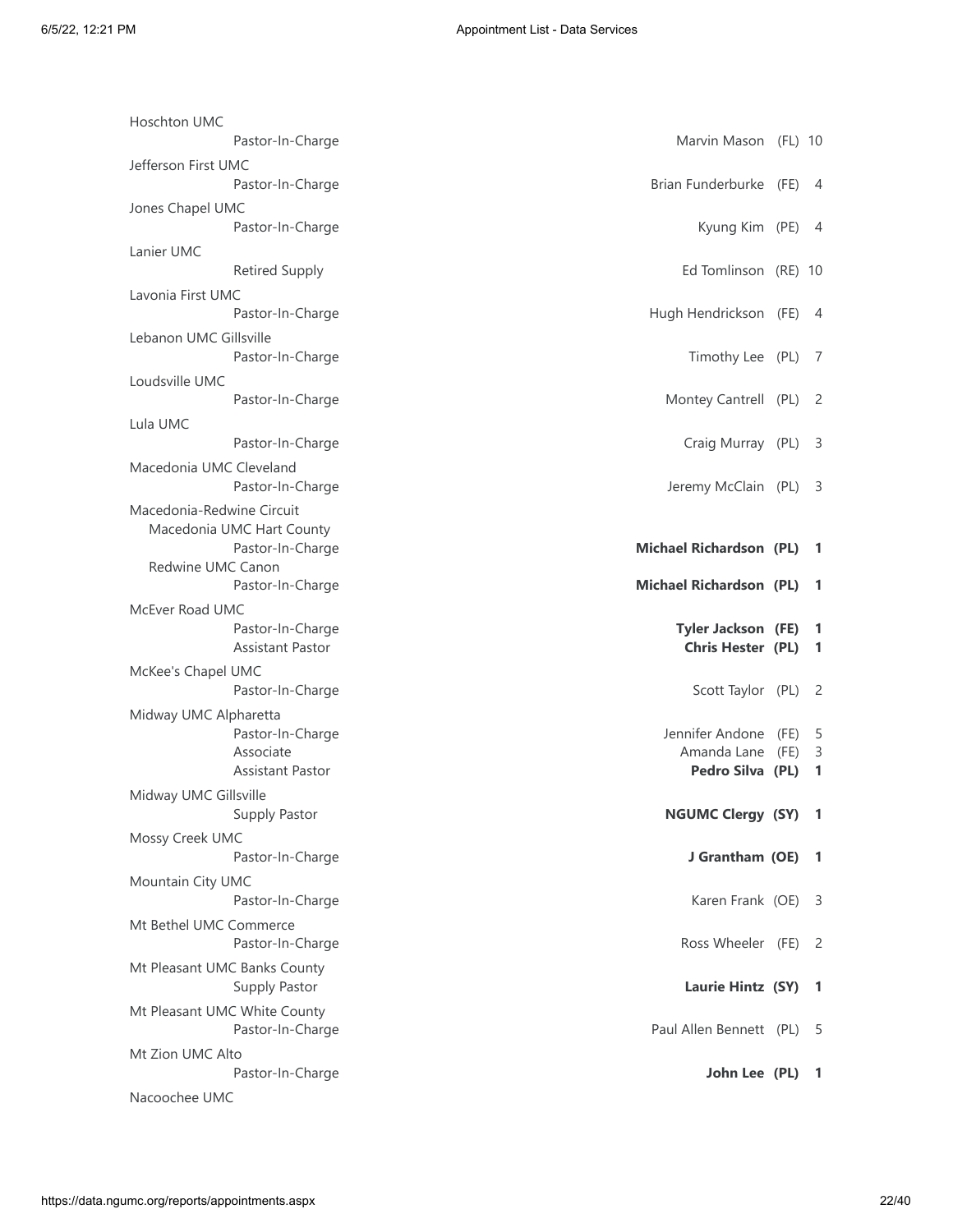| Pastor-In-Charge                                     | Keith Windmiller (FE)              | -9             |
|------------------------------------------------------|------------------------------------|----------------|
| New Hope UMC Gainesville<br>Pastor-In-Charge         | Andrew Covington (FE)              | 3              |
| New Liberty UMC Braselton<br>Pastor-In-Charge        | Tayler Johnson (PE) 2              |                |
| New Salem UMC<br>Pastor-In-Charge                    | Philip Michael Campbell (OF) 10    |                |
| Oakwood UMC<br>Pastor-In-Charge                      | Sandra Skinner (PL) 9              |                |
| Piedmont UMC<br>Pastor-In-Charge                     | Mathew Philip (PL)                 | 4              |
| Pleasant Grove UMC Cumming                           |                                    |                |
| Pastor-In-Charge                                     | Dana Overton-Garrett (FE)          | -5             |
| Pleasant Grove UMC Dahlonega<br>Pastor-In-Charge     | Christian Van (OE)                 | - 3            |
| Pleasant Hill UMC Gillsville<br>Pastor-In-Charge     | Keith Cameron Jones (PL) 10        |                |
| Providence UMC Lavonia<br>Supply Pastor              | <b>Chris Collins (SY)</b>          | -1             |
| Providence UMC Toccoa<br>Pastor-In-Charge            | William J Hyndman (OF) 3           |                |
| Providence UMC Union County<br><b>Retired Supply</b> | Martin Loyley (SY)                 | - 6            |
| Redstone UMC                                         |                                    |                |
| Pastor-In-Charge                                     | Brent Gilstrap (PL)                | 4              |
| Royston First UMC<br>Pastor-In-Charge                | Matt Parker (FE)                   | -5             |
| Sandy Cross - Vanna Circuit<br>Pennington Chapel UMC |                                    |                |
| <b>Retired Supply</b><br>Vanna UMC                   | Gale Seibert (RE)                  | 3              |
| <b>Retired Supply</b>                                | Gale Seibert (RE)                  | 3              |
| Shady Grove UMC Union County<br>Pastor-In-Charge     | James Wright Hughes (FE)           | $\overline{2}$ |
| Sharp Memorial UMC Young Harris<br>Pastor-In-Charge  | Stephen Soulen (FE)                | -4             |
| South Bend UMC<br><b>Retired Supply</b>              | Michael Pinson (RE)                | - 2            |
| St James UMC Toccoa                                  |                                    |                |
| Pastor-In-Charge                                     | <b>April Elizabeth Briant (FE)</b> | $\overline{1}$ |
| St Paul UMC Lumpkin County<br>Pastor-In-Charge       | David Bost (PL) 14                 |                |
| St Paul UMC Summit Street<br>Pastor-In-Charge        | Keya J Hillman (FE) 2              |                |
| St Paul UMC Washington St<br>Pastor-In-Charge        | Rick Maeser (FE)                   | -3             |
| Sunshine UMC                                         |                                    |                |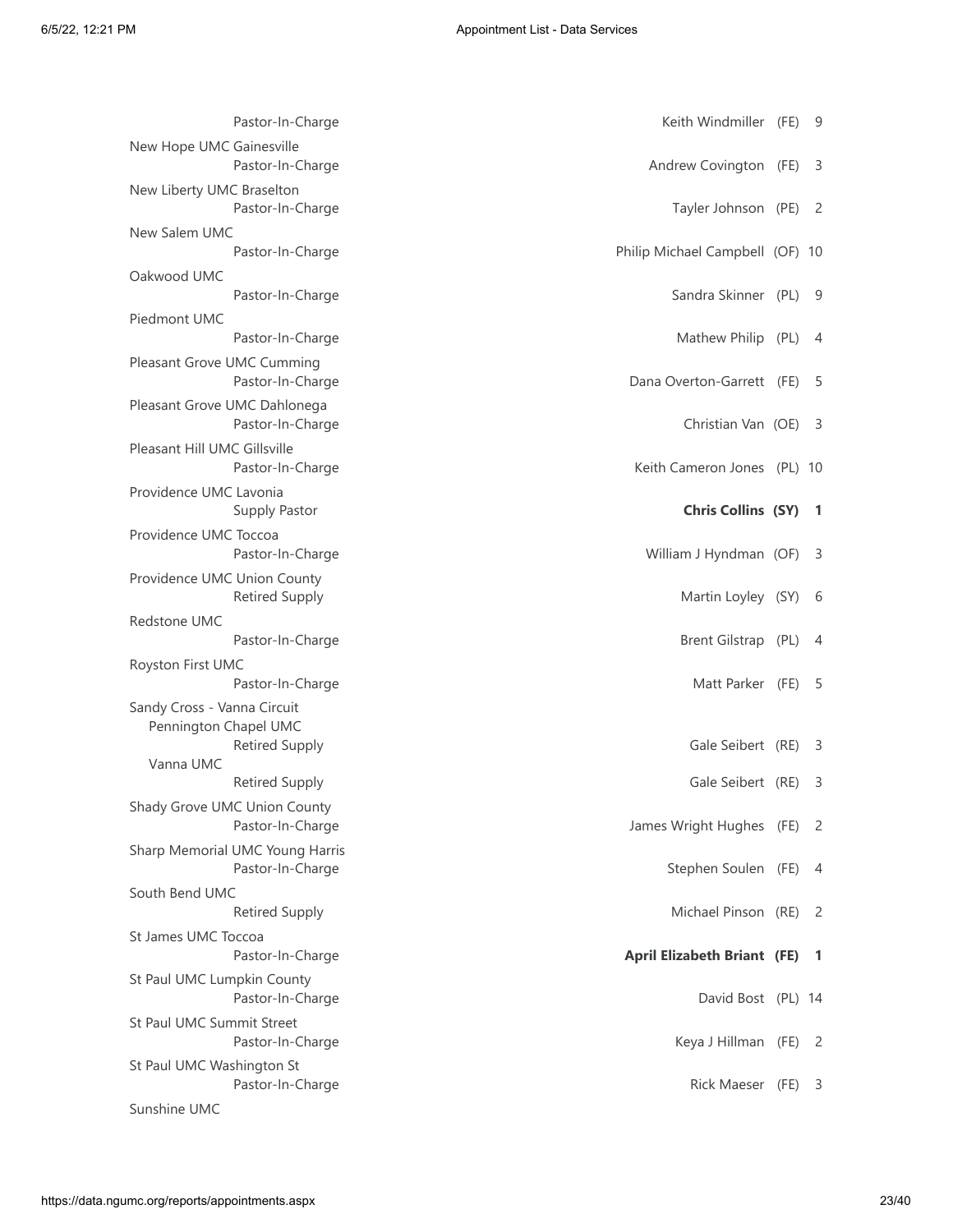|                                                    | Pastor-In-Charge                                                          | William J Hyndman (OF) 13                              |                                  |
|----------------------------------------------------|---------------------------------------------------------------------------|--------------------------------------------------------|----------------------------------|
| Tallulah Falls UMC                                 |                                                                           |                                                        |                                  |
|                                                    | <b>Retired Supply</b>                                                     | James Turpen (RE) 21                                   |                                  |
| The Highlands UMC                                  |                                                                           |                                                        |                                  |
|                                                    | Pastor-In-Charge                                                          | Kyle Smith (FL) 6                                      |                                  |
| The Vine UMC                                       | Pastor-In-Charge                                                          | Andrew Erwin (FE) 4                                    |                                  |
|                                                    | Associate                                                                 | Rebecca Hand (FD) 3                                    |                                  |
|                                                    | Assistant Pastor                                                          | Gus Bishop (PL) 3                                      |                                  |
| Tiger UMC                                          |                                                                           |                                                        |                                  |
|                                                    | <b>Retired Supply</b>                                                     | James Turpen (RE) 15                                   |                                  |
| <b>Toccoa First UMC</b>                            |                                                                           |                                                        |                                  |
|                                                    | Pastor-In-Charge<br>Associate                                             | Brent White (FE)<br><b>April Elizabeth Briant (FE)</b> | $\overline{4}$<br>$\overline{1}$ |
| Travis Chapel UMC                                  |                                                                           |                                                        |                                  |
|                                                    | Pastor-In-Charge                                                          | Mattylin Hubbard (PL) 2                                |                                  |
| Trinity UMC Clermont                               |                                                                           |                                                        |                                  |
|                                                    | Pastor-In-Charge                                                          | Jeremy Noffsinger (PE) 2                               |                                  |
| Union Hill UMC Hiawassee                           |                                                                           |                                                        |                                  |
|                                                    | <b>Retired Supply</b>                                                     | Sharon Loyley (RL) 4                                   |                                  |
| Warren Chapel UMC                                  |                                                                           |                                                        |                                  |
|                                                    | Pastor-In-Charge                                                          | Kathy Hardy (PL)                                       | - 2                              |
| Wesley Chapel UMC Dahlonega                        | Pastor-In-Charge                                                          | Gary Moore (PL) 4                                      |                                  |
|                                                    | <b>CLERGY APPOINTED TO EXTENSION MINISTRIES</b>                           |                                                        |                                  |
|                                                    | A. Within the Connectional Structures of United Methodism:                |                                                        |                                  |
| Assistant to the Bishop, Executive                 |                                                                           | Terry Walton (FE) 3                                    |                                  |
|                                                    | Center for Clergy Excellence, Program Coordinator                         | Leigh Martin (FE) 6                                    |                                  |
|                                                    | Wesley Foundation at North Georgia University, Director                   | Nathan Dickens (PL) 1                                  |                                  |
|                                                    | Wesley Foundation at UGA, Director                                        | Bob Beckwith (FE) 24                                   |                                  |
|                                                    | Wesley Woods Mountain Village, Chaplain                                   | Melanie Stanley-Soulen (FE) 4                          |                                  |
|                                                    | B. Under Endorsement of the General Board of Higher Education & Ministry: | Marshall Bruner (FE) 9                                 |                                  |
|                                                    | Center Point Counseling Center, Director                                  |                                                        |                                  |
|                                                    | Hospice of NE GA Medical Center, Chaplain                                 | Thomas Fish (FE) 7                                     |                                  |
|                                                    | Northeast GA Medical Center, Chaplain                                     | Karen Hoyt (FD) 1                                      |                                  |
| US Navy, Chaplain                                  |                                                                           | Mark Jones (FE) 8                                      |                                  |
| D. In Other Settings:<br>Boston College, Professor |                                                                           | Jerry Kane (FD) 17                                     |                                  |
|                                                    | Kindred Hospice, Spiritual Care Coordinator                               | Lacey Bowcock (FE) 5                                   |                                  |
|                                                    | Summit Counseling Center, Counselor                                       | Stephen Walters (FE) 5                                 |                                  |
|                                                    | <b>CLERGY ON LEAVE</b>                                                    |                                                        |                                  |
| Family Leave                                       |                                                                           | Allison Collins (FD)                                   | - 3                              |
| <b>Medical Leave</b>                               |                                                                           | Andy Witt (FE)                                         | 7                                |
| <b>Medical Leave</b>                               |                                                                           | Sondra Jones (FE)                                      | $\overline{\mathbf{3}}$          |
|                                                    | <b>ADDITIONAL APPOINTMENTS</b>                                            |                                                        |                                  |
|                                                    | Anchor Park UMC, Pastor-In-Charge                                         | Kenneth Hagler (FE)                                    | 3                                |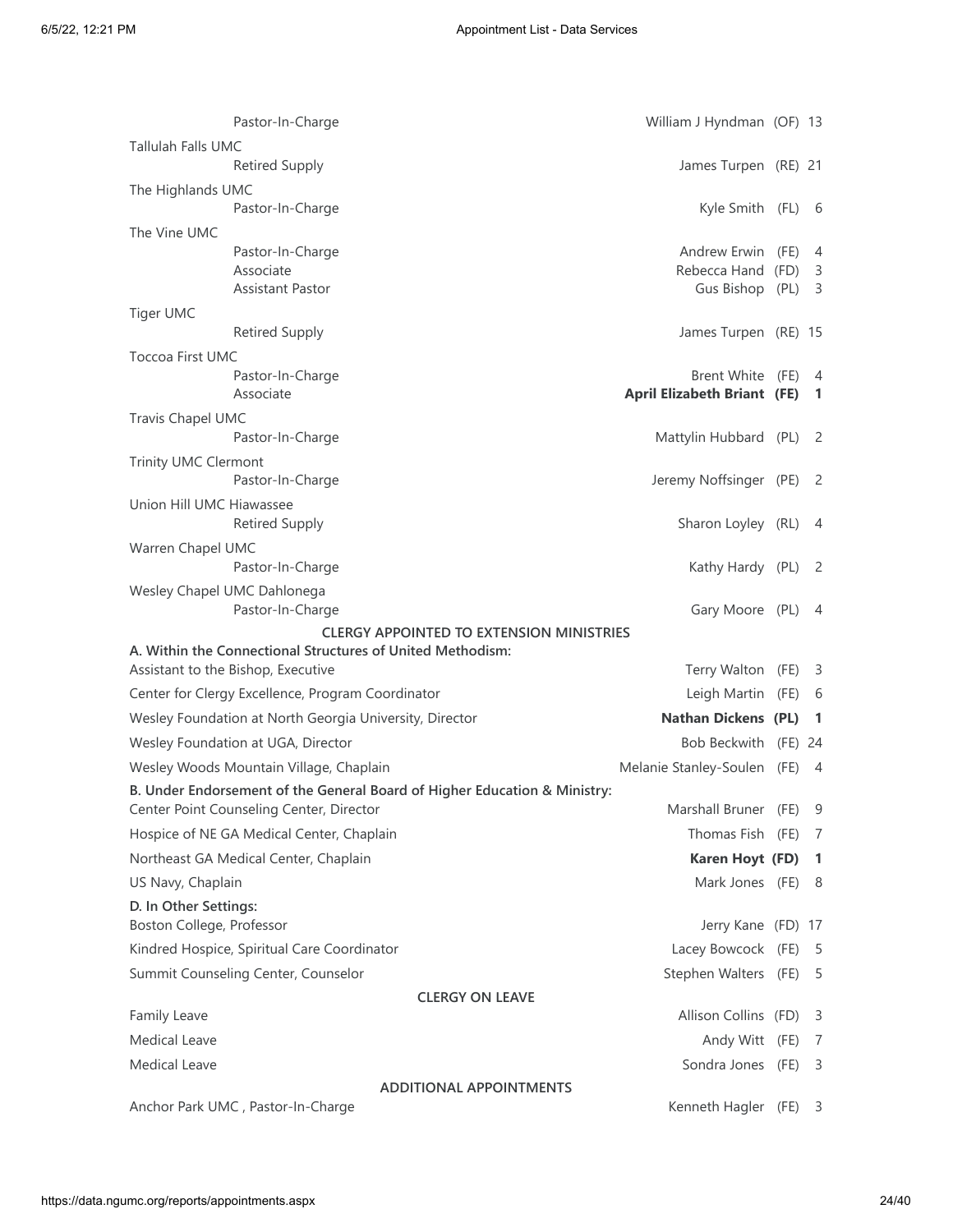| District   North West            | District Superintendent                          | <b>Beth Sanders (FE) 1</b>             |                |
|----------------------------------|--------------------------------------------------|----------------------------------------|----------------|
|                                  |                                                  |                                        |                |
| Alexander Chapel UMC             | <b>Clergy Appointed to Churches</b>              |                                        |                |
|                                  | Pastor-In-Charge                                 | Rodney Weaver (OF) 10                  |                |
| Aragon UMC                       |                                                  |                                        |                |
|                                  | Pastor-In-Charge                                 | Julianna Sunrich (PL) 2                |                |
| <b>Ball Ground UMC</b>           |                                                  |                                        |                |
|                                  | <b>Retired Supply</b>                            | Wallace Wheeles (RE) 6                 |                |
| <b>Barnsley UMC</b>              | Pastor-In-Charge                                 | Laura L Dickerson (PL) 2               |                |
| <b>Bascomb UMC</b>               |                                                  |                                        |                |
|                                  | Pastor-In-Charge                                 | Dan Dixon (FE)                         | $\blacksquare$ |
| Bethel UMC Morganton             | Pastor-In-Charge                                 | Timothy O Taylor (PL)                  | - 9            |
| <b>Big Springs UMC Woodstock</b> | <b>Retired Supply</b>                            | Kirk Bozeman (RE) 6                    |                |
| <b>Blue Ridge UMC</b>            |                                                  |                                        |                |
|                                  | Pastor-In-Charge                                 | Samuel Hamby (FE) 2                    |                |
| <b>Boynton UMC</b>               | Pastor-In-Charge                                 | Nena Jones (FE) 4                      |                |
| Calhoun First UMC                |                                                  |                                        |                |
|                                  | Pastor-In-Charge                                 | Ed Archer (FE)                         | - 8            |
| <b>Canton First UMC</b>          |                                                  |                                        |                |
|                                  | Pastor-In-Charge<br>Associate                    | Kenny Ott (FE) 5<br>Kelly Beckley (FE) | - 5            |
| Cartecay UMC                     | Cartecay UMC / Oak Hill UMC a Cooperative Parish |                                        |                |
|                                  | Pastor-In-Charge                                 | <b>Heather Nysewander (FL) 1</b>       |                |
| Oak Hill UMC Ellijay             |                                                  |                                        |                |
|                                  | Pastor-In-Charge                                 | <b>Heather Nysewander (FL) 1</b>       |                |
| Cassville UMC                    | Pastor-In-Charge                                 | Gary Eastridge (PL) 13                 |                |
| Cave Spring Circuit              |                                                  |                                        |                |
| Chubb Chapel UMC                 |                                                  |                                        |                |
|                                  | Pastor-In-Charge                                 | Ruby Ford (PL) 2                       |                |
| Cosmopolitan UMC                 | Pastor-In-Charge                                 | Ruby Ford (PL) 2                       |                |
| Cave Spring UMC                  |                                                  |                                        |                |
|                                  | Pastor-In-Charge                                 | Natalie Faulkner (PE)                  | $\overline{2}$ |
| Cedartown First UMC              |                                                  |                                        |                |
|                                  | Pastor-In-Charge                                 | Mark Nugent (FE) 4                     |                |
|                                  | Center Valley UMC Chatsworth                     |                                        |                |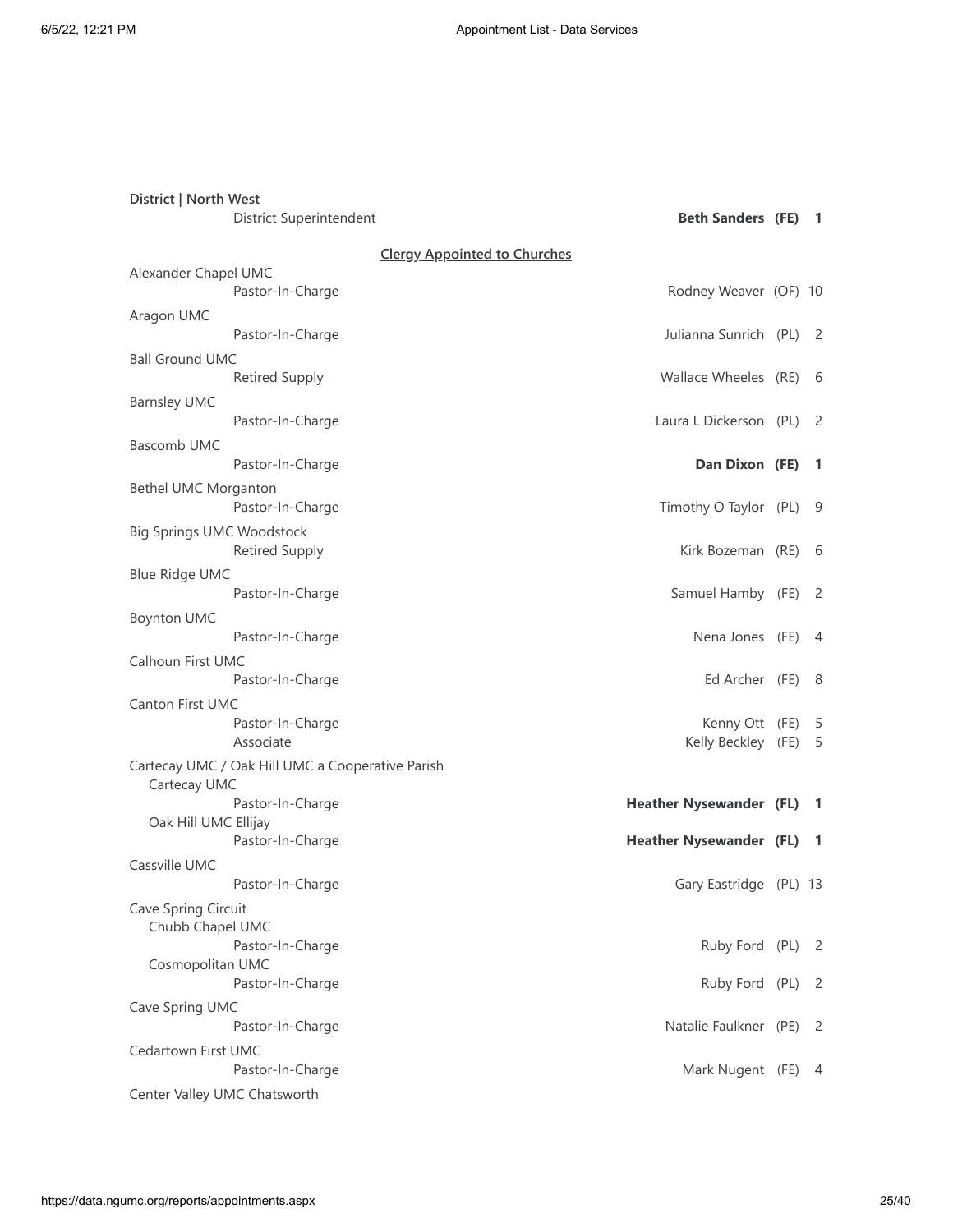| Pastor-In-Charge                                                  | Josh Anderson (PL)                           | -3                         |
|-------------------------------------------------------------------|----------------------------------------------|----------------------------|
| Chatsworth First UMC<br>Pastor-In-Charge                          | Graham Arp (FE)                              | -1                         |
| Dalton First UMC<br>Pastor-In-Charge                              | Brian Clark (FE)                             | 3                          |
| Douglas Street UMC<br><b>Retired Supply</b>                       | Angela Gilreath-Rivers (RE)                  | 6                          |
| Elizabeth Lee UMC Chickamauga<br>Pastor-In-Charge                 | Zach Fitzpatrick (FE)                        | 5                          |
| Ellijay First UMC                                                 |                                              |                            |
| Pastor-In-Charge<br>Epworth UMC Fannin County<br>Pastor-In-Charge | John T Brantley (FE)<br>Byron Ahrens (PL) 10 | -2                         |
| Eton UMC                                                          | Gordon A Delashmitt (PL)                     |                            |
| Pastor-In-Charge<br>Fairmount UMC                                 |                                              | -5                         |
| Pastor-In-Charge                                                  | Jacob Burson (PL)                            | -1                         |
| Fairview UMC Fort Oglethorpe<br>Pastor-In-Charge                  | Susie Gilley (OF)                            | - 2                        |
| Farmville UMC<br>Supply Pastor                                    | John Shivers (SY)                            | -3                         |
| Fields Chapel UMC<br>Pastor-In-Charge                             | Linda Evans (FE)                             | 7                          |
| Five Springs UMC<br>Pastor-In-Charge                              | Tom Moseley (PL)                             | - 6                        |
| Floyd Springs UMC<br>Pastor-In-Charge                             | Patrick Hopper (PL) 10                       |                            |
| Fullers Chapel UMC Chatsworth<br><b>Retired Supply</b>            | <b>Max Caylor (RE)</b>                       | -1                         |
| Hickory Flat UMC Canton<br>Pastor-In-Charge                       | David Benson (FE)                            | 2                          |
| Hillside UMC                                                      |                                              |                            |
| Pastor-In-Charge<br>Associate                                     | Herzen Andone (FE)<br>Dorcas Rodriguez (FE)  | 5<br>4                     |
| Hinton UMC                                                        |                                              |                            |
| Pastor-In-Charge<br>Holly Springs UMC Cherokee County             | Gerry Gleason (PL)                           | 7                          |
| Pastor-In-Charge                                                  | Kathy S Howard (PL)                          | $\overline{\phantom{0}}$   |
| Jasper UMC<br>Pastor-In-Charge                                    | Greg Meadows (FE)                            | - 8                        |
| Kensington-Cedar Grove Circuit<br>Cedar Grove UMC Walker County   |                                              |                            |
| <b>Retired Supply</b>                                             | Michael Howard (RL)                          | 5                          |
| Kensington UMC<br><b>Retired Supply</b>                           | Michael Howard (RL)                          | 5                          |
| Kingston UMC<br>Supply Pastor                                     | NGUMC Clergy (SY)                            | $\overline{\phantom{0}}^2$ |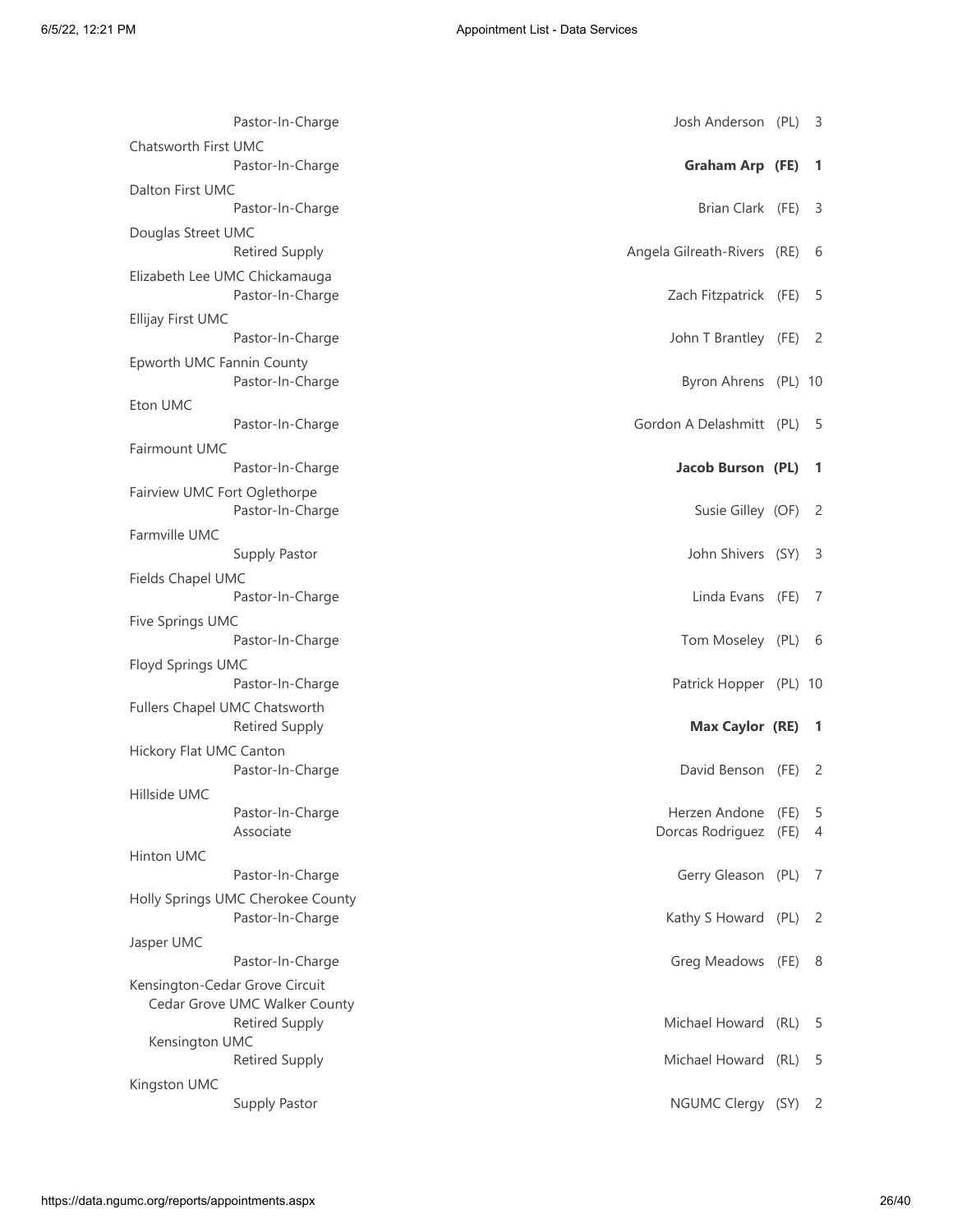| Kresge UMC Cedartown<br>Pastor-In-Charge            | Ed Dickens (FE) 2           |                         |
|-----------------------------------------------------|-----------------------------|-------------------------|
| LaFayette First UMC                                 |                             |                         |
| Pastor-In-Charge                                    | Randall Massengill (FE)     | 7                       |
| Liberty Hill UMC Canton<br>Pastor-In-Charge         | Leonard Akers (FE)          | 7                       |
| Liberty Hill UMC Morganton<br><b>Retired Supply</b> | William J Swafford (OR)     | - 9                     |
| Lindale UMC                                         |                             |                         |
| <b>Retired Supply</b>                               | Bill Coady (RE)             | 4                       |
| Lindsey Chapel UMC<br>Pastor-In-Charge              | Sharon J White (PL)         | 2                       |
| Little River UMC                                    |                             |                         |
| Pastor-In-Charge                                    | Stephen Matta (PL)          | - 3                     |
| Lyerly-Oak Hill<br>Lyerly UMC                       |                             |                         |
| Pastor-In-Charge                                    | Marshall Bryan (OF) 16      |                         |
| Macedonia UMC Alpharetta<br>Pastor-In-Charge        | David Laycock (FE) 10       |                         |
| Marietta Street UMC<br>Pastor-In-Charge             | Bobby Church (PL) 12        |                         |
| Menlo-Bethel                                        |                             |                         |
| <b>Bethel UMC Summerville</b><br>Pastor-In-Charge   | Jody Brock (PL) 17          |                         |
| Menlo UMC                                           |                             |                         |
| Pastor-In-Charge                                    | Jody Brock (PL) 17          |                         |
| Mineral Springs UMC Dalton<br>Pastor-In-Charge      | Gordon A Delashmitt (PL) 25 |                         |
| Mizpah UMC                                          |                             |                         |
| Pastor-In-Charge                                    | Laura L Dickerson (PL)      | - 2                     |
| Mt Carmel UMC Adairsville<br>Supply Pastor          | NGUMC Clergy (SY)           | 3                       |
| Mt Gilead UMC Woodstock<br><b>Retired Supply</b>    | Kirk Bozeman (RE)           | - 6                     |
| Mt Pleasant UMC Calhoun<br><b>Retired Supply</b>    | Alan Miller (OR) 8          |                         |
| Mt Pleasant UMC Rome<br>Pastor-In-Charge            | John Shelkop (PL) 2         |                         |
| Mt Tabor UMC Armuchee<br>Pastor-In-Charge           | Dale McConkey (PL) 10       |                         |
| Mt Vernon UMC                                       |                             |                         |
| Pastor-In-Charge                                    | Tac Coley (FE)              | 7                       |
| Mt Zion UMC Chatsworth<br><b>Retired Supply</b>     | Louise W Elmore (RL)        | - 1                     |
|                                                     |                             |                         |
| New Echota UMC<br>Pastor-In-Charge                  | Vincent F Moreno (PL)       | $\overline{\mathbf{3}}$ |
| New Haven UMC                                       |                             |                         |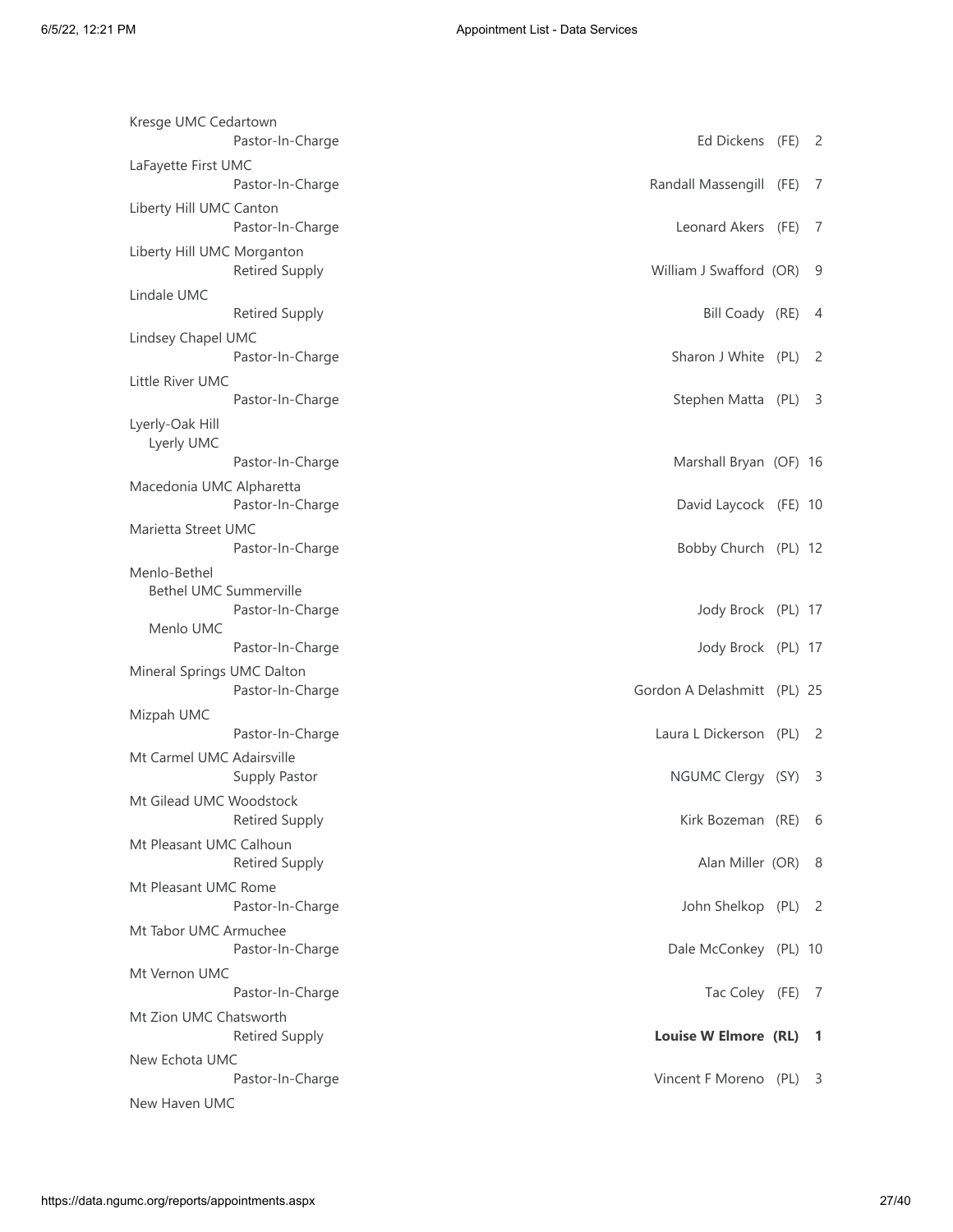| Supply Pastor                              | Carl Sterling (SY)         | -9                       |
|--------------------------------------------|----------------------------|--------------------------|
| Newnan Springs-Graysville                  |                            |                          |
| Graysville UMC<br>Pastor-In-Charge         | James Edward Elder (AM)    |                          |
| Newnan Springs UMC Rossville               |                            | 6                        |
| Pastor-In-Charge                           | James Edward Elder (AM)    | -6                       |
|                                            |                            |                          |
| Nine Mile-Gates Chapel<br>Gates Chapel UMC |                            |                          |
| Pastor-In-Charge                           | Jodi Christensen (PL)      | $\overline{\phantom{a}}$ |
| Nine Mile UMC                              |                            |                          |
| Pastor-In-Charge                           | Jodi Christensen (PL)      | -1                       |
| Oak Grove UMC Euharlee                     |                            |                          |
| Supply Pastor                              | Kenneth Cross (FE)         | -5                       |
| Oakman Ranger UMC                          |                            |                          |
| <b>Retired Supply</b>                      | Louise W Elmore (RL)       | -3                       |
|                                            |                            |                          |
| Oostanaula UMC<br>Pastor-In-Charge         | Mark Schaeufele (OF) 2     |                          |
|                                            |                            |                          |
| Orange UMC                                 |                            |                          |
| Pastor-In-Charge                           | Nathaniel A Long (FE)      | 4                        |
| Pine Log UMC                               |                            |                          |
| Pastor-In-Charge                           | Zack Townsend (PE)         | - 2                      |
| Plainville UMC                             |                            |                          |
| <b>Supply Pastor</b>                       | John Shivers (SY) 3        |                          |
| Pleasant Grove UMC Dalton                  |                            |                          |
| Pastor-In-Charge                           | Chris Mullis (FE) 13       |                          |
| Pleasant Hill UMC Summerville              |                            |                          |
| Pastor-In-Charge                           | Sharon Coley (FE)          | $\overline{2}$           |
| Ringgold UMC                               |                            |                          |
| Pastor-In-Charge                           | Chris Bryant (FE)          | - 5                      |
| Rock Spring UMC                            |                            |                          |
| Pastor-In-Charge                           | Joel Miller (FL)           | - 2                      |
| Rockmart First UMC                         |                            |                          |
| Pastor-In-Charge                           | <b>Edward Murrey (FL)</b>  | -1                       |
| Rome First UMC                             |                            |                          |
| Pastor-In-Charge                           | Robert C Brown (FE) 10     |                          |
| <b>Assistant Pastor</b>                    | Jon T Galloway Sr (PL)     | -1                       |
| Rush Chapel UMC Rome                       |                            |                          |
| Pastor-In-Charge                           | Jared Evans (FL) 3         |                          |
| Salem-Concord                              |                            |                          |
| Salem UMC Rocky Face                       |                            |                          |
| Pastor-In-Charge                           | Mark Millican (PL) 17      |                          |
| Second Avenue UMC Rome                     |                            |                          |
| Pastor-In-Charge                           | Millie Kim (FE) 7          |                          |
|                                            |                            |                          |
| Shady Grove UMC Aragon                     |                            |                          |
| Pastor-In-Charge                           | Wendy Owens (PL) 4         |                          |
| Shannon UMC                                |                            |                          |
| <b>Retired Supply</b>                      | Kenneth Freshour Sr (RE) 7 |                          |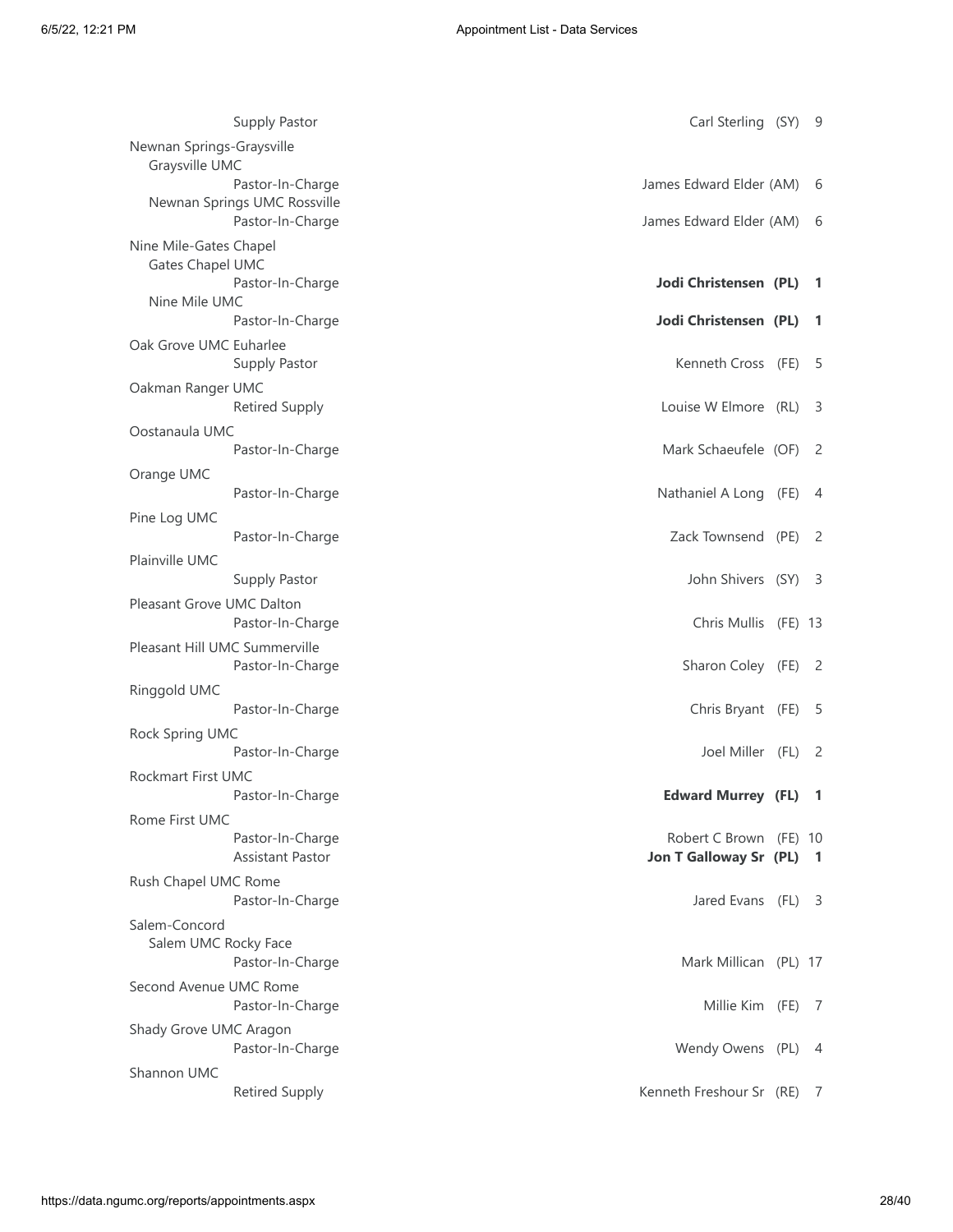| Silver Creek Jackson Chapel                     |                                        |                |
|-------------------------------------------------|----------------------------------------|----------------|
| Jackson Chapel UMC                              |                                        |                |
| Supply Pastor                                   | Michael Holt (OF)                      | - 7            |
| Silver Creek UMC                                | Michael Holt (OF)                      |                |
| Supply Pastor                                   |                                        | - 6            |
| Sixes UMC                                       |                                        |                |
| Pastor-In-Charge                                | Jason Zemke (FE)                       | -1             |
| Sugar Valley UMC                                |                                        |                |
| Supply Pastor                                   | <b>NGUMC Clergy (SY)</b>               | -1             |
| Summerville First UMC                           |                                        |                |
| Pastor-In-Charge                                | J Wesley Privett (FE)                  | -1             |
| Summerville Parish                              |                                        |                |
| Tate UMC                                        |                                        |                |
| Pastor-In-Charge                                | Jason Forster (PL)                     | -2             |
| Trinity at the Well                             |                                        |                |
| Pastor-In-Charge                                | <b>Ashley Fitzpatrick Jenkins (FE)</b> | -1             |
| Trinity Dalton/ Fairview                        |                                        |                |
| Trinity UMC Dalton                              |                                        |                |
| Pastor-In-Charge                                | Ash McEuen (FE) 6                      |                |
| Trinity UMC Rome                                |                                        |                |
| Pastor-In-Charge                                | Nanci Hicks (FE)                       | -5             |
| <b>Trion UMC</b>                                |                                        |                |
| Pastor-In-Charge                                | James Hannah (FL)                      | $\overline{4}$ |
| Union Hill UMC Canton                           |                                        |                |
| Pastor-In-Charge                                | Jarrett D Wallace (PL)                 | - 3            |
|                                                 |                                        |                |
| Vann's Valley UMC<br>Pastor-In-Charge           | Tonya Hardeman (PL)                    | -7             |
|                                                 |                                        |                |
| Varnell UMC                                     | Chris A Branscomb (FE)                 |                |
| Pastor-In-Charge                                |                                        | -5             |
| Waleska UMC                                     |                                        |                |
| Pastor-In-Charge                                | Brian Smith (FE)                       | - 3            |
| Wesley Chapel UMC Calhoun                       |                                        |                |
| Pastor-In-Charge                                | Greg Burgner (FE) 10                   |                |
| Wesley Chapel UMC Fairmount                     |                                        |                |
| Supply Pastor                                   | NGUMC Clergy (SY) 10                   |                |
| <b>West Rome UMC</b>                            |                                        |                |
| Pastor-In-Charge                                | Jatin Gill (FL)                        | - 2            |
| White UMC                                       |                                        |                |
| Pastor-In-Charge                                | Bill Lowry (PL)                        | -3             |
| <b>Williamstown UMC</b>                         |                                        |                |
| Pastor-In-Charge                                | Mark Lovell (PE)                       | - 3            |
| <b>Woodstation UMC</b>                          |                                        |                |
| Supply Pastor                                   | NGUMC Clergy (SY)                      | - 2            |
| <b>CLERGY APPOINTED TO EXTENSION MINISTRIES</b> |                                        |                |
| D. In Other Settings:                           |                                        |                |
| Floyd County Medical Center, Associate Chaplain | Chris A Barbieri II (FD) 6             |                |
| <b>CLERGY ON LEAVE</b>                          |                                        |                |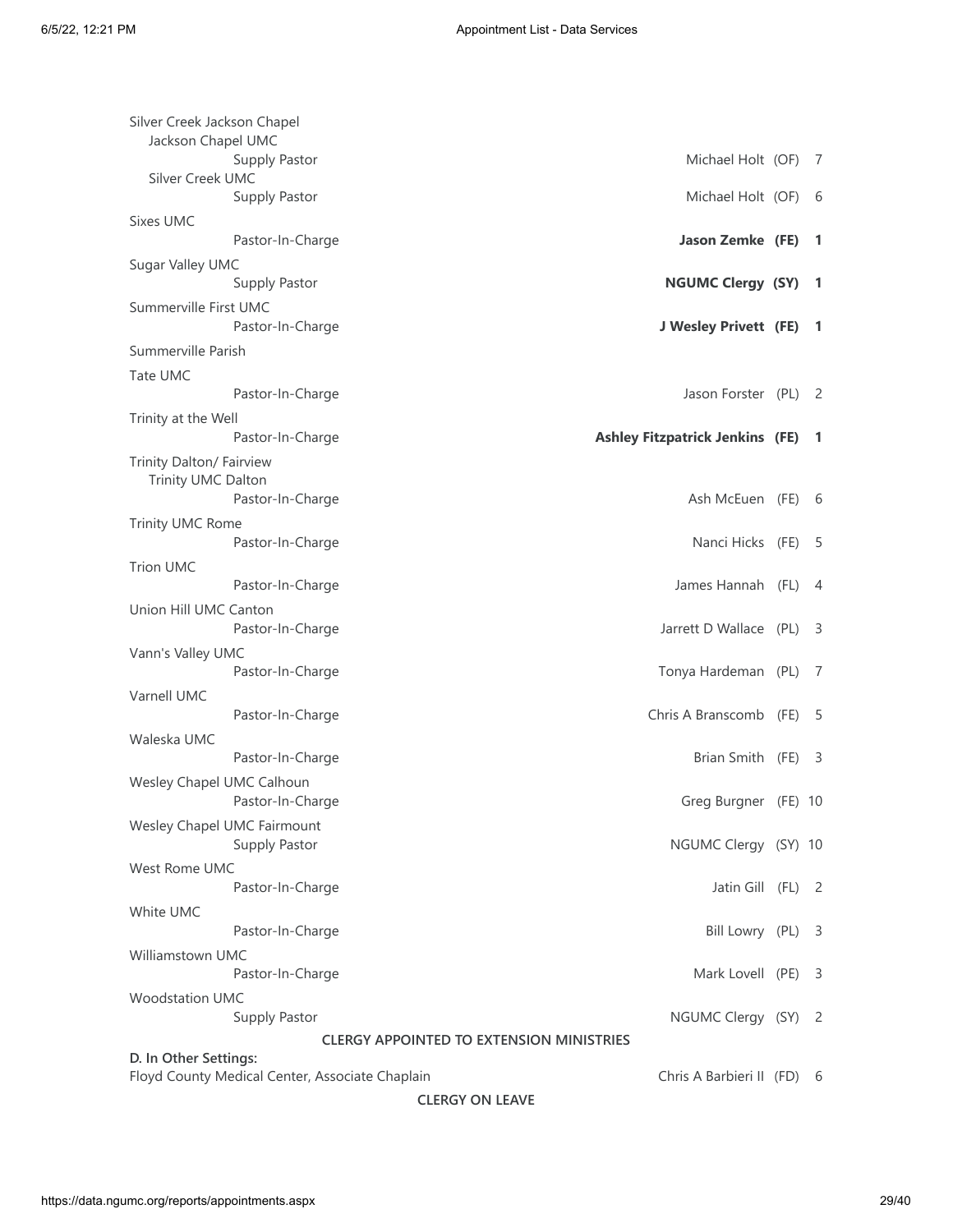| <b>Medical Leave</b>                |                                                       | <b>Michael Lowery (FE)</b>          | -1                      |
|-------------------------------------|-------------------------------------------------------|-------------------------------------|-------------------------|
| <b>Medical Leave</b>                |                                                       | Terry Fleming (FE)                  | - 3                     |
| Personal Leave                      |                                                       | <b>John Anthony Page (FE)</b>       | -1                      |
|                                     |                                                       | <b>ADDITIONAL APPOINTMENTS</b>      |                         |
|                                     | First UMC Birmingham, NAL, Associate                  | <b>Samuel Burcham (PD)</b>          | -1                      |
| Coordinator                         | Murphy-Harpst Children's Center, Advancement Services | Susan Stroup (DC)                   | -3                      |
|                                     |                                                       |                                     |                         |
| District   South East               |                                                       |                                     |                         |
|                                     | District Superintendent                               | Greg Porterfield (FE) 4             |                         |
|                                     |                                                       | <b>Clergy Appointed to Churches</b> |                         |
| Aldersgate UMC Augusta              |                                                       |                                     |                         |
|                                     | Pastor-In-Charge                                      | Brett DeHart (FE)                   | $\overline{\mathbf{3}}$ |
|                                     | Associate                                             | Meg Hughey Wilkes (OD)              | - 3                     |
| Anthony Chapel UMC                  | Anthony Chapel-Midway Charge                          |                                     |                         |
|                                     | <b>Retired Supply</b>                                 | Raymond Camp (RE)                   | -4                      |
| Midway UMC Lincolnton               |                                                       | Raymond Camp (RE)                   |                         |
|                                     | <b>Retired Supply</b>                                 |                                     | $\overline{4}$          |
| Apalachee UMC                       |                                                       |                                     |                         |
|                                     | <b>Retired Supply</b>                                 | Calvin Haney (RE)                   | - 2                     |
| Asbury UMC Augusta                  | <b>Retired Supply</b>                                 | Robert Thomas Davies III (OR)       | -4                      |
| <b>Barton Chapel UMC</b>            |                                                       |                                     |                         |
|                                     | Pastor-In-Charge                                      | Rick Nevard (OF)                    | - 5                     |
| <b>Berlin UMC</b>                   |                                                       |                                     |                         |
|                                     | Supply Pastor                                         | Greg Glover (SY)                    | $\blacksquare$          |
| Bethany-Pine Grove                  |                                                       |                                     |                         |
| Bethany UMC Lincolnton              |                                                       |                                     |                         |
|                                     | Pastor-In-Charge                                      | Bart Grey (PL) 6                    |                         |
| Pine Grove UMC                      |                                                       |                                     |                         |
|                                     | Pastor-In-Charge                                      | Bart Grey (PL)                      | 6                       |
| <b>Blythe UMC</b>                   |                                                       |                                     |                         |
|                                     | <b>Retired Supply</b>                                 | Francis Ford (RE)                   | - 6                     |
| Boneville-Salem                     |                                                       |                                     |                         |
| <b>Boneville UMC</b>                |                                                       |                                     |                         |
| Salem UMC Thomson                   | Pastor-In-Charge                                      | Jim Miller (PL)                     | - 6                     |
|                                     | Pastor-In-Charge                                      | Jim Miller (PL) 8                   |                         |
|                                     |                                                       |                                     |                         |
| <b>Bostwick UMC</b>                 | Pastor-In-Charge                                      | Hannah Pye (PL)                     | $\blacksquare$          |
|                                     |                                                       |                                     |                         |
| <b>Bowman Circuit</b><br>Bowman UMC |                                                       |                                     |                         |
|                                     | Pastor-In-Charge                                      | Tim Savelle (PL) 5                  |                         |
| Stinchcomb UMC                      |                                                       |                                     |                         |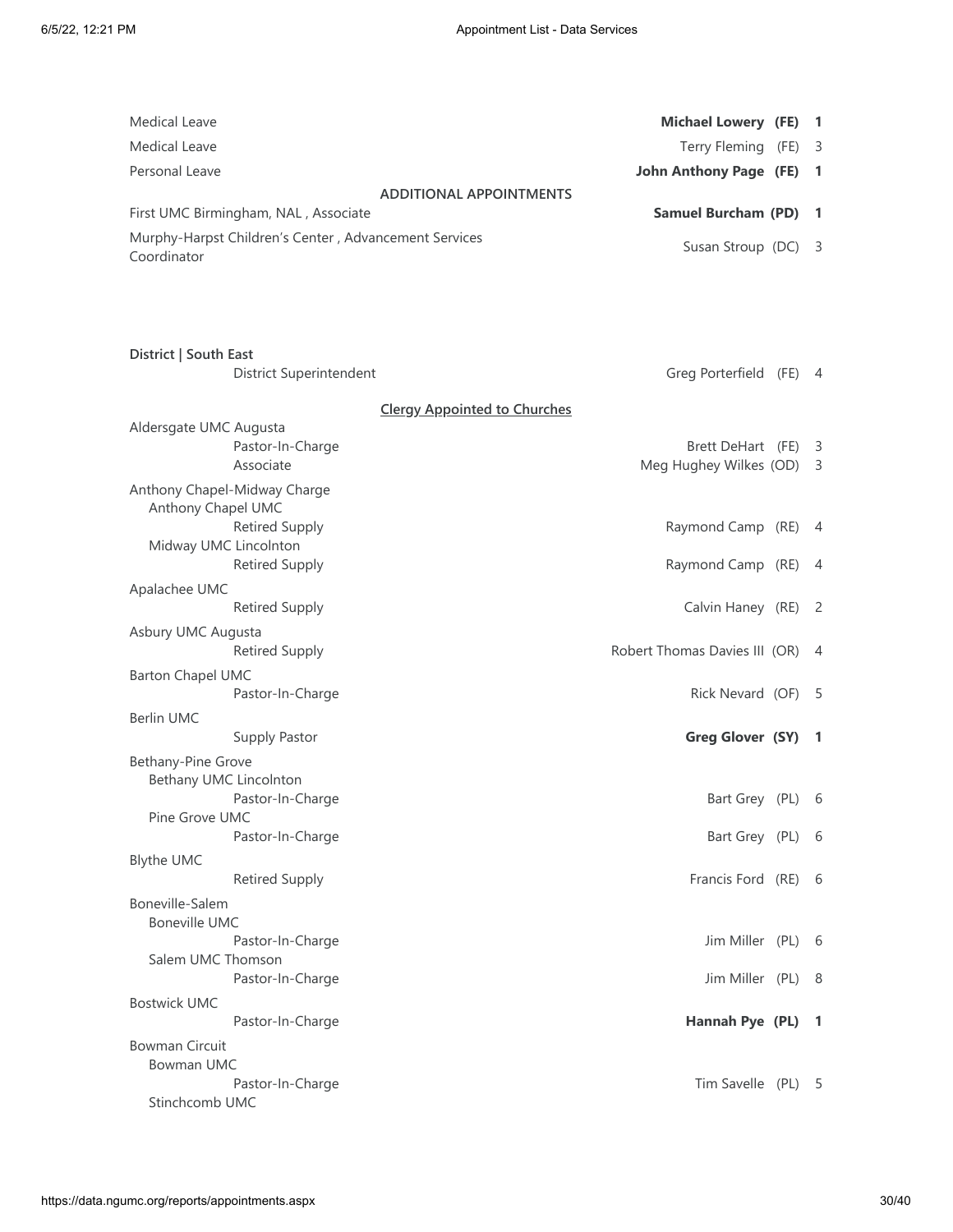| Pastor-In-Charge                                                         | Tim Savelle (PL) 3                            |                            |
|--------------------------------------------------------------------------|-----------------------------------------------|----------------------------|
| <b>Burns Memorial UMC Augusta</b><br>Pastor-In-Charge                    | John P Donaldson (FE) 6                       |                            |
| Central UMC Putnam County<br>Supply Pastor                               | Carol Davis (SY) 13                           |                            |
| Cokesbury UMC Augusta<br>Pastor-In-Charge                                | Rick Nevard (OF) 9                            |                            |
| Concord-Ruckersville Circuit<br>Concord UMC Elberton<br>Pastor-In-Charge | Sharon K Bowman (PL) 1                        |                            |
| Concord-Union Chapel Charge<br>Union Chapel UMC Eatonton                 |                                               |                            |
| Crawfordville UMC<br><b>Retired Supply</b>                               | David Sisler (RE) 3                           |                            |
| Dearing UMC<br>Pastor-In-Charge                                          | Kim Layne Hancock (PL) 14                     |                            |
| Devereux Circuit<br>Devereux UMC                                         |                                               |                            |
| <b>Retired Supply</b><br>Gaissert UMC                                    | Tony Gavalas (OR) 2                           |                            |
| <b>Retired Supply</b>                                                    | Tony Gavalas (OR)                             | - 2                        |
| Dunn's Chapel UMC<br>Pastor-In-Charge                                    | Jennifer Cheely (PL) 3                        |                            |
| Eatonton First UMC<br>Pastor-In-Charge                                   | David Wofford (FE) 4                          |                            |
| Elberton First UMC<br>Pastor-In-Charge                                   | Jim McCollough (FE) 6                         |                            |
| Eliam UMC<br>Pastor-In-Charge                                            | Teresa Lilja (FL)                             | $\overline{\mathbf{3}}$    |
| Fork Chapel UMC<br><b>Retired Supply</b>                                 | Bill Neely (RL)                               | - 2                        |
| Francis Asbury UMC Elberton<br>Pastor-In-Charge                          | Tim Savelle (PL) 5                            |                            |
| Friendship UMC Hephzibah<br>Pastor-In-Charge                             | Thomas Kohlenberg (PL) 2                      |                            |
| Gracewood UMC                                                            |                                               |                            |
| <b>Retired Supply</b>                                                    | Macie Jewel King (RE)                         | $\overline{\phantom{0}}^2$ |
| Greensboro First UMC<br>Pastor-In-Charge                                 | Chris Laskey (FE) 2                           |                            |
| Grovetown UMC                                                            |                                               |                            |
| Pastor-In-Charge                                                         | Josh Swanson (OE) 2                           |                            |
| Harlem UMC                                                               |                                               |                            |
| Pastor-In-Charge<br>Minister of Music                                    | David Cooper (FE)<br>Mary Edith Kirkland (FD) | - 5<br>$\overline{7}$      |
| Hephzibah UMC                                                            |                                               |                            |
| Pastor-In-Charge<br>Hopewell UMC Milledgeville                           | Dan T Wilson (FE)                             | $\overline{7}$             |
|                                                                          |                                               |                            |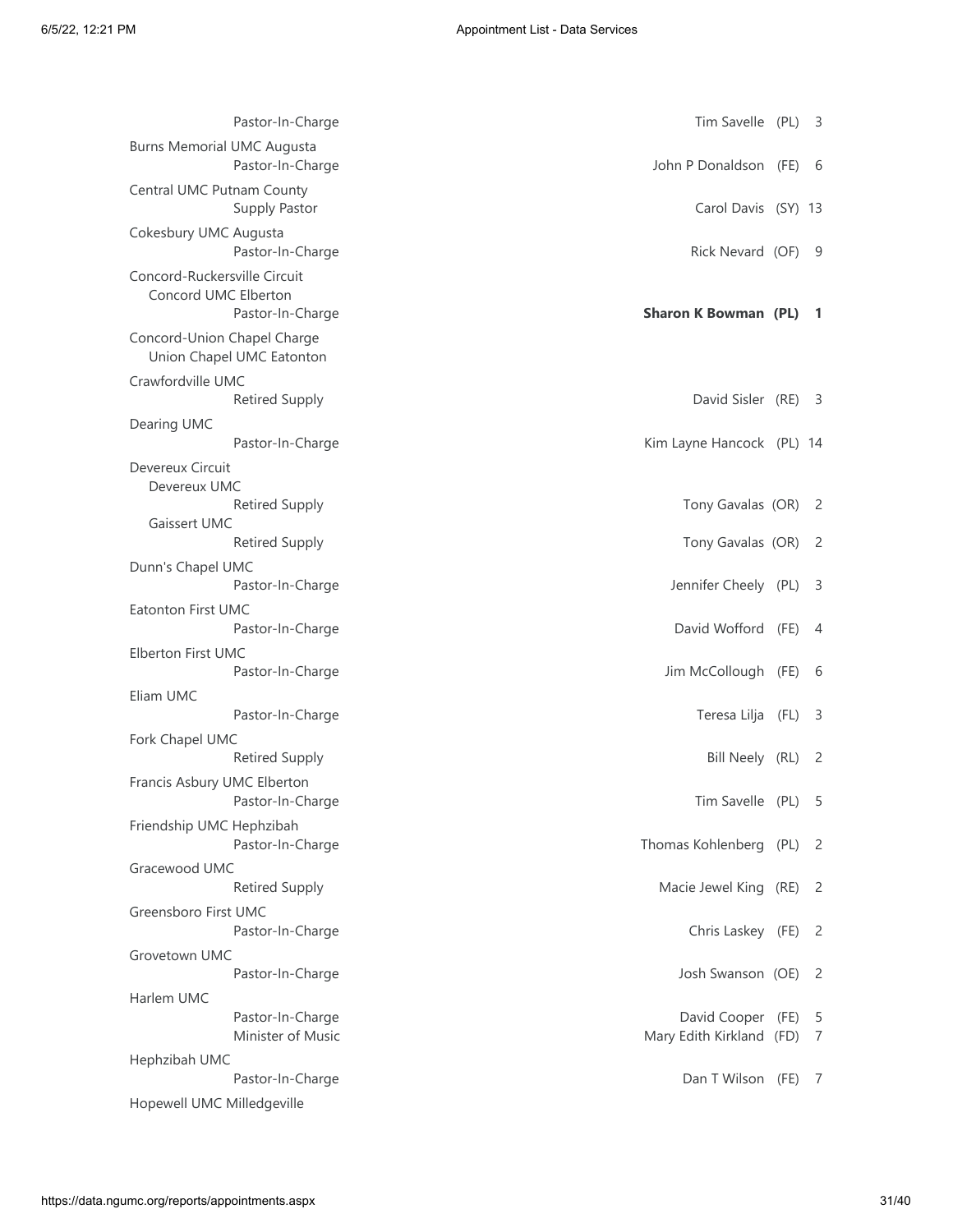| Pastor-In-Charge                                | Sam Halverson (FE) 2                                     |                            |
|-------------------------------------------------|----------------------------------------------------------|----------------------------|
| Independence UMC<br>Supply Pastor               | Michael Poplin (SY)                                      | $\overline{\phantom{0}}^2$ |
| Lewis Memorial UMC<br>Pastor-In-Charge          | <b>Benjamin Waite Wills (PE) 1</b>                       |                            |
| Liberty UMC Green County<br>Pastor-In-Charge    | <b>Chris Huskins (PL)</b>                                | - 1                        |
| Liberty UMC Hephzibah<br>Pastor-In-Charge       | David Bohling (PL)                                       | -4                         |
| Lincolnton UMC                                  |                                                          |                            |
| Pastor-In-Charge                                | Randy Kanipe (FE) 6                                      |                            |
| Little River Charge                             |                                                          |                            |
| Macedonia UMC Warren County<br>Pastor-In-Charge | Roger Canuel (FL) 3                                      |                            |
| Madison First UMC<br>Pastor-In-Charge           | Grady Mosley (FE) 13                                     |                            |
| Mann Mize UMC Augusta<br>Pastor-In-Charge       | Scott Parrish (FD) 3                                     |                            |
| Martinez UMC                                    |                                                          |                            |
| Pastor-In-Charge                                | Johnny Frank Ray (FE)                                    | - 3                        |
| Marvin UMC Martinez<br>Pastor-In-Charge         | <b>Benjamin Waite Wills (PE)</b>                         | $\mathbf{1}$               |
| Mesena UMC                                      |                                                          |                            |
| <b>Retired Supply</b>                           | Melissa Reynolds (RL) 2                                  |                            |
| <b>Middleton Circuit</b>                        |                                                          |                            |
| Milledgeville First UMC                         |                                                          |                            |
| Pastor-In-Charge<br>Associate                   | Malcom Glynn Enfinger Jr (FE)<br>Stephanie Caldwell (OE) | 9<br>7                     |
| Montpelier UMC                                  |                                                          |                            |
| Supply Pastor                                   | Carol Davis (SY) 2                                       |                            |
| Mosaic UMC                                      |                                                          |                            |
| Pastor-In-Charge<br><b>Assistant Pastor</b>     | Carolyn Moore (FE) 20<br>Christopher D Goss (PL) 4       |                            |
| Norwood Charge                                  |                                                          |                            |
| Johnson UMC Warrenton                           |                                                          |                            |
| Pastor-In-Charge                                | Theresa P Coleman (FE) 1                                 |                            |
| Prospect UMC Norwood<br>Pastor-In-Charge        | Theresa P Coleman (FE) 1                                 |                            |
|                                                 |                                                          |                            |
| Oglethorpe County Circuit<br><b>Burts UMC</b>   |                                                          |                            |
| Pastor-In-Charge<br>Glade UMC                   | Anne Hansen (FD) 6                                       |                            |
|                                                 | Anne Hansen (FD) 6                                       |                            |
| Pastor-In-Charge                                |                                                          |                            |
|                                                 |                                                          |                            |
| Pennington UMC<br>Pastor-In-Charge              | Glenn Cole (PL) 3                                        |                            |
| Philadelphia UMC Harlem<br>Pastor-In-Charge     | James Hyder Jr (PL) 4                                    |                            |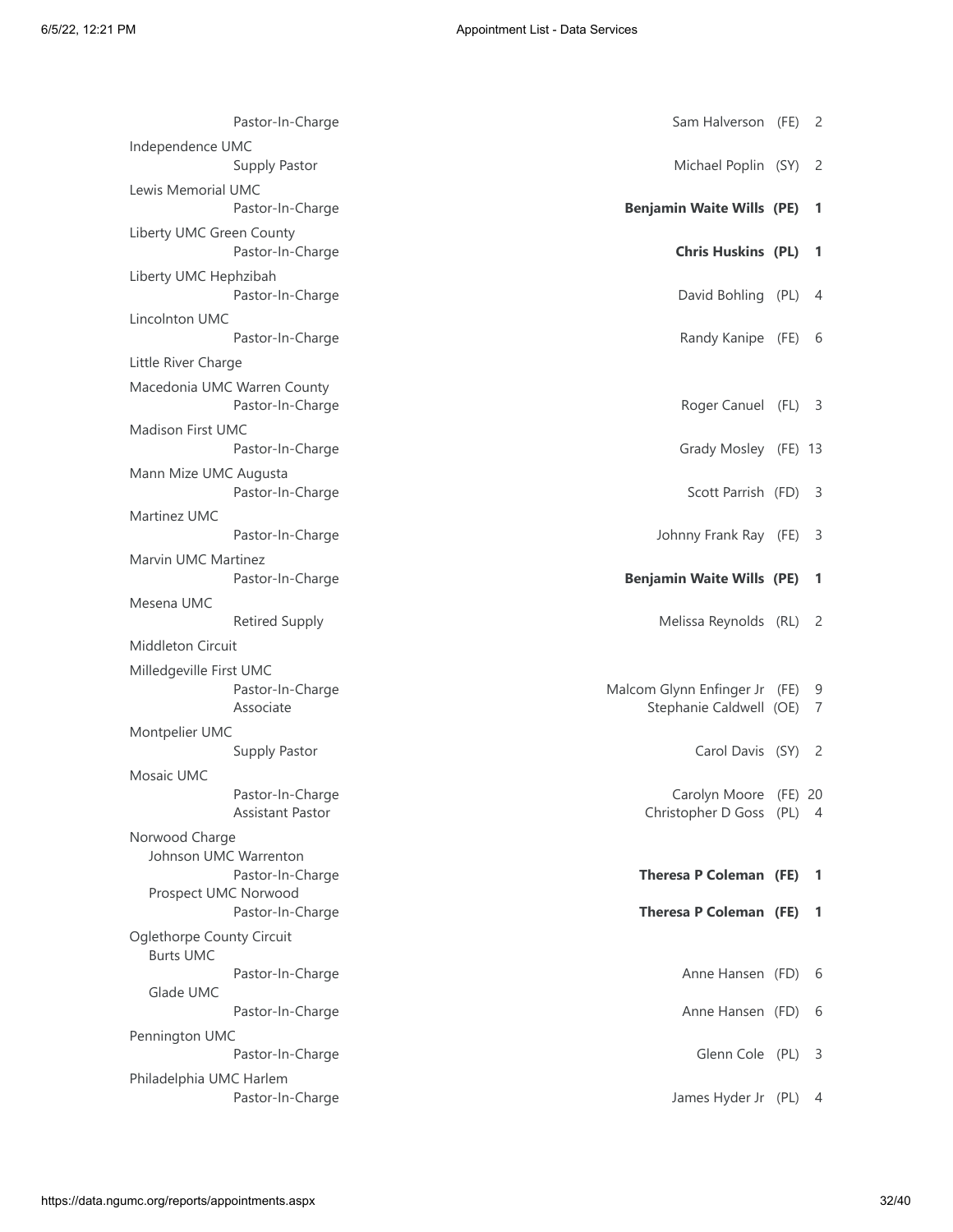| Pierce UMC Augusta                          |                                                |                                  |                |
|---------------------------------------------|------------------------------------------------|----------------------------------|----------------|
|                                             | Pastor-In-Charge<br>Prospect UMC Morgan County | Rick Herring (PL) 7              |                |
|                                             | Pastor-In-Charge                               | Bryce Behnke (PL)                | -4             |
| Rutledge UMC                                |                                                |                                  |                |
|                                             | Pastor-In-Charge                               | <b>Brian Beveridge (PL)</b>      | -1             |
| Savannah Valley Circuit                     | Cokesbury UMC Hartwell                         |                                  |                |
|                                             | Pastor-In-Charge                               | Richard Allen Jarvis (PL)        | 4              |
| Coldwater UMC                               |                                                | Richard Allen Jarvis (PL)        |                |
| New Bethel UMC                              | Pastor-In-Charge                               |                                  | 4              |
|                                             | Pastor-In-Charge                               | Richard Allen Jarvis (PL)        | 4              |
| Shiloh UMC Thomson                          |                                                |                                  |                |
|                                             | Pastor-In-Charge                               | Shirley Suarez (OF)              | - 6            |
| Siloam-Union Point Charge<br>Siloam UMC     |                                                |                                  |                |
|                                             | <b>Retired Supply</b>                          | Deborah Griffith (RE)            | $\overline{4}$ |
| Union Point First UMC                       |                                                |                                  |                |
|                                             | <b>Retired Supply</b>                          | Deborah Griffith (RE)            | 4              |
| Sparta-Knowles Chapel<br>Knowles Chapel UMC |                                                |                                  |                |
|                                             | Pastor-In-Charge                               | William Darrell McGinnis (FL) 10 |                |
|                                             | Sparta UMC (Pierce Memorial)                   |                                  |                |
|                                             | Pastor-In-Charge                               | William Darrell McGinnis (FL) 10 |                |
| St James UMC Augusta                        | Pastor-In-Charge                               | Thurman Norville (PL)            | - 8            |
| St John UMC Augusta                         |                                                |                                  |                |
|                                             | Pastor-In-Charge                               | <b>Jennifer Anderson (FE)</b>    | -1             |
| St Luke UMC Augusta                         |                                                |                                  |                |
|                                             | Pastor-In-Charge                               | Scott Parrish (FD) 2             |                |
|                                             | St Mark UMC Marks Church Rd<br>Supply Pastor   | <b>Alvin Barney (SY)</b>         |                |
|                                             | St Mark UMC Washington Road                    |                                  |                |
|                                             | Pastor-In-Charge                               | Sargent Nelson (PE) 3            |                |
| St Paul-Philadelphia Charge                 |                                                |                                  |                |
|                                             | Philadelphia UMC Eatonton                      |                                  |                |
| St Paul UMC Eatonton                        | Supply Pastor                                  | Ron Hess (SY) 1                  |                |
|                                             | Supply Pastor                                  | Ron Hess (SY)                    | - 1            |
| Swords UMC                                  |                                                |                                  |                |
|                                             | <b>Retired Supply</b>                          | Bill Neely (RL) 2                |                |
| Temple UMC Arnoldsville                     |                                                |                                  |                |
|                                             | Pastor-In-Charge                               | James Derrick Lemons (OF) 13     |                |
| <b>Thomson First UMC</b>                    | Pastor-In-Charge                               | Steve Dodson (FE) 4              |                |
| <b>Transformation UMC</b>                   |                                                |                                  |                |
|                                             | Pastor-In-Charge                               | Vincent Dominique (FE) 3         |                |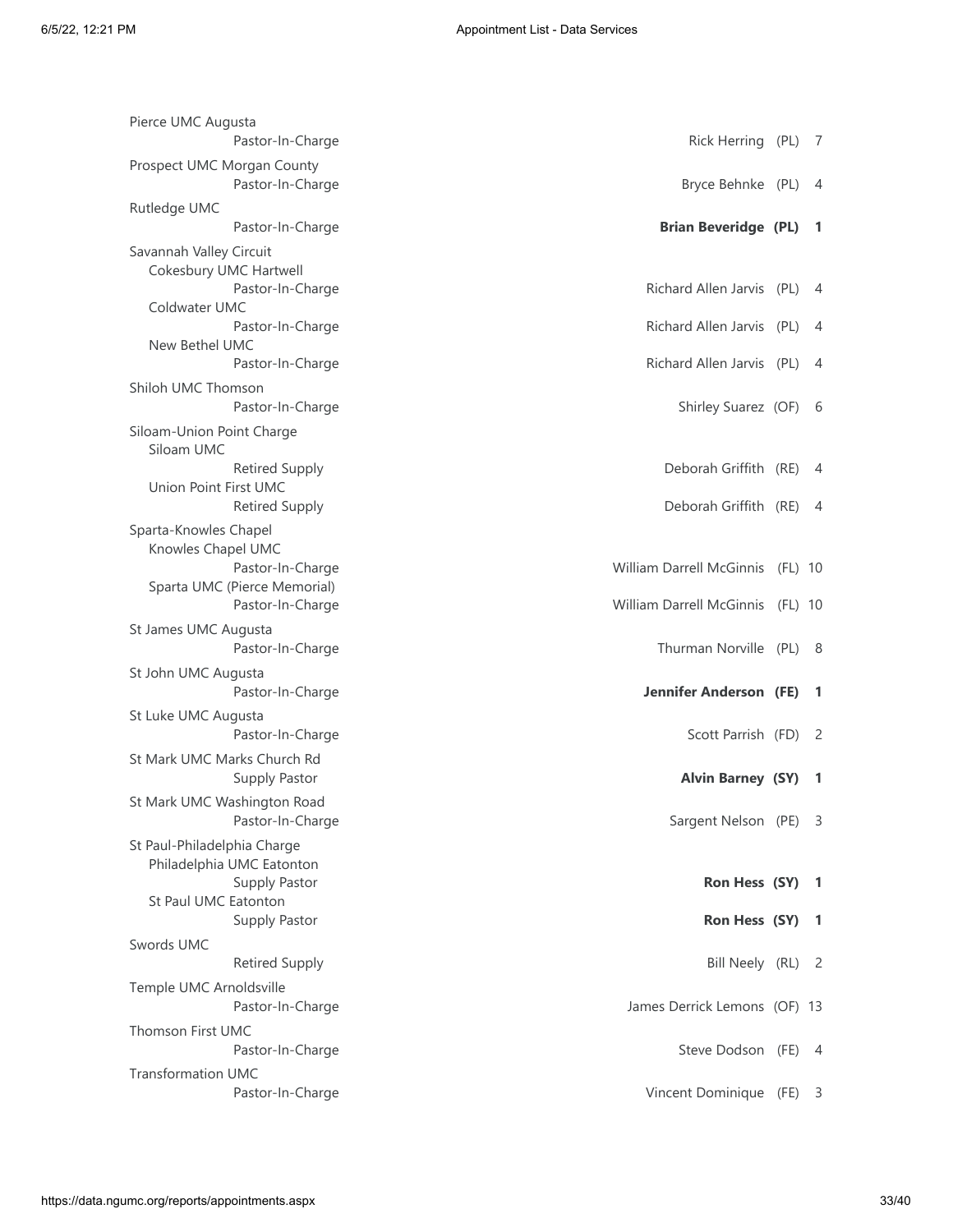| Trinity-On-The-Hill UMC Augusta                                     |                                                 |                 |                     |
|---------------------------------------------------------------------|-------------------------------------------------|-----------------|---------------------|
| Pastor-In-Charge<br>Associate                                       | Scott Hearn (FE)<br>Julia Crim (FE)             |                 | - 3<br>9            |
| Walker UMC                                                          |                                                 |                 |                     |
| Pastor-In-Charge                                                    | John Pike (FE) 17                               |                 |                     |
| <b>Warrenton First UMC</b><br>Pastor-In-Charge                      | <b>Theresa P Coleman (FE)</b>                   |                 | -1                  |
| Washington First UMC<br>Pastor-In-Charge                            | Liza Marler (FE)                                |                 | - 2                 |
| Wesley Chapel UMC Eatonton<br><b>Retired Supply</b>                 | James Smith (RL)                                |                 | -3                  |
| Wesley Chapel UMC Elberton<br>Pastor-In-Charge                      | Unisah Conteh (OE)                              |                 | - 2                 |
| Wesley UMC Evans                                                    |                                                 |                 |                     |
| Pastor-In-Charge<br>Associate                                       | Greg Porterfield<br>Lindsey Solomon             | (FE) 19<br>(FE) | $\overline{2}$      |
| Assistant<br><b>Assistant Pastor</b>                                | Susan Gilbert (PL)<br><b>Aaron Talbott (PL)</b> |                 | $\overline{7}$<br>1 |
| <b>Assistant Pastor</b>                                             | Vincent Scott Harris Jr (PL)                    |                 | -5                  |
| Woodlawn UMC Augusta                                                |                                                 |                 |                     |
| <b>Retired Supply</b>                                               | Bernard Mason (OR)                              |                 | -3                  |
| Young Memorial UMC Thomson<br>Pastor-In-Charge                      | Robert Lyons (OF)                               |                 | - 3                 |
| <b>CLERGY APPOINTED TO EXTENSION MINISTRIES</b>                     |                                                 |                 |                     |
| A. Within the Connectional Structures of United Methodism:          |                                                 |                 |                     |
| Center for Congregational Excellence, Associate Director            | Scott Parrish (FD)                              |                 | -5                  |
| District   South East, Mission Specialist                           | Dana Everhart (FE)                              |                 | -1                  |
| General Board Of Global Ministry, Missionary                        | <b>Nicole Sims (FE)</b>                         |                 | -1                  |
| Wesley Foundation at Augusta, Director                              | Josh Swanson (OE)                               |                 | -2                  |
| Wesley Foundation at GCSU, Director                                 | Tate Welling (PL)                               |                 | -5                  |
| <b>CLERGY ON LEAVE</b>                                              |                                                 |                 |                     |
| <b>Transitional Leave</b>                                           | Kirk Sims (FE)                                  |                 | п.                  |
| District   South West<br>District Superintendent                    | Susan G Landry (FE) 6                           |                 |                     |
| <b>Clergy Appointed to Churches</b>                                 |                                                 |                 |                     |
| Allen Lee-Luthersville Circuit<br>Allen Lee Memorial UMC Grantville |                                                 |                 |                     |
| Pastor-In-Charge<br>Luthersville UMC                                | Kory Trinrud (PL) 3                             |                 |                     |
| Pastor-In-Charge                                                    | Kory Trinrud (PL) 3                             |                 |                     |
| Andrews Chapel UMC Newnan<br>Pastor-In-Charge                       | <b>Thomas Holder (PL)</b>                       |                 | -1                  |
| Antioch UMC Thomaston<br>Pastor-In-Charge                           | Courtney Wallace (PL) 3                         |                 |                     |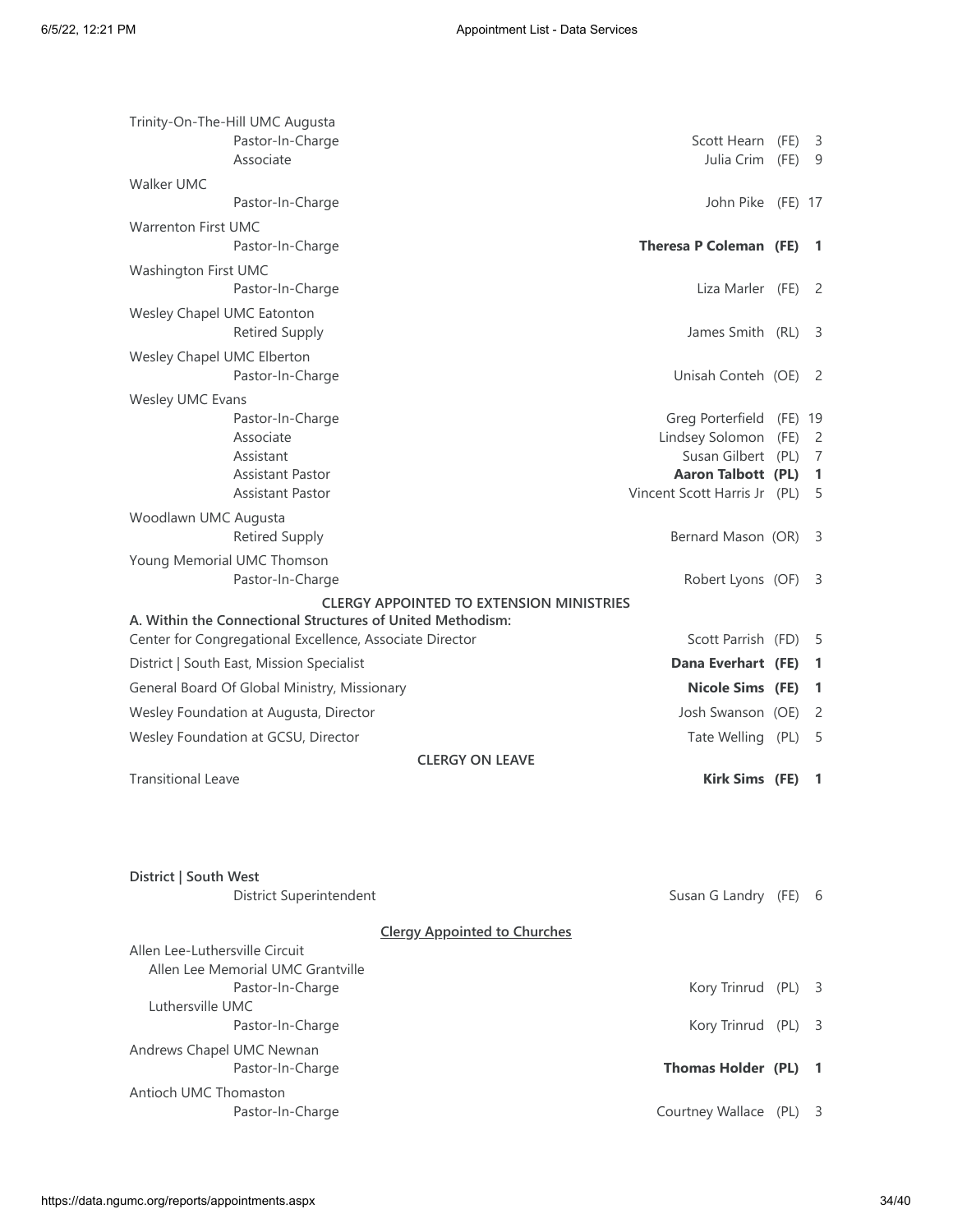| <b>Barnesville First UMC</b><br>Pastor-In-Charge | Ann Mann (FE) 1              |                |
|--------------------------------------------------|------------------------------|----------------|
| Barnesville Parish                               |                              |                |
| Green Mount UMC                                  |                              |                |
| Pastor-In-Charge                                 | Wilma Hastings (PL) 7        |                |
| Unionville UMC                                   |                              |                |
| Pastor-In-Charge                                 | Wilma Hastings (PL)          | - 7            |
| <b>Barrow Parish</b>                             |                              |                |
| <b>Barrow Chapel UMC</b>                         |                              |                |
| Pastor-In-Charge<br>Haven Chapel UMC             | William T Collier Jr (PL) 10 |                |
| Pastor-In-Charge                                 | William T Collier Jr (PL) 10 |                |
| Bethany UMC Fayetteville                         |                              |                |
| Pastor-In-Charge                                 | Drew West (PL) 2             |                |
| Bethel-Long Cane Charge                          |                              |                |
| <b>Bethel UMC Troup</b>                          |                              |                |
| Pastor-In-Charge                                 | Betty Jean Bowers (PL) 4     |                |
| Long Cane UMC                                    |                              |                |
| Pastor-In-Charge                                 | Betty Jean Bowers (PL) 4     |                |
| <b>Brooks UMC</b>                                |                              |                |
| Pastor-In-Charge                                 | Lesley Langford (FD) 16      |                |
| <b>Burks Chapel UMC</b>                          |                              |                |
| <b>Retired Supply</b>                            | Lonnie Thornton (RL) 2       |                |
| <b>Burns UMC</b>                                 |                              |                |
| Pastor-In-Charge                                 | Marlon Simpson (PL) 8        |                |
| Caney Head-Roopville-Welcome Circuit             |                              |                |
| Caney Head UMC                                   |                              |                |
| Pastor-In-Charge                                 | Tim Dees (PL)                | - 1            |
| Roopville UMC<br>Pastor-In-Charge                | Tim Dees (PL)                | -1             |
| Welcome UMC                                      |                              |                |
| Pastor-In-Charge                                 | Tim Dees (PL)                | - 1            |
| Christ UMC Forsyth                               |                              |                |
| Pastor-In-Charge                                 | Debbie Lefevers (PL)         | 4              |
| Clark UMC                                        |                              |                |
| Pastor-In-Charge                                 | Alphonso Smith (PL) 8        |                |
| Cokes Chapel UMC Sharpsburg                      |                              |                |
| Pastor-In-Charge                                 | <b>Carson Thaxton (PE)</b>   | -1             |
| <b>Cornerstone UMC</b>                           |                              |                |
| Pastor-In-Charge                                 | <b>Brian Germano (FE)</b>    | $\blacksquare$ |
| County Line UMC Griffin                          |                              |                |
| Pastor-In-Charge                                 | Kathleen Mattox (FE)         | - 3            |
| Ebenezer UMC Fayetteville                        |                              |                |
| Pastor-In-Charge                                 | Kerry Wright (PL)            | - 5            |
| Ebenezer UMC Forsyth                             |                              |                |
| Pastor-In-Charge                                 | Pamela V Johnston (OP)       | - 2            |
| Faith UMC Griffin                                |                              |                |
| <b>Retired Supply</b>                            | Alpheia Murray (RL) 1        |                |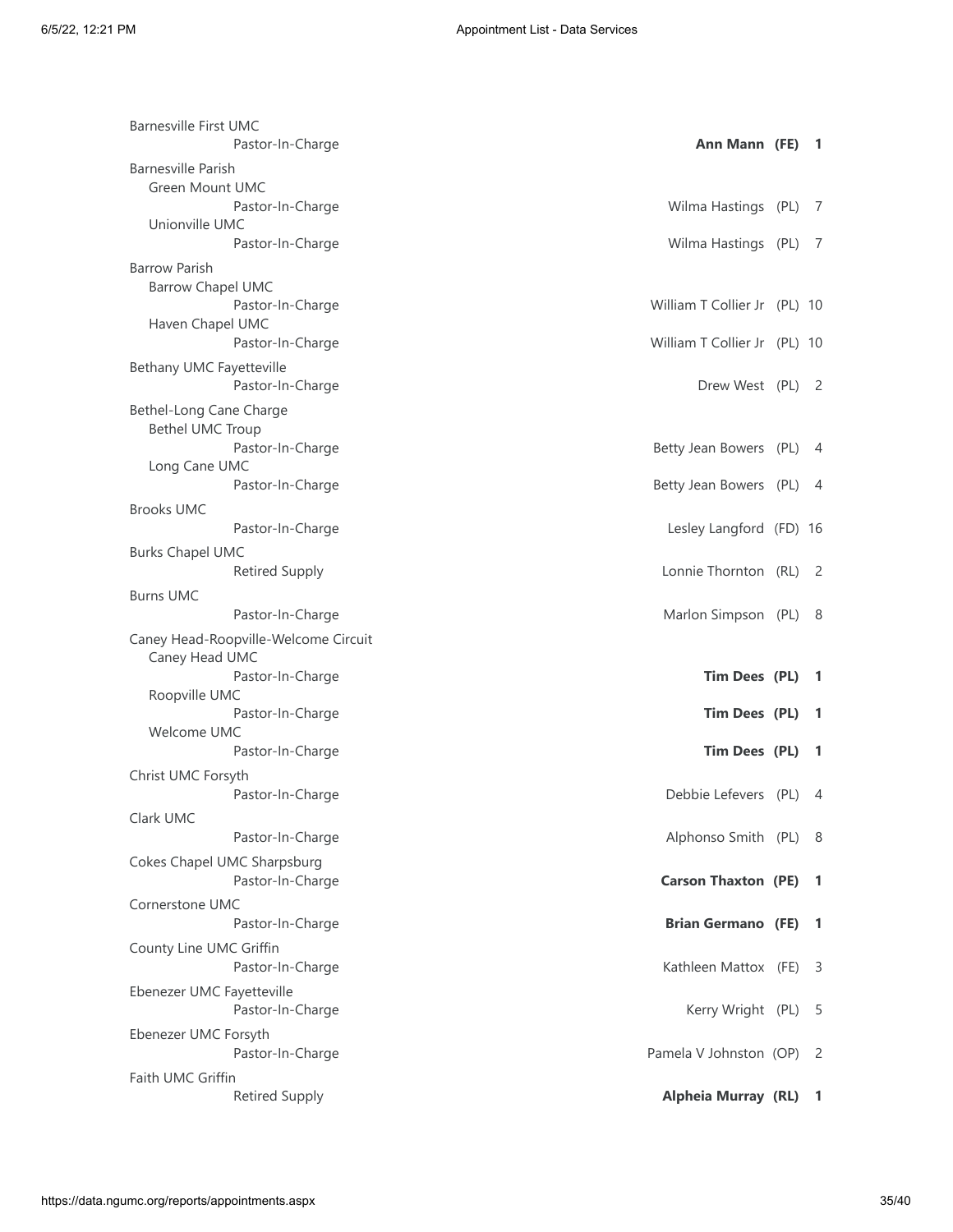| Fayette Friendship Community Church<br>Pastor-In-Charge | David Adamson (PL)                      |      | - 1            |
|---------------------------------------------------------|-----------------------------------------|------|----------------|
| Fayetteville First UMC                                  |                                         |      |                |
| Pastor-In-Charge                                        | G Thomas Martin                         | (FE) | 4              |
| Associate                                               | Allyson Lawrence                        | (FE) | -9             |
| Flovilla-Jenkinsburg Circuit                            |                                         |      |                |
| Flovilla UMC                                            |                                         |      |                |
| Supply Pastor                                           | <b>NGUMC Clergy (SY)</b>                |      | $\overline{1}$ |
| Jenkinsburg UMC                                         |                                         |      |                |
| Supply Pastor                                           | <b>NGUMC Clergy (SY)</b>                |      | - 1            |
| Forsyth Circuit                                         |                                         |      |                |
| Fairview UMC Forsyth                                    |                                         |      |                |
| Supply Pastor<br>Juliette UMC                           | Stanley Harrell (SY) 19                 |      |                |
| Supply Pastor                                           | Stanley Harrell (SY) 19                 |      |                |
| Forsyth First UMC                                       |                                         |      |                |
| Pastor-In-Charge                                        | Billy Beard (FE) 3                      |      |                |
| Forsyth Parish                                          |                                         |      |                |
| Hopewell UMC Forsyth                                    |                                         |      |                |
| <b>Retired Supply</b>                                   | Clarence Thrower (RE)                   |      | - 5            |
| Kynette UMC                                             |                                         |      |                |
| <b>Retired Supply</b>                                   | Clarence Thrower (RE)                   |      | - 5            |
| Rocky Mount UMC                                         |                                         |      |                |
| <b>Retired Supply</b>                                   | Clarence Thrower (RE)                   |      | - 5            |
| Free Liberty UMC                                        |                                         |      |                |
| Pastor-In-Charge                                        | Irma Lewis (PL)                         |      | - 7            |
| Freeman Memorial UMC                                    |                                         |      |                |
| <b>Retired Supply</b>                                   | Jimmy Hearn (RA) 41                     |      |                |
| Griffin First UMC                                       |                                         |      |                |
| Pastor-In-Charge<br>Associate                           | John Mattox (FE)<br>Nelson Furtado (PE) |      | -4<br>-3       |
| Assistant Pastor                                        | Debby Stikes (PL)                       |      | $\overline{2}$ |
| Haralson UMC                                            |                                         |      |                |
| Pastor-In-Charge                                        | Nicholas Grainger (PL)                  |      | -3             |
| Harmony UMC LaGrange                                    |                                         |      |                |
| <b>Retired Supply</b>                                   | Colin Dacus (RE)                        |      | - 6            |
| Hartford UMC                                            |                                         |      |                |
| Pastor-In-Charge                                        | Chuck Beattie (PL)                      |      | - 2            |
| Heard Wesley UMC                                        |                                         |      |                |
| Pastor-In-Charge                                        | Michael Jackson (PL)                    |      | - 4            |
| Highland UMC                                            |                                         |      |                |
| <b>Retired Supply</b>                                   | John Norman (RL)                        |      | $\blacksquare$ |
| <b>Hillcrest UMC</b>                                    |                                         |      |                |
| <b>Retired Supply</b>                                   | Claude T Herbert Jr (RL)                |      | - 2            |
| Hogansville First UMC                                   |                                         |      |                |
| Pastor-In-Charge                                        | John Evans (PL) 6                       |      |                |
| Hollonville UMC                                         |                                         |      |                |
| Pastor-In-Charge                                        | Shane Moore (PL) 10                     |      |                |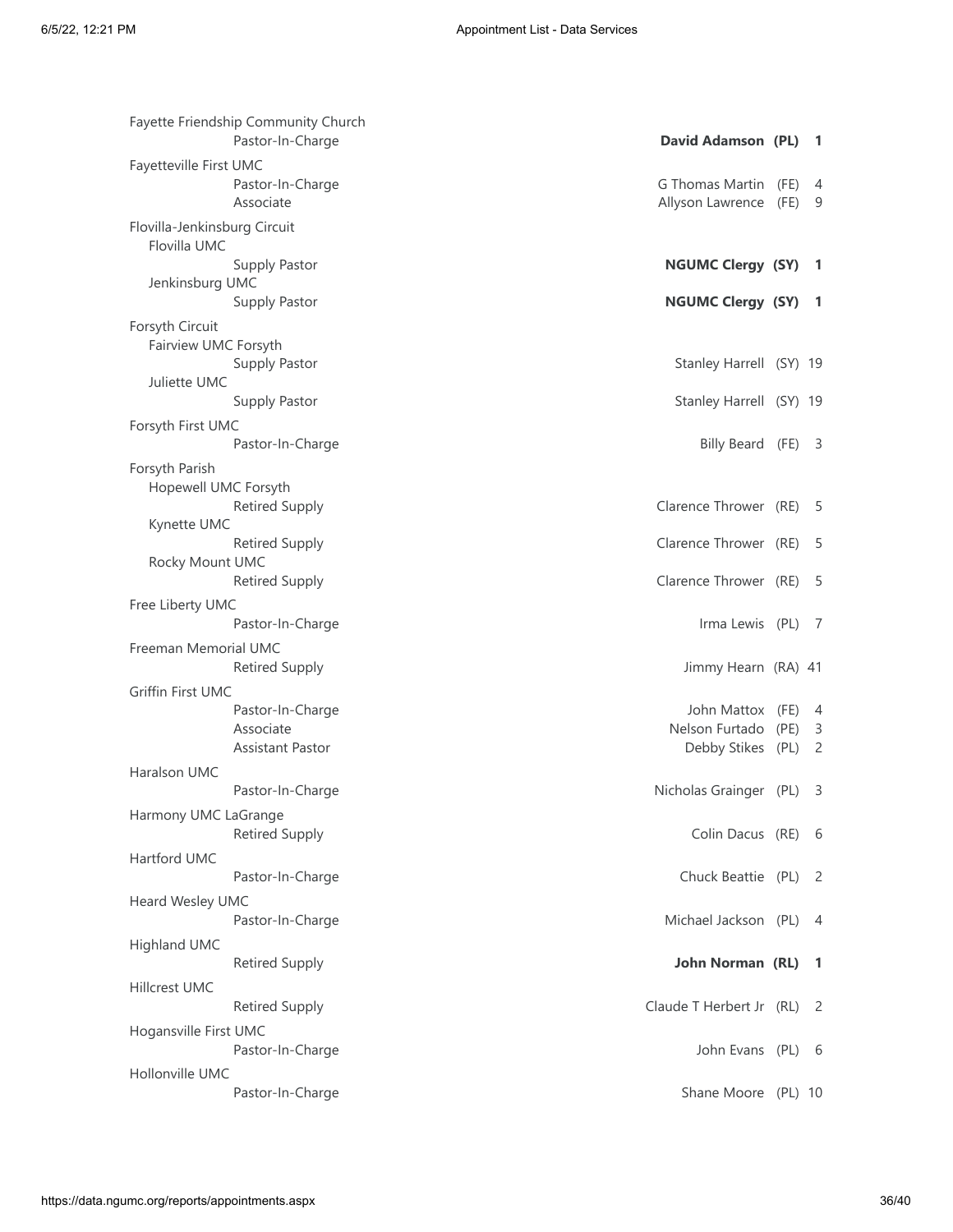| Hopewell UMC Tyrone        |                                                  |                                 |                            |
|----------------------------|--------------------------------------------------|---------------------------------|----------------------------|
|                            | Pastor-In-Charge                                 | Yeojin Kwak (PE)                | - 1                        |
| Inman UMC                  | Pastor-In-Charge                                 | Whitney Hair (PE)               | - 2                        |
| Jackson First UMC          |                                                  |                                 |                            |
|                            | Pastor-In-Charge                                 | Andrew Postell (FE)             | - 2                        |
| John Wesley UMC Grantville | <b>Retired Supply</b>                            | Frank A Dean Jr (RL)            | -1                         |
| Jones Hill UMC             |                                                  |                                 |                            |
|                            | Pastor-In-Charge                                 | <b>Michael Jackson (PL)</b>     | -1                         |
| Keeney Memorial UMC        | Pastor-In-Charge                                 | Brenda Rhodes (PL) 6            |                            |
| Kincaid-Vaughn             |                                                  |                                 |                            |
| Kincaid UMC Griffin        |                                                  |                                 |                            |
| Vaughn UMC                 | <b>Retired Supply</b>                            | Sandra Fendley (RL) 15          |                            |
|                            | <b>Retired Supply</b>                            | Sandra Fendley (RL) 24          |                            |
| Korean Church of LaGrange  |                                                  |                                 |                            |
|                            | Pastor-In-Charge                                 | Hyeong Lee (PL) 2               |                            |
|                            | Korean Church of Newnan UMC<br>Pastor-In-Charge  | Sungwon Nam (FE)                | - 7                        |
| LaGrange First UMC         |                                                  |                                 |                            |
|                            | Pastor-In-Charge                                 | John Arthur Beyers (FE)         | - 5                        |
| Lamar Circuit              |                                                  |                                 |                            |
|                            |                                                  |                                 |                            |
| Aldora UMC                 |                                                  |                                 |                            |
|                            | Supply Pastor<br>Ebenezer UMC Barnesville        | <b>NGUMC Clergy (SY)</b>        | -1                         |
|                            | Supply Pastor                                    | <b>NGUMC Clergy (SY)</b>        | -1                         |
| Leete Hill UMC             |                                                  |                                 |                            |
|                            | Pastor-In-Charge                                 | James Woods (PL)                | - 9                        |
| Life Springs UMC           |                                                  |                                 |                            |
|                            | Pastor-In-Charge                                 | William Alexander McGinnis (FL) | 4                          |
| Louise UMC                 |                                                  |                                 |                            |
|                            | Pastor-In-Charge                                 | Jairo Gay (PL) 18               |                            |
|                            | Lovejoy Memorial UMC Newnan<br>Pastor-In-Charge  | Sid Chapman (PL)                | $\overline{\phantom{0}}^2$ |
|                            | Madras-New Worship Gathering<br>Pastor-In-Charge | Federico Apecena (PL) 3         |                            |
| Marvin-Milner              |                                                  |                                 |                            |
| Marvin UMC Barnesville     |                                                  |                                 |                            |
| Milner UMC                 | Supply Pastor                                    | Jan Sherwood (SY)               | - 4                        |
|                            | Supply Pastor                                    | Jan Sherwood (SY)               | 4                          |
| Merrill Chapel UMC         |                                                  |                                 |                            |
|                            | Pastor-In-Charge                                 | <b>Kimberly Dugger (PL)</b>     | -1                         |
| Monticello First UMC       | <b>Retired Supply</b>                            | <b>Ben Strength (RE)</b>        | -1                         |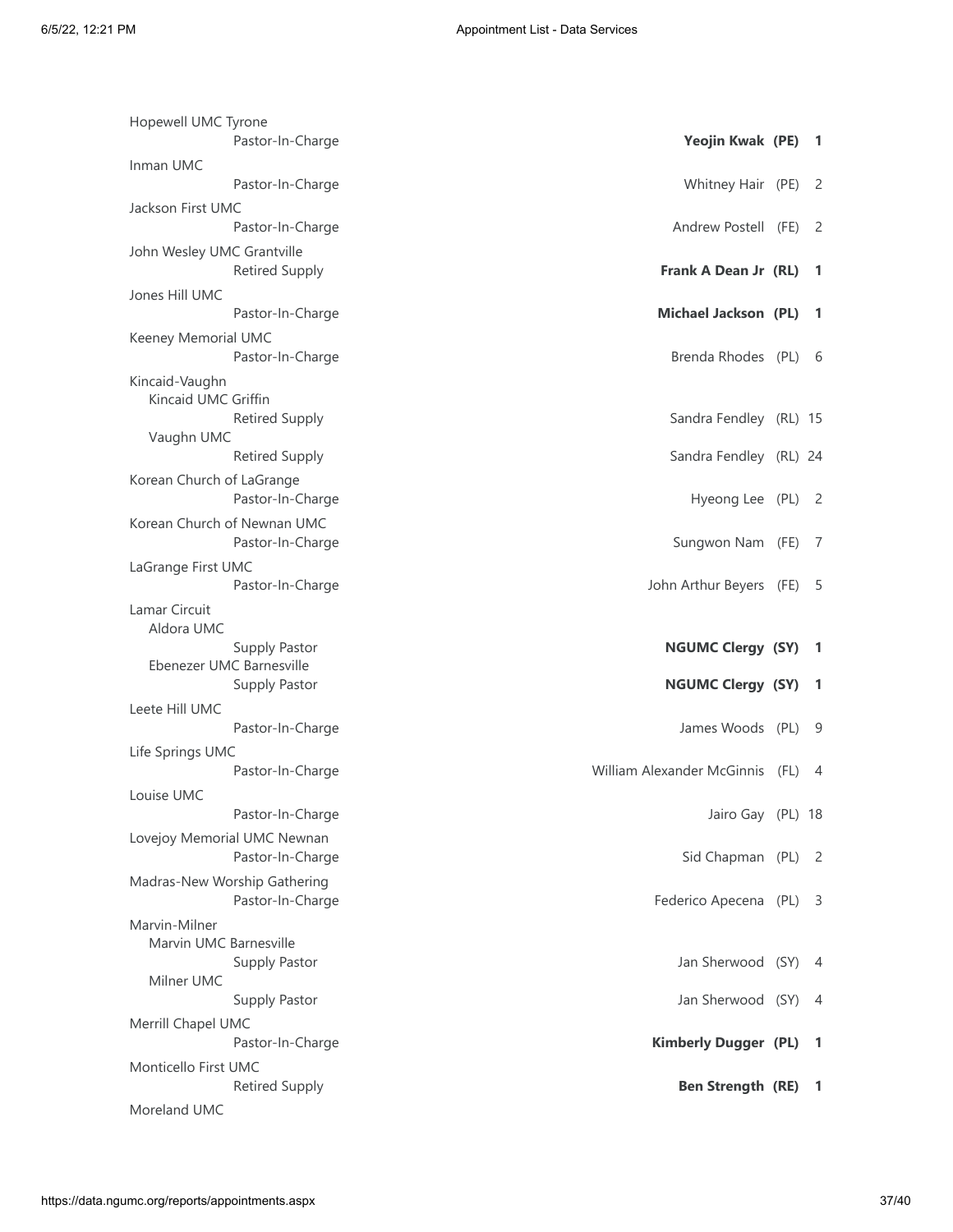| Pastor-In-Charge                                        | Sean Michael Kilpatrick (PL)                    | - 3               |
|---------------------------------------------------------|-------------------------------------------------|-------------------|
| Mountville Circuit                                      |                                                 |                   |
| <b>Big Springs UMC Mountville</b><br>Supply Pastor      | <b>NGUMC Clergy (SY)</b>                        | $\overline{1}$    |
| Mountville UMC<br>Supply Pastor                         | <b>NGUMC Clergy (SY)</b>                        | -1                |
| Mt Carmel UMC Newnan<br>Pastor-In-Charge                | <b>Thomas Holder (PL)</b>                       | $\blacksquare$    |
| Mt Gilead UMC Sharpsburg                                |                                                 |                   |
| Mt Olive UMC                                            |                                                 |                   |
| Pastor-In-Charge                                        | YoLanda Jones-Colton (PL) 1                     |                   |
| Mt Zion UMC Campground<br>Pastor-In-Charge              | Wade Corley (PL) 10                             |                   |
| Mt Zion UMC Smarr<br>Pastor-In-Charge                   | Keith Harris (FL) 6                             |                   |
| New Hope UMC Fayette County<br>Pastor-In-Charge         | Sharon M Cooper (PL)                            | 6                 |
| Newnan Chapel UMC<br>Pastor-In-Charge                   | Terrilyn Lemons (FE)                            | - 8               |
| Newnan First UMC<br>Pastor-In-Charge<br>Associate       | <b>Andrew Chappell (FE)</b><br>Connor Bell (FE) | -1<br>-1          |
| Peachtree City UMC                                      |                                                 |                   |
| Pastor-In-Charge<br>Associate                           | Matt Stone (OE)<br>Shannon Karafanda (FD)       | $\mathbf{1}$<br>6 |
| Associate Pastor of Worship and Congregational<br>Care  | Sean Robinson (FD)                              | - 9               |
| Pine Mountain UMC<br>Pastor-In-Charge                   | Kaylen Short (FE)                               | 4                 |
| Pomona UMC                                              |                                                 |                   |
| Pastor-In-Charge                                        | Russell Nuss (PL)                               | - 3               |
| Prospect UMC Mansfield<br><b>Retired Supply</b>         | Robert M Wooten Sr (OR)                         | -3                |
| Providence UMC Fayetteville<br>Pastor-In-Charge         | <b>Brent Ward (FE) 1</b>                        |                   |
| Roe Chapel UMC                                          |                                                 |                   |
| Pastor-In-Charge<br>Rust Chapel UMC Greenville          | Julian Warner (PL) 15                           |                   |
| Pastor-In-Charge                                        | Brandon Fletcher (PL)                           | - 2               |
| Senoia UMC                                              |                                                 |                   |
| Pastor-In-Charge<br>Shady Dale Circuit                  | <b>Julie Schendel (FE)</b>                      | -1                |
| New Hope UMC Monticello                                 |                                                 |                   |
| Smith Chapel UMC Pine Mountain<br><b>Retired Supply</b> | <b>John Tompkins (RL)</b>                       | -1                |
| Smith UMC                                               |                                                 |                   |
| Pastor-In-Charge                                        | Gary Johnson (PL)                               | - 6               |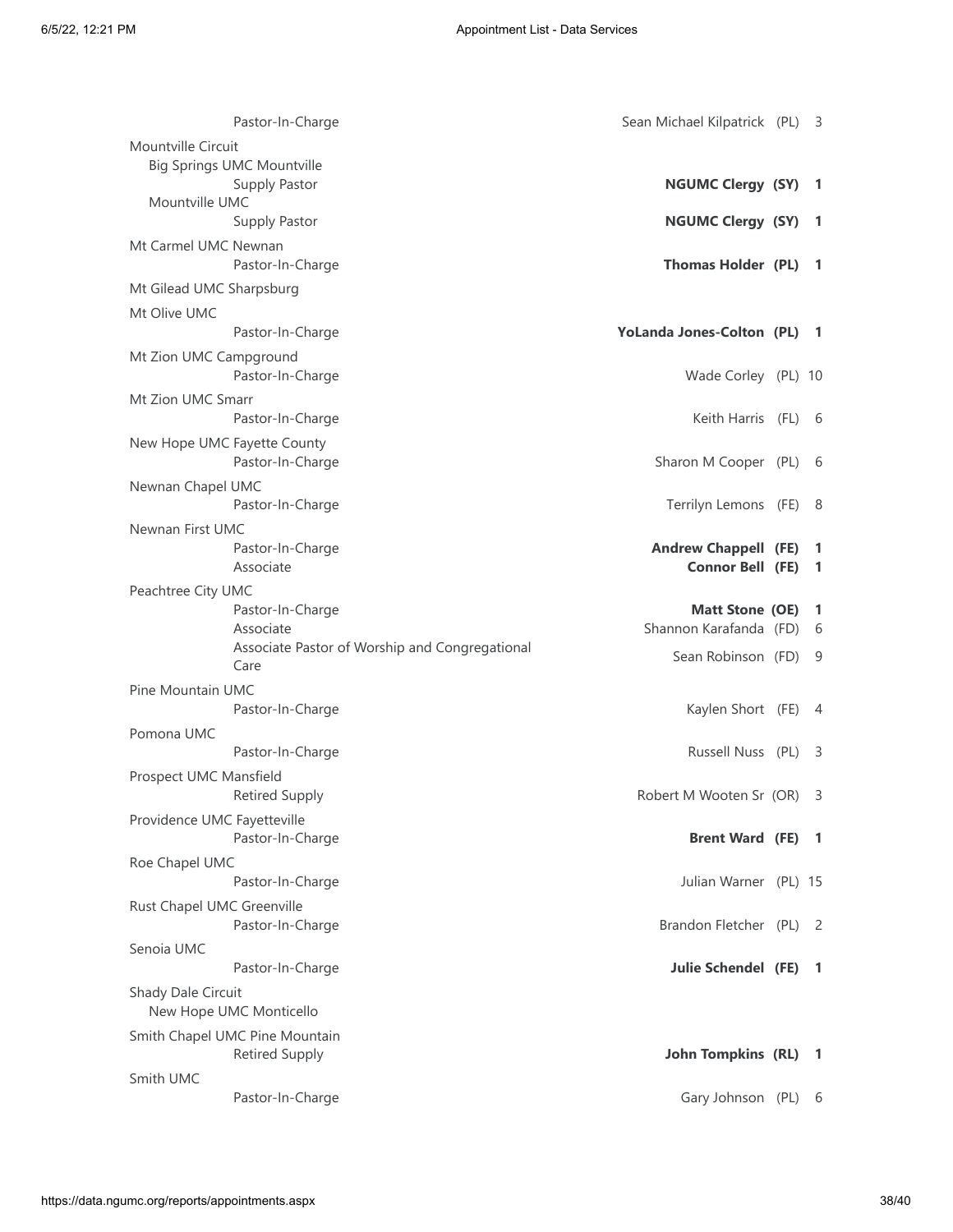| St Mary UMC                                               |                              |     |
|-----------------------------------------------------------|------------------------------|-----|
| Pastor-In-Charge                                          | Joyce Elaine Gilbert (PL) 10 |     |
| St Paul UMC Pine Mountain<br><b>Retired Supply</b>        | Aubrey Thompson (RE)         | -5  |
| Stark UMC                                                 |                              |     |
| Pastor-In-Charge                                          | Skip Mitchell (FE)           | -4  |
| Sunnyside-Searcy Charge<br><b>Searcy Memorial UMC</b>     |                              |     |
| Pastor-In-Charge<br>Sunnyside UMC                         | JoAn Kinrade (FD) 2          |     |
| Pastor-In-Charge                                          | JoAn Kinrade (FD) 2          |     |
| The Rock-Yatesville-Culloden<br>Culloden UMC              |                              |     |
| Pastor-In-Charge<br>The Rock UMC                          | Howard Gossett III (PL)      | - 5 |
| Pastor-In-Charge                                          | Howard Gossett III (PL)      | -5  |
| Yatesville UMC<br>Pastor-In-Charge                        | Howard Gossett III (PL)      | - 5 |
| Thomaston First UMC<br>Pastor-In-Charge                   | Andy Cunningham (FE)         | -4  |
| Trinity On The Hill UMC LaGrange<br><b>Retired Supply</b> | Claude T Herbert Jr (RL) 2   |     |
| <b>Turin UMC</b>                                          |                              |     |
| Supply Pastor                                             | <b>Danny Tomlinson (SY)</b>  | -1  |
| Union Chapel UMC LaGrange                                 |                              |     |
| Pastor-In-Charge                                          | Oliver Wood (PL)             | - 6 |
| Wadley Chapel UMC<br>Pastor-In-Charge                     | Sherry Beasley (PL)          | -3  |
|                                                           |                              |     |
| Warm Springs UMC<br><b>Retired Supply</b>                 | Deborah Linnell (RL)         | -2  |
| Warren Temple UMC                                         |                              | - 3 |
| <b>Retired Supply</b>                                     | Carl Von Epps (RL)           |     |
| Wesley UMC Newnan<br>Pastor-In-Charge                     | Oliver Wood (PL) 12          |     |
| West Point First UMC                                      |                              | - 4 |
| Pastor-In-Charge                                          | Erik Mays (FE)               |     |
| White Plains UMC<br>Pastor-In-Charge                      | Renee Clark (PL) 5           |     |
| <b>Williamson UMC</b>                                     |                              |     |
| Pastor-In-Charge                                          | Chuck Stutsman (PL) 4        |     |
| Wilson Chapel UMC                                         |                              |     |
| Pastor-In-Charge                                          | Lenton Snow (PL) 9           |     |
| Woodbury UMC                                              |                              |     |
| Pastor-In-Charge                                          | Palmer Boykin (PL) 12        |     |
| Zebulon Parish                                            |                              |     |
| Fuller's Chapel UMC Zebulon<br>Pastor-In-Charge           | Rex Smith (PL) 14            |     |